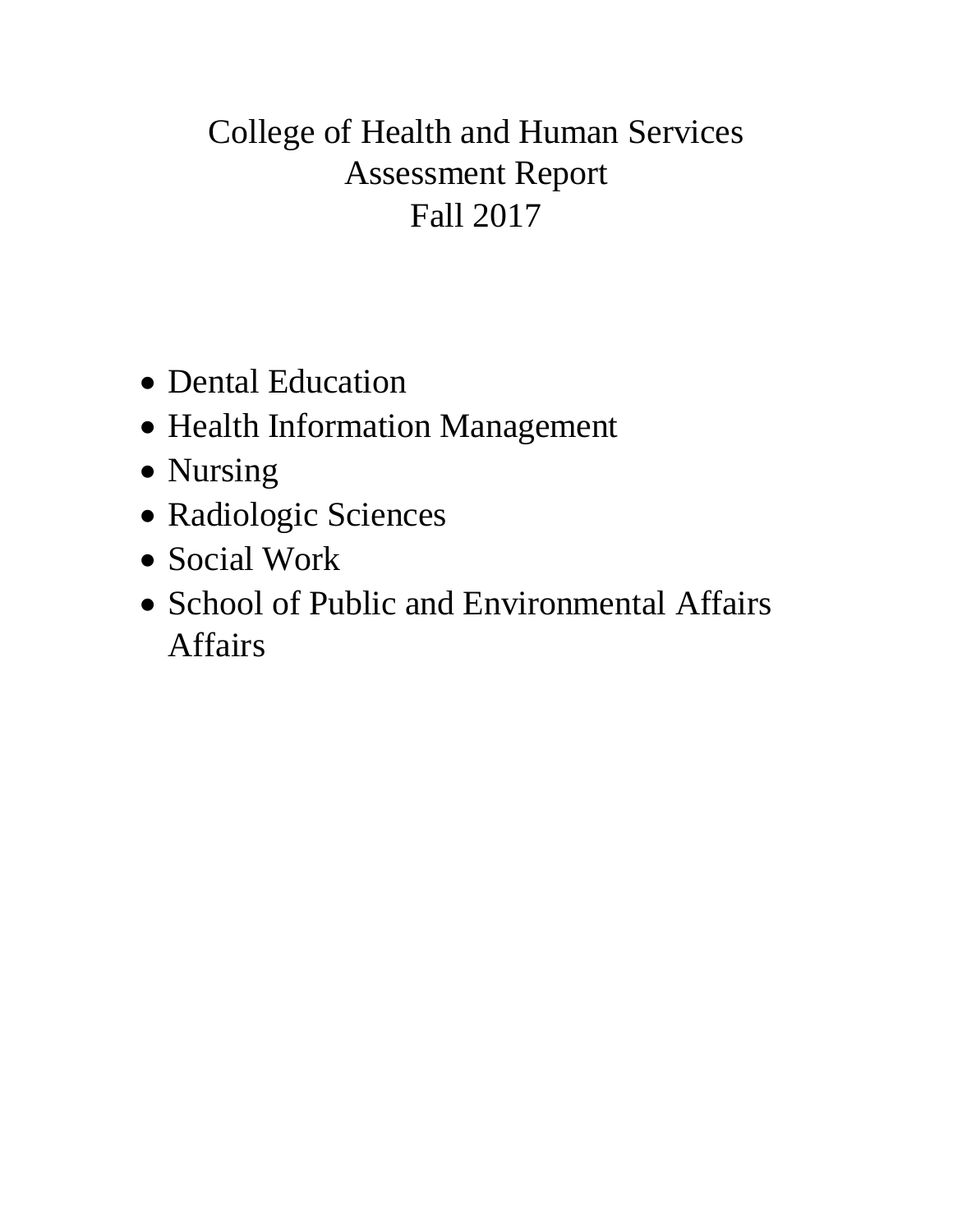# **Major/Program: DENTAL EDUCATION**\_\_\_\_

## **ASSESSMENT SUMMARY**

# **Fall 2016-Spring 2017**

What are the student learning outcomes in the **major/program**?

**Goal 1.** The Dental Education curriculum will create an educational environment that fosters critical thinking & prepares students to become lifelong learners.

**Goal 2.** To demonstrate professional competence by judicious use of written and oral communication skills, knowledge and clinical reasoning.

**Goal 3.** To prepare students for professional competence by creating a comprehensive clinical assessment of patients and the communities they serve.

**Goal 4.** To expose students to the professional organizational structure of their profession and political advocacy.

**Goal 5.** To ensure that patient preferences and their social, economic, emotional, physical, and cognitive circumstances are sensitively considered.

Which outcome(s) did you assess this academic year?

**Goal 2.** To demonstrate professional competence by judicious use of written and oral communication skills, knowledge and clinical reasoning.

**Goal 3.** To prepare students for professional competence by creating a comprehensive clinical assessment of patients and the communities they serve.

**How did you assess** the learning outcomes this academic year?

**Goal 2.** Students were required to complete a comprehensive written and oral competency specific to the pediatric, geriatric and special needs patients. These competencies required the students to communicate with the parent/guardian/caretaker of these patients and create a treatment plan based on their assessment. Faculty provided individualized feedback on the student's performance. All competencies required a minimum pass rate of 90%.

**Goal 3.** Students were required to complete a comprehensive clinical competency specific to the pediatric, geriatric and special needs patients. Faculty provided individualized feedback on the student's performance. All competencies required a minimum pass rate of 90%.

Please **summarize the data** you have collected this academic year.

National Board Dental Hygiene Examination (NBDHE) – 92% Pass Rate and 100% on second attempt

CDCA Clinical and Written Examination – 100% Pass Rate (both components)

Indiana Law Examination for Dental Hygiene Licensure – 100% Pass Rate

CDCA Local Anesthesia Examination – 100% Pass Rate

Graduate Exit Survey – Overall, students felt prepared to enter into their profession.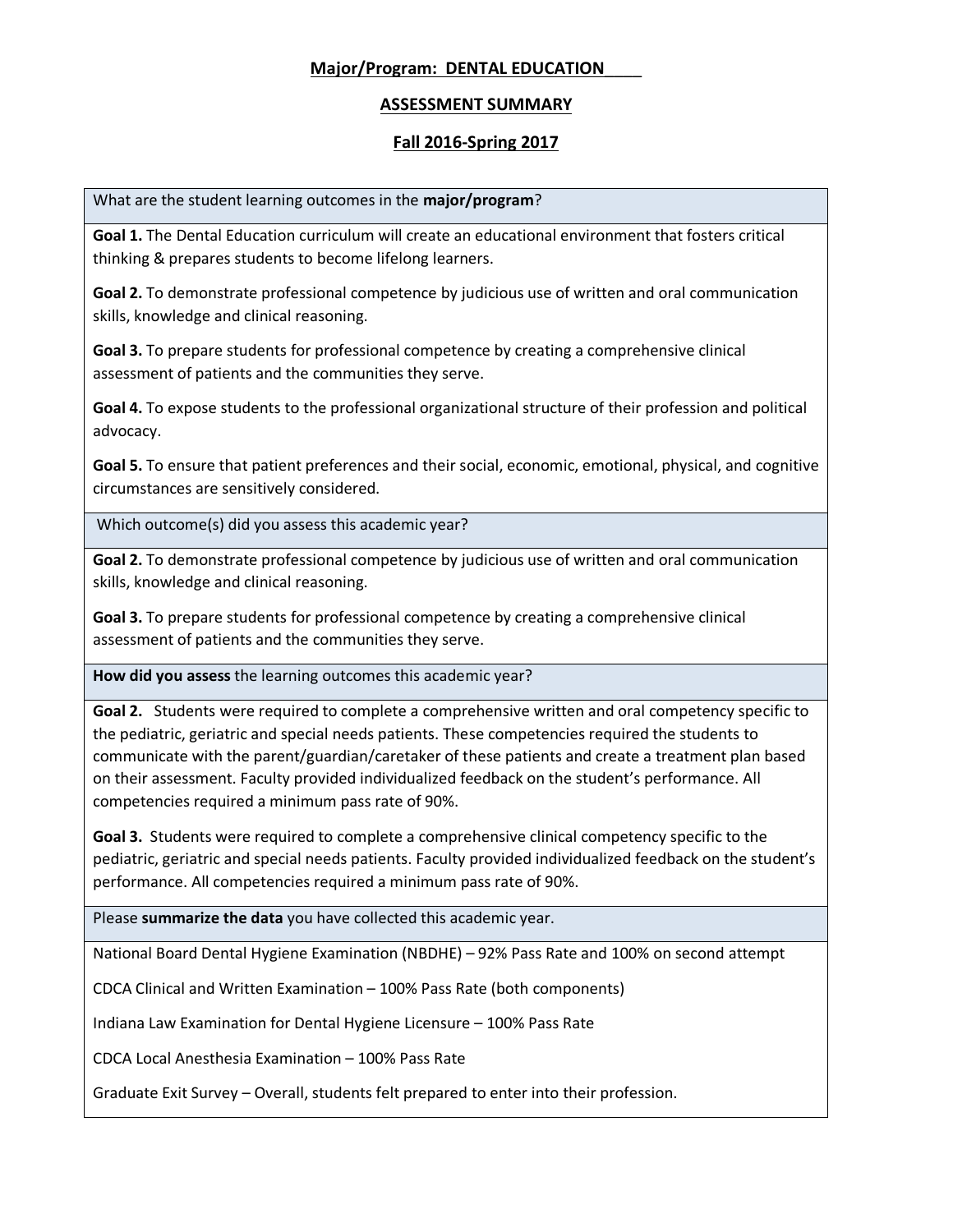# **Major/Program: DENTAL EDUCATION**\_\_\_\_

## **ASSESSMENT SUMMARY**

## **Fall 2016-Spring 2017**

**Please describe any programmatic changes you have made or are planning to make based on the data you have collected (action steps).** 

Our department wanted to ensure that the students were competent in treating pediatric, geriatric and special needs patients prior to graduation. Therefore, a competency was created and implemented for assessment. Students did demonstrate competency in all three areas of specialized care.

Please report on the progress of your **action steps** reported in 2015-2016. See <http://www.iun.edu/campus-assessment/assessment-results/index.htm> for your previous unit reports.

**Goal 1.** Students were required to participate in ethical role-playing in the discussion forum of one of their online courses. They not only needed to know ethical standards of care, but legal ones as well. Students were required to investigate the states' dental practice act to become familiar with licensure requirements and specific legal responsibilities of each member of the dental team.

Continue to develop and incorporate various professional case study scenarios appropriate for use in dental practices and patient care environments. No improvements needed at this time.

\*\***Note:** Please use this template to provide the responses to the prompts above.\*\*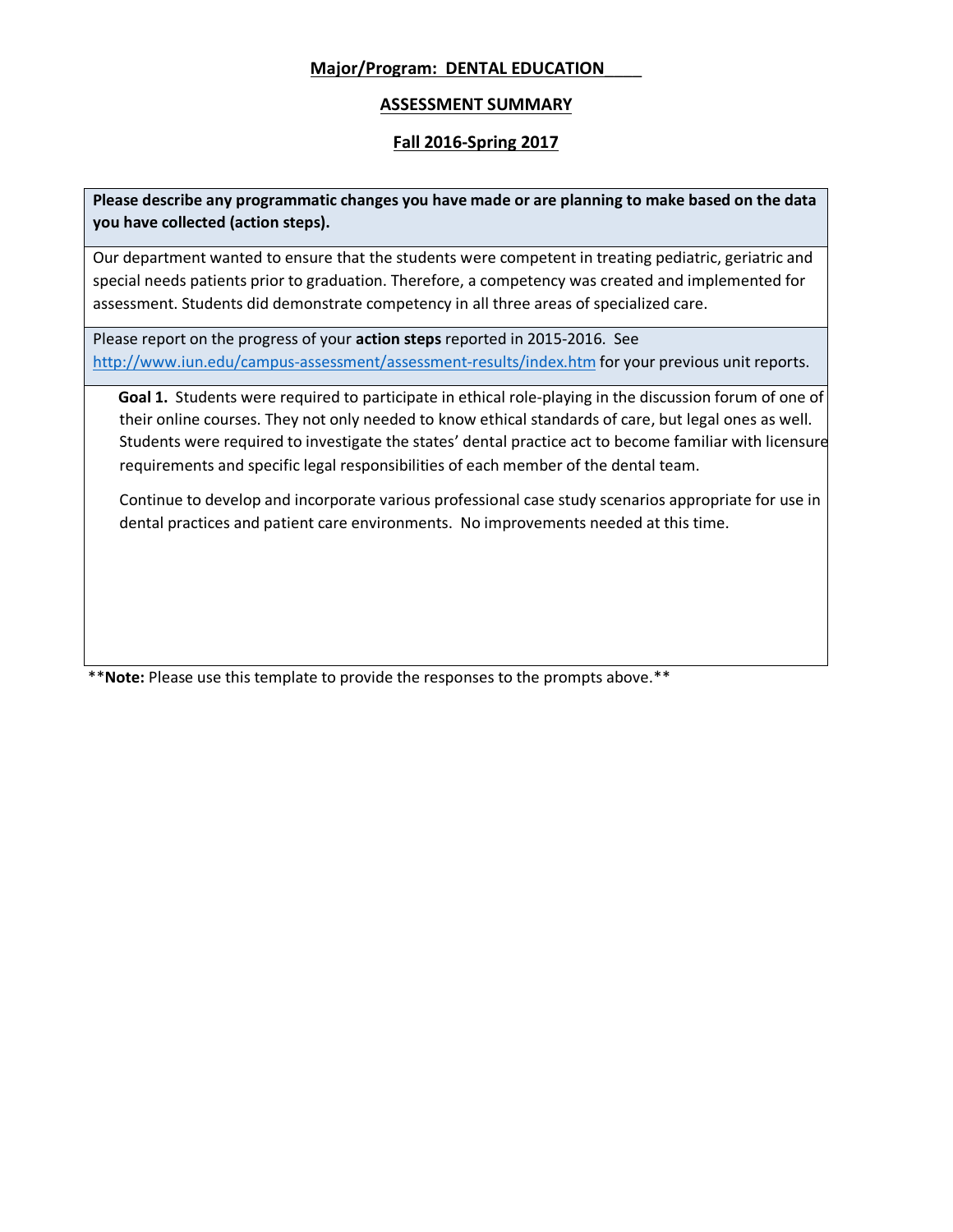# **Major/Program: Health Information Administration and Technology Programs**

# **Annual ASSESSMENT of the Major/Program**

## **Fall 2016-Spring 2017**

#### What are the student learning outcomes in the **major/program**?

Goal 1. The HIM curriculum will include, at minimum, the required knowledge clusters that include content and experiences to enable students to meet the current entry level competencies.

Goal 2. The HIA program will demonstrate responsiveness to the needs of the communities of interest.

Goal 3. Program graduates will demonstrate the HIM entry level competencies.

Goal 4. Faculty will demonstrate current knowledge, skills, and qualifications and professional development in the content areas they teach.

Goal 5. The HIM program will monitor retention of students currently enrolled in its programs

#### Which outcome(s) did you assess this academic year?

Goal 1.

Goal 2.

Goal 3.

Goal 4.

Goal 5.

**How did you assess** the learning outcomes this academic year?

Goal 1. A full curriculum review was undertaken and completed for updated curriculum content in time for August 1, 2017 compliance with CAHIIM.

Goal 2. A meeting was convened with HIM Department directors in NWI hospitals.

Goal 3. Graduate surveys were emailed utilizing Qualtrics.

Goal 4. Assessment is reviewed in faculty annual reporting.

Goal 5. Students who drop or discontinue their education are contacted via telephone for follow-up.

Please **summarize the data** you have collected this academic year.

Goal 1. Course maps have been completed for all professional courses. Curriculum for all professional courses has been updated effective 8/1/2017.

Goal 2. Complete redesign of one professional practice experience.

Goal 3. 21 responses to graduate survey indicated 15 were employed in a healthcare-related setting. This is a 71% employment rate.

Goal 4. All 3 FT faculty members attended Assembly on Education in 2017 and other related workshops in areas of expertise and have maintained professional credentials.

Goal 5. At time of data collection, we have a 100% retention rate.

**Please describe any programmatic changes you have made or are planning to make based on the data you have collected (action steps).** 

Goal 1. Course names and descriptions will be reviewed and rewritten in 17/18 AY.

Goals 1 & 2 Faculty will monitor credentialing exam results beginning in May 2018 to ensure that all curriculum updates are effective.

Goal 3. Graduate surveys will need to be split between AS and BS programs in future.

Goal 5. A more complete reporting process needs to be developed for BS program students' when/if they drop within the first week of classes. Will work with Assistant to develop a reporting mechanism.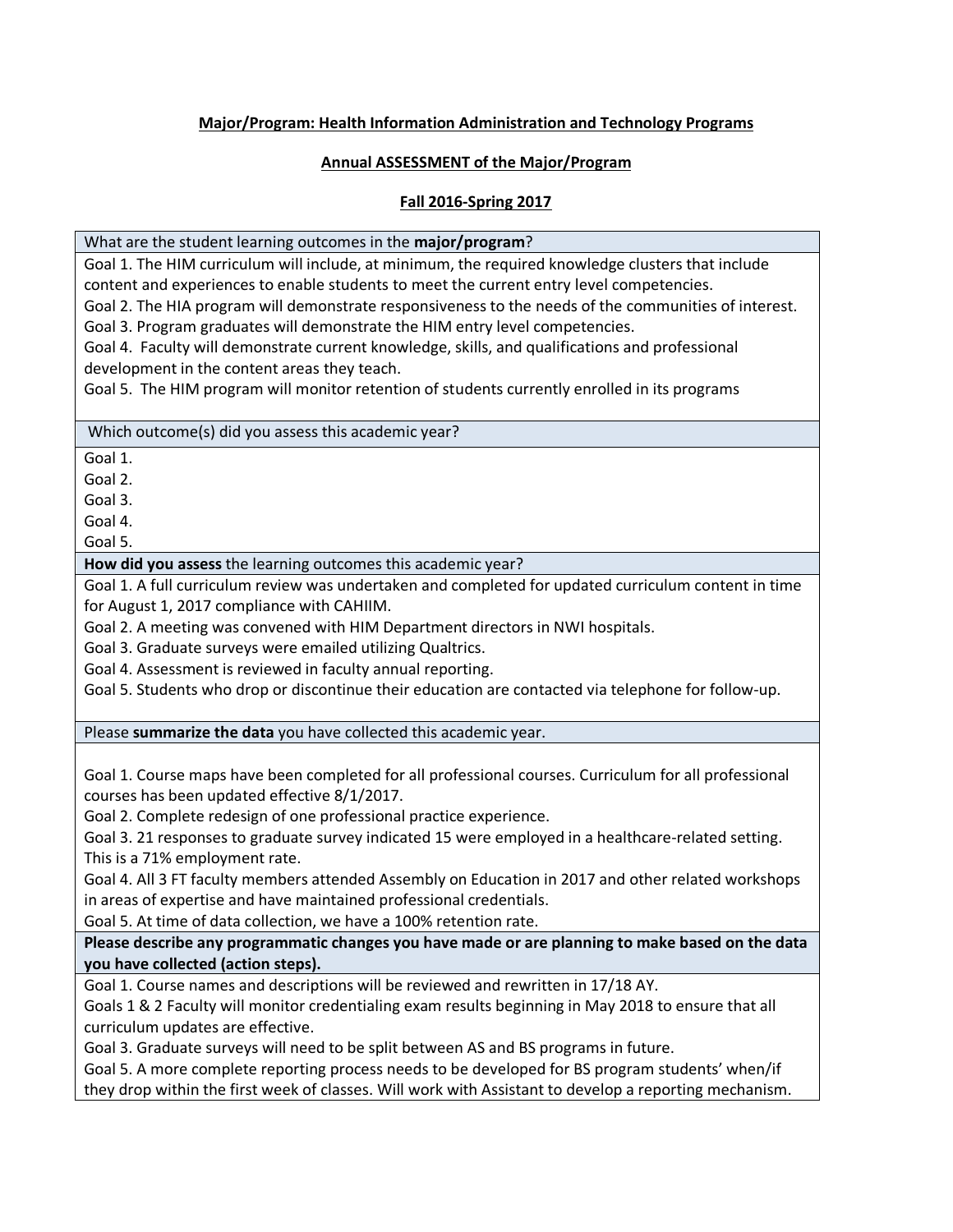Goal 5: All students who drop out of the professional program, at any point in time, will be reviewed to determine the reason. Due to low grades, GPA, account status.

Please report on the progress of your **action steps** reported in 2015-2016. See <http://www.iun.edu/campus-assessment/assessment-results/index.htm> for your previous unit reports.

Changes currently in process:

- 1. Discontinuation on one professional practice experience (this change is being made due to the content being repackaged into another PPE and the inability of sites to accommodate students under the old model). DONE in 2017.
- 2. Complete redesign of one professional practice experience (this will accommodate the content from the PPE we are discontinuing, but also recognizing significant changes within profession and curriculum updates). DONE in 2017
- 3. Movement of one fall course to summer session II (this will relieve the students of learning 3 coding systems in one semester as well as take an 18 credit fall semester and reduce to a more manageable 15 credit hour semester). DONE in 2017
- 4. Increase by one credit hour M245-Health Law to accommodate changes in learning outcomes. DONE in 2017.

Changes in planning stages:

- 1. Faculty is considering changing 1 required CSCI course from C106 to A285 in an effort to ensure students are obtaining better and increased knowledge of the use of Excel and Access to improve data analysis skills. DONE in 2017.
- 2. A redesign of a final PPE for HIA students only. DONE In 2017.

\*\***Note:** Please use this template to provide the responses to the prompts above.\*\*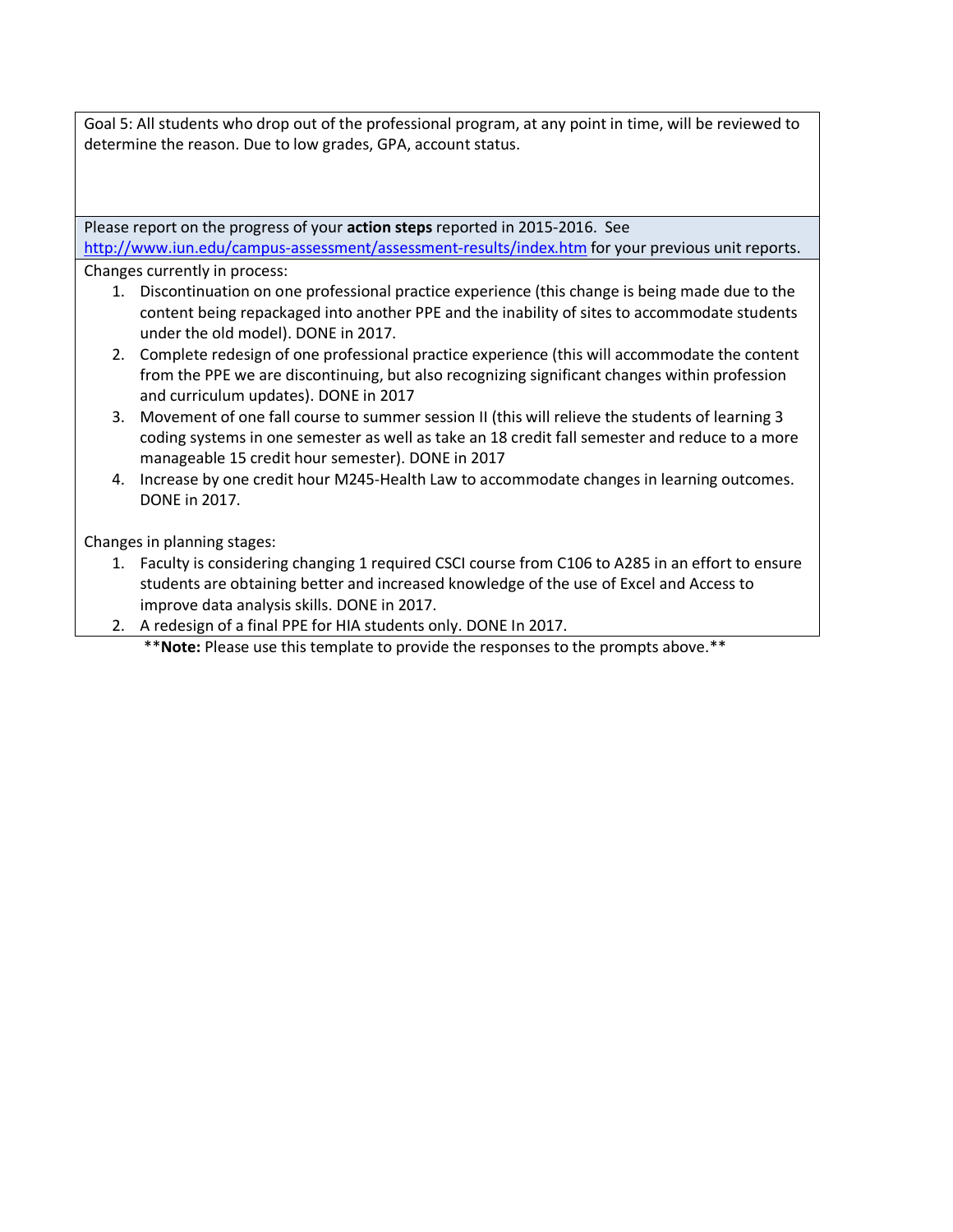## **Major/Program: Nursing**

## **Annual ASSESSMENT of the Major/Program**

## **Fall 2016-Spring 2017**

#### What are the student learning outcomes in the **major/program**?

1. A critical thinker who demonstrates intellectual engagement and uses evidence as a basis for clinical reasoning and decision making.

2.A culturally sensitive individual who provides holistic individual

-, family-, community-, and population-centered nursing care.

3.A knowledgeable care coordinator who facilitates access to resources across the continuum of health care environments in order to meet the evolving health care needs of individuals, families, communities, and populations.

4. An individual who understands and considers the impact of health care policy, finance, and regulatory environments on care delivery.

5. An individual who embodies the professional identity of the nurse and who translates the inherent values of the nursing profession into the ethical and legal practice of nursing.

6. An effective communicator who collaborates with interprofessional team members, patients, and their support systems for improved health outcomes.

7. A competent care provider who is prepared to practice to the full capacity of the professional nurse role in diverse health care environments.

8. An accountable leader and manager who applies principles of systems and organizational processes and who balances resources to promote quality care and patient safety.

9. An individual who embraces and employs innovations in information management and technology in the delivery of quality patient care.

Which outcome(s) did you assess this academic year?

1. A critical thinker who demonstrates intellectual engagement and uses evidence as a basis for clinical reasoning and decision making.

2. A competent care provider who is prepared to practice to the full capacity of the professional nurse role in diverse health care environments.

#### **How did you assess** the learning outcomes this academic year?

1. ATI © Critical Thinking Exit Exam

- 2. Longitudinal Lasater scores across the program (sophomore-junior-senior)
- 3. Objective Structured Clinical Examinations

4. ATI © NCLEX Predictor Exam

5. NCLEX pass rates

Please **summarize the data** you have collected this academic year.

1. Critical Thinking Exit Exam Score mean: December 2016 grads = 75.3%; May 2017 grads =

73.7%; national mean 70.3%.

2. Lasater Scores: see attached report

3. OSCE's: see attached report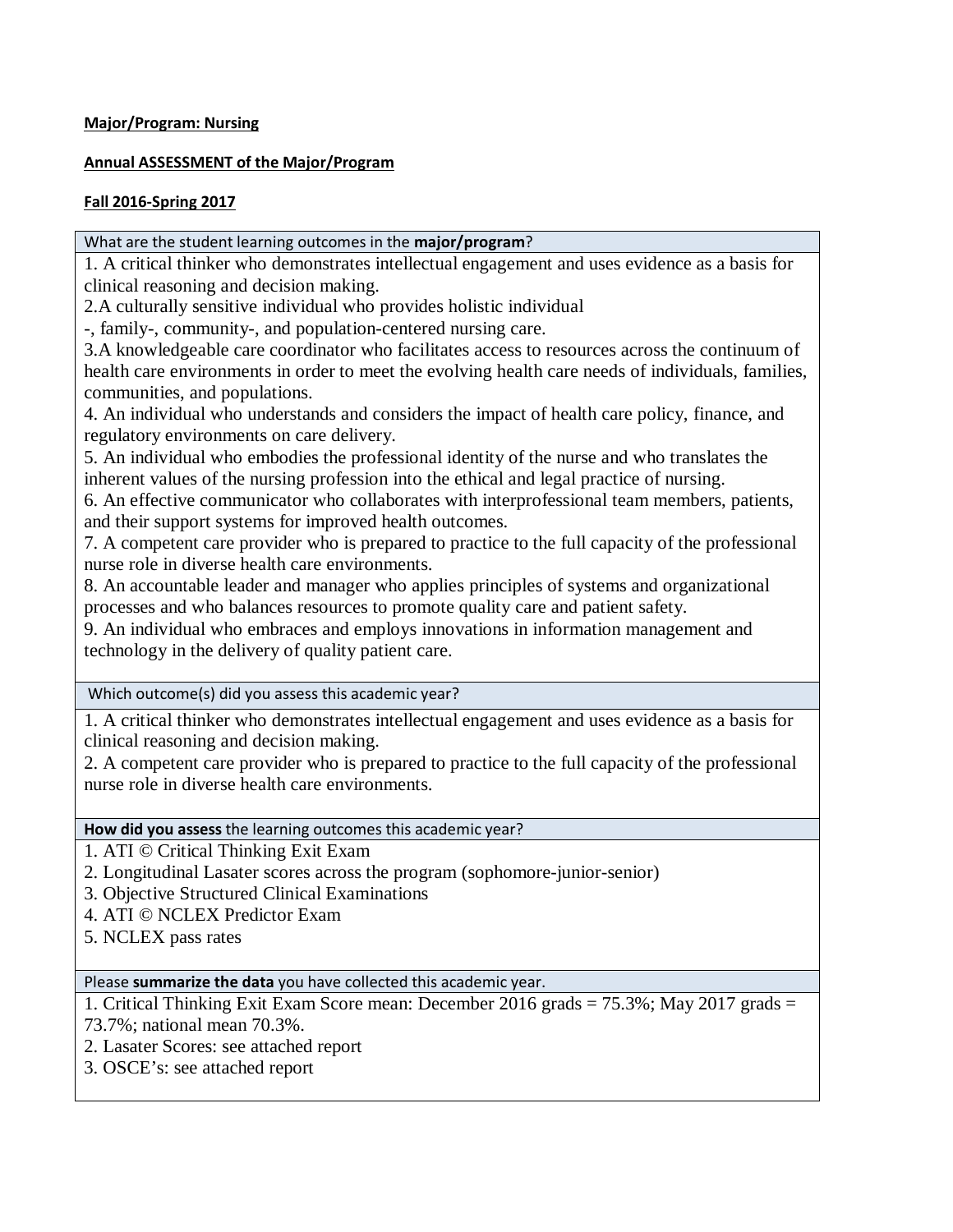4. ATI NCLEX Predictor Exam: December 2016 grads  $= 17/20$ ; May 2017 grads  $= 44/45$ students completed at the predictive level of 95% predictability of passing the NCLEX. 5. 2017 NCLEX Pass Rates Quarters 1 & 2: 100%

## **Please describe any programmatic changes you have made or are planning to make based on the data you have collected (action steps).**

Simulation continues to develop with Student Lead Quality Improvement Project: Using the PDSA Model to Increase Students Satisfaction and Outcomes at IUN Stimulation Program A Two Year Project (see attached). Improvement has been made for interrater reliability and involvement of student simulaitonists with progress toward the end of the two year project. OSCE and Lasater scores remain constant without huge variability across the curriculum.

Please report on the progress of your **action steps** reported in 2015-2016. See <http://www.iun.edu/campus-assessment/assessment-results/index.htm> for your previous unit reports.

Attached is the timeline for review of the new curriculum and year 3 results.

\*\***Note:** Please use this template to provide the responses to the prompts above.\*\*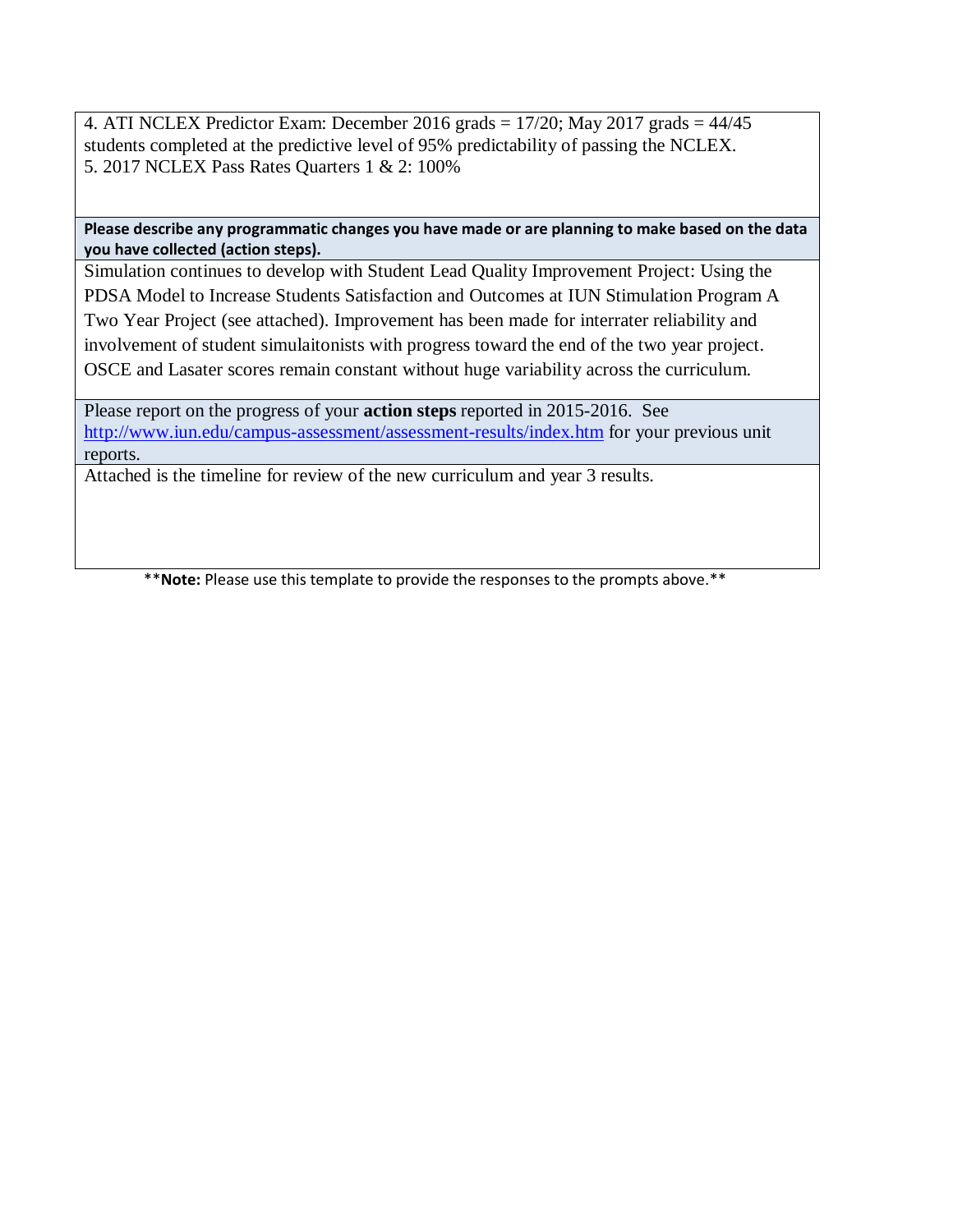| <b>Student Learning Outcomes</b> |                                                                         |                               |                                         |                                                                                                                  |                                                                                                                                                                                                                                                                                                                                                                                                                          |  |  |  |  |
|----------------------------------|-------------------------------------------------------------------------|-------------------------------|-----------------------------------------|------------------------------------------------------------------------------------------------------------------|--------------------------------------------------------------------------------------------------------------------------------------------------------------------------------------------------------------------------------------------------------------------------------------------------------------------------------------------------------------------------------------------------------------------------|--|--|--|--|
|                                  | <b>A190 Learning Strategies in Nursing</b>                              |                               |                                         |                                                                                                                  |                                                                                                                                                                                                                                                                                                                                                                                                                          |  |  |  |  |
|                                  | <b>PLAN</b>                                                             |                               |                                         |                                                                                                                  | <b>IMPLEMENTATION</b>                                                                                                                                                                                                                                                                                                                                                                                                    |  |  |  |  |
| Component                        | Expected<br>Level of<br>Achievement                                     | Frequency of<br>Assessment    | Assessment<br>Methods                   | <b>Results of Data</b><br><b>Collection and Analysis</b>                                                         | Actions for Program Development,<br>Maintenance or Revision                                                                                                                                                                                                                                                                                                                                                              |  |  |  |  |
| <b>Face to Face Course</b>       | All students<br>will complete<br>course with a<br>73% passing<br>grade. | Every<br>summer<br>session II | Final exam<br>and final<br>course grade | 2016 All 30 students<br>passed the course<br>Exam score means:<br>Exam 1 85%<br>Exam 2 78%                       | Teaching A190 has become even more<br>challenging as the summer sessions are<br>shortened to six weeks. A concern is that<br>the students are taught dimensional<br>analysis for dosage calculation but they<br>are not given opportunity to apply it<br>during the fall semester. This seems to<br>result in many of them forgetting a fair<br>amount of it by the time they take<br>Fundamentals and are tested on it. |  |  |  |  |
|                                  |                                                                         |                               |                                         | 2015 All 34 students<br>passed course<br>Exam score means:<br>Exam 1 87%<br>Exam 2 84%                           | Consider making A190 a hybrid<br>course. Subjects such as nursing history,<br>professional practice, CHHS and SON<br>policies, etc. could be covered with the<br>online portion. Medical terminology and<br>dimensional analysis could be covered in<br>the face-to-face portion                                                                                                                                         |  |  |  |  |
|                                  |                                                                         |                               |                                         | 2014 14 students passed<br>course<br>Exam Score means:<br>Exam 1 78%<br>Exam 2 90%<br>Comprehensive Final<br>77% | Consider changing the dosage calculation<br>text to Math and Dosages for the<br>Healthcare Profession by Booth and<br>Whaley. The text has more resources<br>than the Craig book.                                                                                                                                                                                                                                        |  |  |  |  |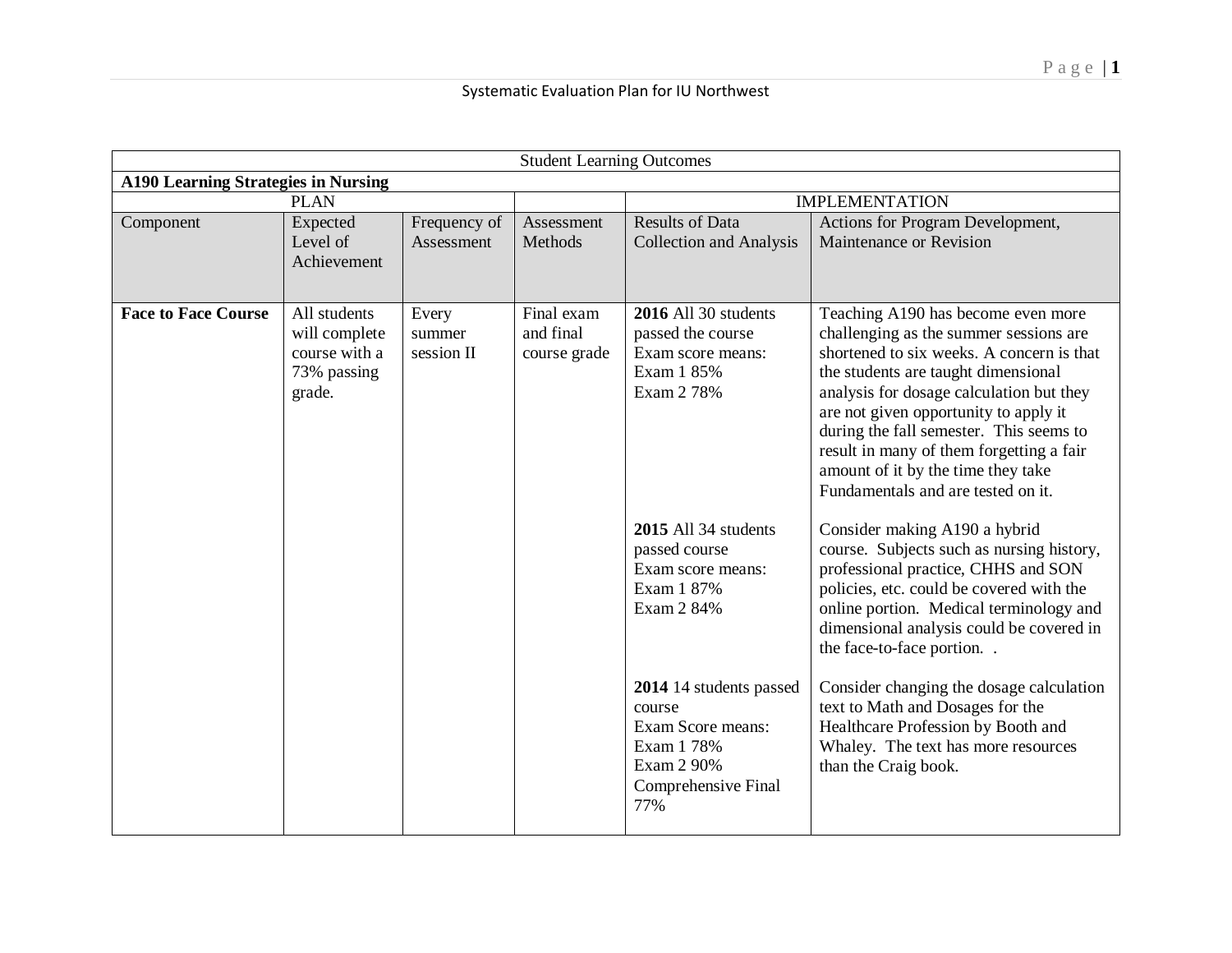|        |                               |                                         | <b>Systematic Evaluation mannon to Northw</b>                                                                                     |                                                                                                                                                                                                                                                                                                                                                                                                                                                                                                                                                                                                                                                                                                                                                                              |
|--------|-------------------------------|-----------------------------------------|-----------------------------------------------------------------------------------------------------------------------------------|------------------------------------------------------------------------------------------------------------------------------------------------------------------------------------------------------------------------------------------------------------------------------------------------------------------------------------------------------------------------------------------------------------------------------------------------------------------------------------------------------------------------------------------------------------------------------------------------------------------------------------------------------------------------------------------------------------------------------------------------------------------------------|
| Online | Every<br>summer<br>session II | Final exam<br>and final<br>course grade | 2016 35 students passed<br>course<br>1 student failed, 1<br>student withdrew<br>Exam score means:<br>Exam 1 88%<br>Final Exam 79% | Meeting with each student in week 3 was<br>very helpful to address weaknesses in the<br>online course. Also require meeting with<br>faculty after each failing quiz grade.                                                                                                                                                                                                                                                                                                                                                                                                                                                                                                                                                                                                   |
|        |                               |                                         | 2015 29 student passed<br>the course<br>1 student failed<br>Exam score means:<br>Exam 1 83%<br>Final Exam 84.5%                   | Course materials moved to Canvas LMS.<br>Additional content offered each week<br>around the following: Test taking,<br>Medical Terminology, Dimensional<br>Analysis (content from new drug book<br>was piloted), Stress management,<br>Therapeutic Communication, Ethical/<br>Legal aspects of nursing. Content<br>organized in easy-to-view modules with<br>weekly online wrap-ups and recorded<br>lecture, discussion questions,<br>assignments, and quizzes. Met with each<br>student in week 3 to discuss progress in<br>course. Future delivery: Will require the<br>new DA book. Will require a meeting<br>(virtual or phone) with each student<br>failing a quiz.<br>Completed final exam blueprint, 2 exam<br>questions needed revision based on exam<br>statistics. |
|        |                               |                                         | 2014 39 students passed<br>course<br>4 students failed course<br>2 students withdrew<br>from course                               | Failures were related to students not<br>completing timely work. Students, who<br>withdrew, left nursing program. Student<br>feedback included need for DA book, not<br>just power points, and workbook.<br>In 2015 will change scholarships so that<br>all students pay for 1 credit hour and SON                                                                                                                                                                                                                                                                                                                                                                                                                                                                           |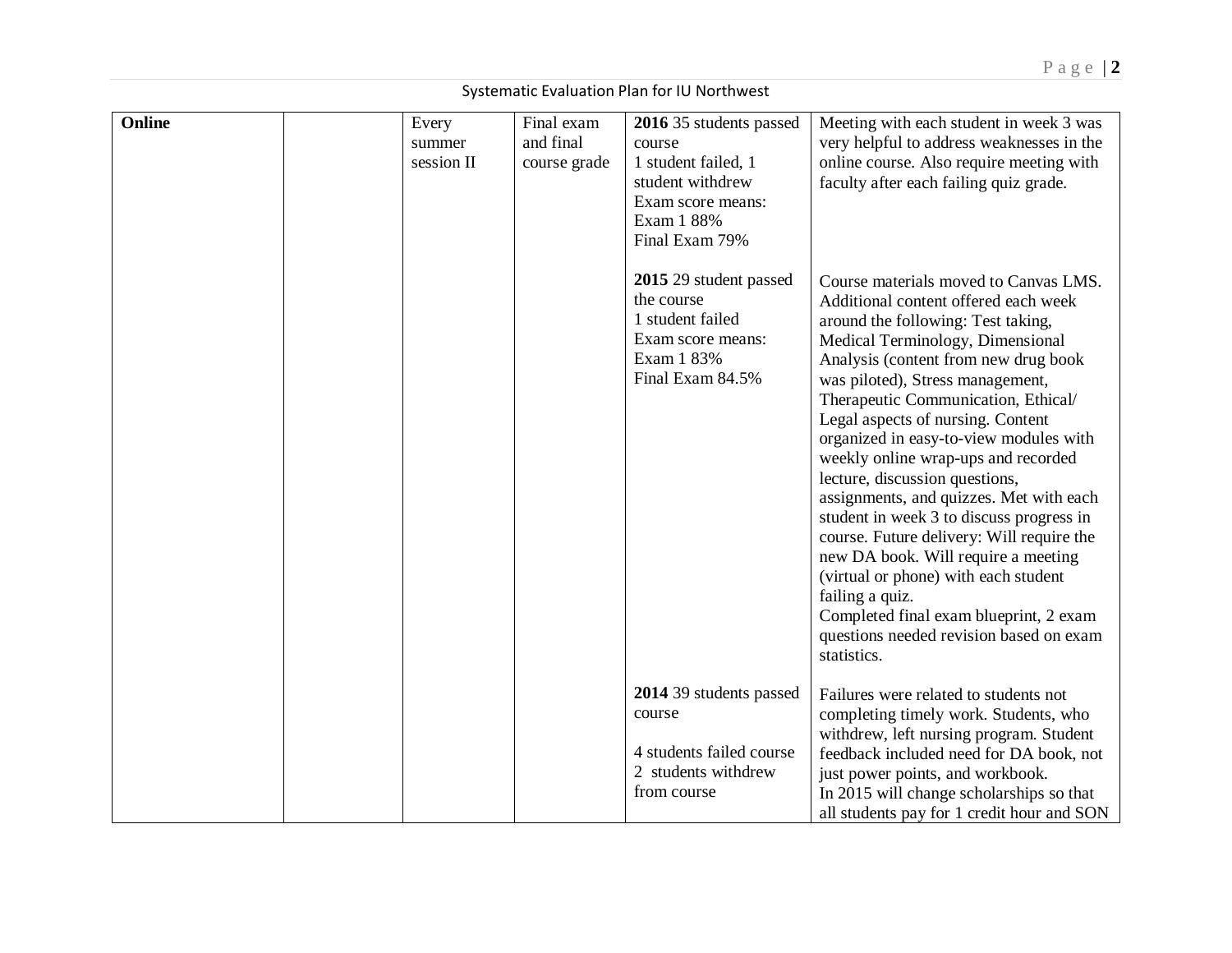|  | Exam score means:<br>Exam 1 78.95%<br>Exam 2 74.45%<br>Exam 3 92.35%<br>Exam 4 81.65% | pays for additional 2 credit hours for<br>students testing in to f2f course. |
|--|---------------------------------------------------------------------------------------|------------------------------------------------------------------------------|
|--|---------------------------------------------------------------------------------------|------------------------------------------------------------------------------|

|                           | <b>Student Learning Outcomes</b> |              |                         |                                |                                             |  |  |  |
|---------------------------|----------------------------------|--------------|-------------------------|--------------------------------|---------------------------------------------|--|--|--|
|                           | <b>PLAN</b>                      |              |                         | <b>IMPLEMENTATION</b>          |                                             |  |  |  |
| Component                 | Expected                         | Frequency    | Assessment              | <b>Results of Data</b>         | Actions for Program Development,            |  |  |  |
|                           | Level of                         | of           | Methods                 | <b>Collection and Analysis</b> | Maintenance or Revision                     |  |  |  |
|                           | Achievement                      | Assessment   |                         |                                |                                             |  |  |  |
| <b>B230 Developmental</b> | All students                     | Every fall   | 1. Online               | 2016 64 students passed        | 2016 Improve the delivery of spirituality   |  |  |  |
| <b>Issues and Health</b>  | will complete                    | beginning in | Discussion              | the course 4 students          | and cultural influence on EBP nursing care. |  |  |  |
|                           | course with a                    | Fall 2014/   | Forums                  | failed (2 due to the exam      | Significantly increased the focus on the    |  |  |  |
|                           | 73% passing                      | Every        | 2. Simulation           | policy) and 2 students         | nursing process. Noted significant          |  |  |  |
|                           | grade.                           | Spring prior | (peer                   | withdrew                       | improvement in ability to address patient   |  |  |  |
|                           |                                  | to 2014      | evaluation)             |                                | care scenarios as a team but students       |  |  |  |
|                           |                                  |              | --Cultural              | Simulation: 96% of             | continued to struggle when independently    |  |  |  |
|                           |                                  |              | --End of Life           | Students completed the         | using this process. Consider using          |  |  |  |
|                           |                                  |              | 3. Community            | curriculum. Avg Score:         | electronic sources to supplement course     |  |  |  |
|                           |                                  |              | based service           | 19.1/20                        | delivery of content. Included a cognitive   |  |  |  |
|                           |                                  |              | learning (SL)           |                                | wrapper with each exam. Incorporated        |  |  |  |
|                           |                                  |              | (peer and               | Community-based                | more exam reviews with the wrapper          |  |  |  |
|                           |                                  |              | faculty                 | service learning: Avg          | where students reflected on time spent, and |  |  |  |
|                           |                                  |              | evaluation)             | Score 78.8/80 pts              | depth of preparation.                       |  |  |  |
|                           |                                  |              | 4. Quizzes and<br>Exams |                                |                                             |  |  |  |
|                           |                                  |              | (includes Case)         |                                |                                             |  |  |  |
|                           |                                  |              | Studies)                | 2015 55 students passed        |                                             |  |  |  |
|                           |                                  |              |                         | the course 2 students          | 2015 Require peer review of the discussion  |  |  |  |
|                           |                                  |              |                         | failed the course, 1           | question postings. Clearly outline the      |  |  |  |
|                           |                                  |              |                         | student withdrew from          | participation requirement to students       |  |  |  |
|                           |                                  |              |                         | the course.                    | Offer bi-weekly test taking training        |  |  |  |
|                           |                                  |              |                         |                                | sessions (to address the lower quiz and     |  |  |  |
|                           |                                  |              |                         |                                | exam averages). Continue the hybrid         |  |  |  |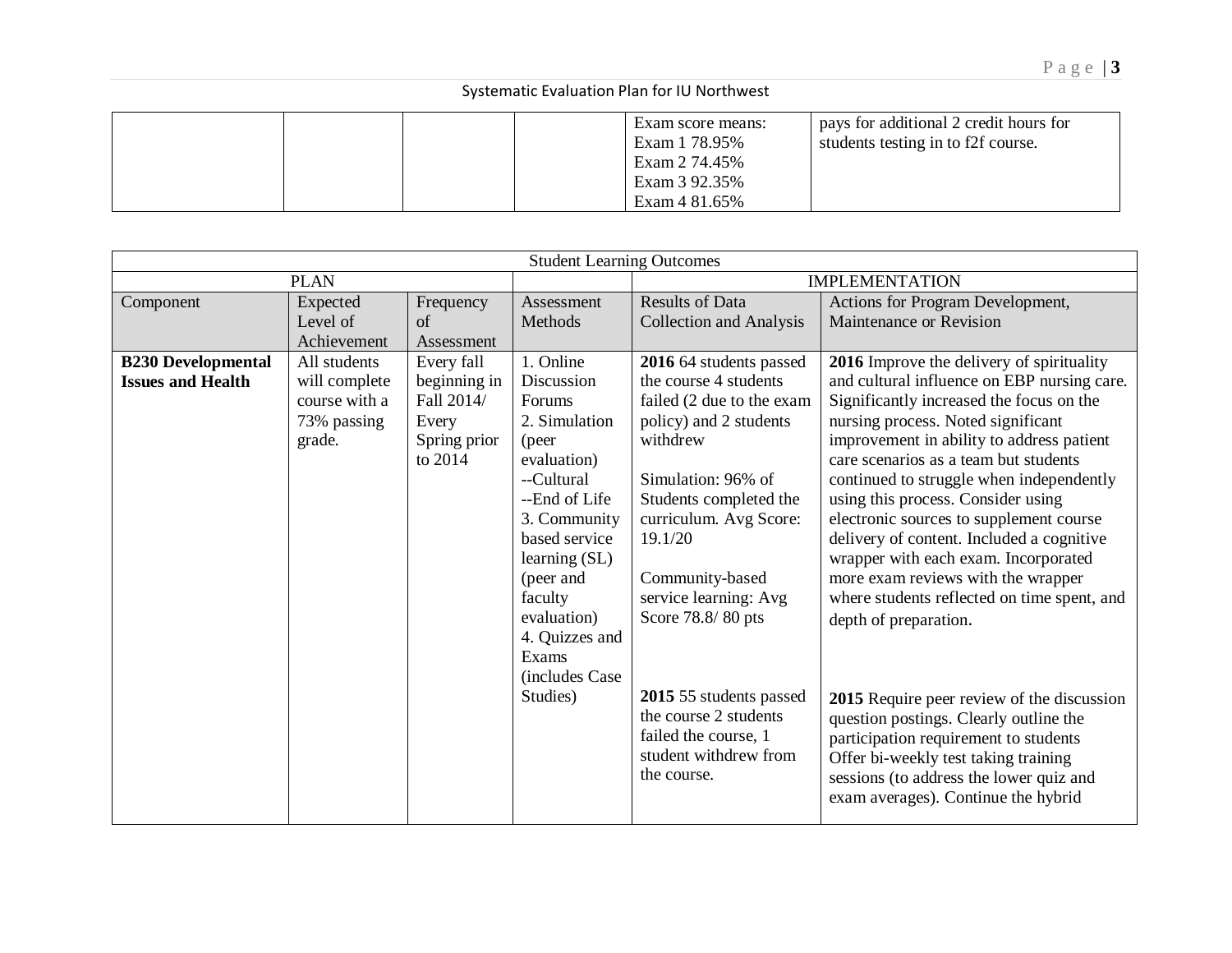|  |  | <b>Online Discussion</b>   | design. Update learning team evaluation     |
|--|--|----------------------------|---------------------------------------------|
|  |  | Forums; All students       | rubric to reflect changes to scoring        |
|  |  | participated in the online |                                             |
|  |  | discussion forums.         |                                             |
|  |  | Average grade received     |                                             |
|  |  | $-95%$                     |                                             |
|  |  |                            |                                             |
|  |  | Simulation: 100% of        |                                             |
|  |  | students completed the     |                                             |
|  |  | curriculum and             |                                             |
|  |  | simulation                 |                                             |
|  |  |                            |                                             |
|  |  | Community based            |                                             |
|  |  | service learning: 66/70    |                                             |
|  |  |                            |                                             |
|  |  | average score.             |                                             |
|  |  | Quizzes and Exams:         |                                             |
|  |  | Avg. score for all         |                                             |
|  |  | quizzes and exams          |                                             |
|  |  | $-75.2%$                   |                                             |
|  |  |                            |                                             |
|  |  | 2014 54 students passed    | 2014 Require peer review of the online      |
|  |  | course                     | discussion question postings.               |
|  |  | 3 students failed course   | Improve delivery of cultural and EOL class  |
|  |  |                            | simulation activities.                      |
|  |  | Insightful qualitative     | Improve delivery of service learning        |
|  |  | responses received.        | project (clearer description of objectives  |
|  |  | Avg. grade 98.5%           | and offering of faculty support)            |
|  |  |                            | Improve introduction to the online          |
|  |  | 100% of students           | environment. Offer bi-weekly test taking    |
|  |  | completed the learning     | sessions. Online discussions included with  |
|  |  | simulation activity        | more case studies for immediate             |
|  |  | (a&b)                      | application of learned concepts.            |
|  |  | Mean score for SL          | Learning activities and in class simulation |
|  |  | activity 99%               | included to promote team-based learning.    |
|  |  |                            |                                             |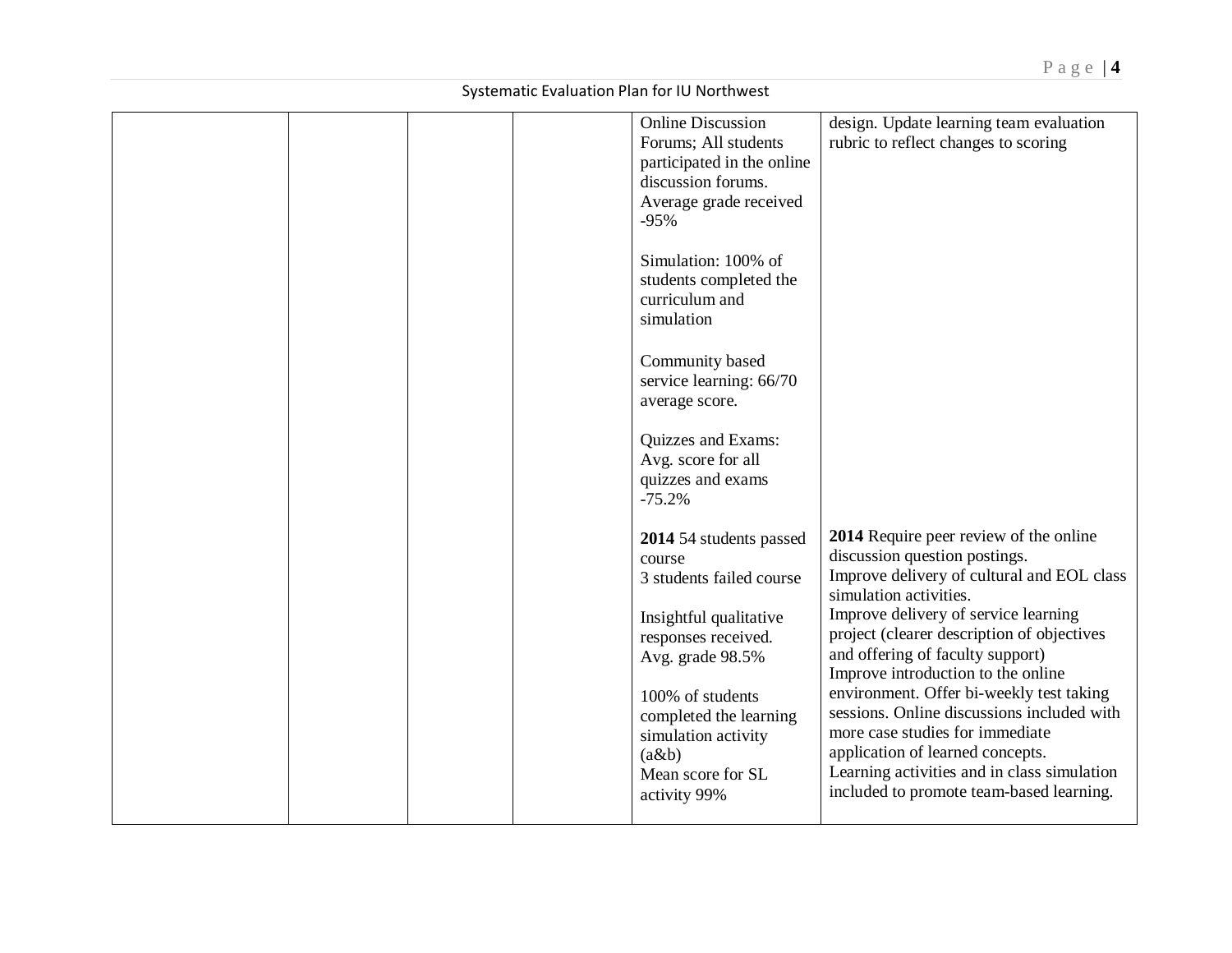|  |  | Mean<br>1 exam<br>- GU12<br>and |  |
|--|--|---------------------------------|--|
|  |  | 75 2%<br>erade<br>7.J.Z         |  |

| <b>Student Learning Outcomes</b>                   |                                                                         |                                                                                     |                                                                                            |                                                                                                                                                                                 |                                                                                                                                                                                                  |  |  |
|----------------------------------------------------|-------------------------------------------------------------------------|-------------------------------------------------------------------------------------|--------------------------------------------------------------------------------------------|---------------------------------------------------------------------------------------------------------------------------------------------------------------------------------|--------------------------------------------------------------------------------------------------------------------------------------------------------------------------------------------------|--|--|
|                                                    | <b>PLAN</b>                                                             |                                                                                     |                                                                                            |                                                                                                                                                                                 | <b>IMPLEMENTATION</b>                                                                                                                                                                            |  |  |
| Component                                          | Expected<br>Level of<br>Achievement                                     | Frequency<br>of<br>Assessment                                                       | Assessment<br>Methods                                                                      | <b>Results of Data</b><br><b>Collection and Analysis</b>                                                                                                                        | Actions for Program Development,<br>Maintenance or Revision                                                                                                                                      |  |  |
| <b>B234 Promoting</b><br><b>Health Populations</b> | All students<br>will complete<br>course with a<br>73% passing<br>grade. | Every Fall<br>(traditional<br>option)<br>/Summer<br>$(BA/BS-$<br><b>BSN</b> option) | 4 exams and<br>presentations                                                               | 2016 66 students passed<br>the course<br>Exam score means:<br>Exam 1 84%<br>Exam 2 82%<br>Exam 3 84%<br>Final Exam 87.5%<br><b>Presentation Mean: 95%</b>                       | Need a true assessment of overlap material.<br>Students requesting online format.<br>Consider hybrid format.                                                                                     |  |  |
|                                                    |                                                                         |                                                                                     | In summer<br>2015 4 week<br>session, 2<br>exams,<br>quizzes, and<br>online<br>presentation | 2015 14 students passed<br>the course 1 student<br>withdrew from course<br>and program<br>Exam score means<br>Exam 1 86.8%<br>Final Exam 79.6%<br><b>Presentation Mean: 98%</b> | First time offered in the summer, in a 4<br>week session, as a hybrid course. Consider<br>making entirely online. Looking for book<br>that is specific to vulnerable populations<br>and nursing. |  |  |
|                                                    |                                                                         |                                                                                     | 4 exams and<br>Presentation                                                                | 2014 55 students passed<br>the course 1 student<br>withdrew from the<br>course<br>Exam score means<br>Exam 1 76.64%<br>Exam 2 80.96%<br>Exam 3 79.2%<br>Final Exam 88.75%       | More points allocated for examination<br>purposes. Less focus on presentations. One<br>presentation per semester.                                                                                |  |  |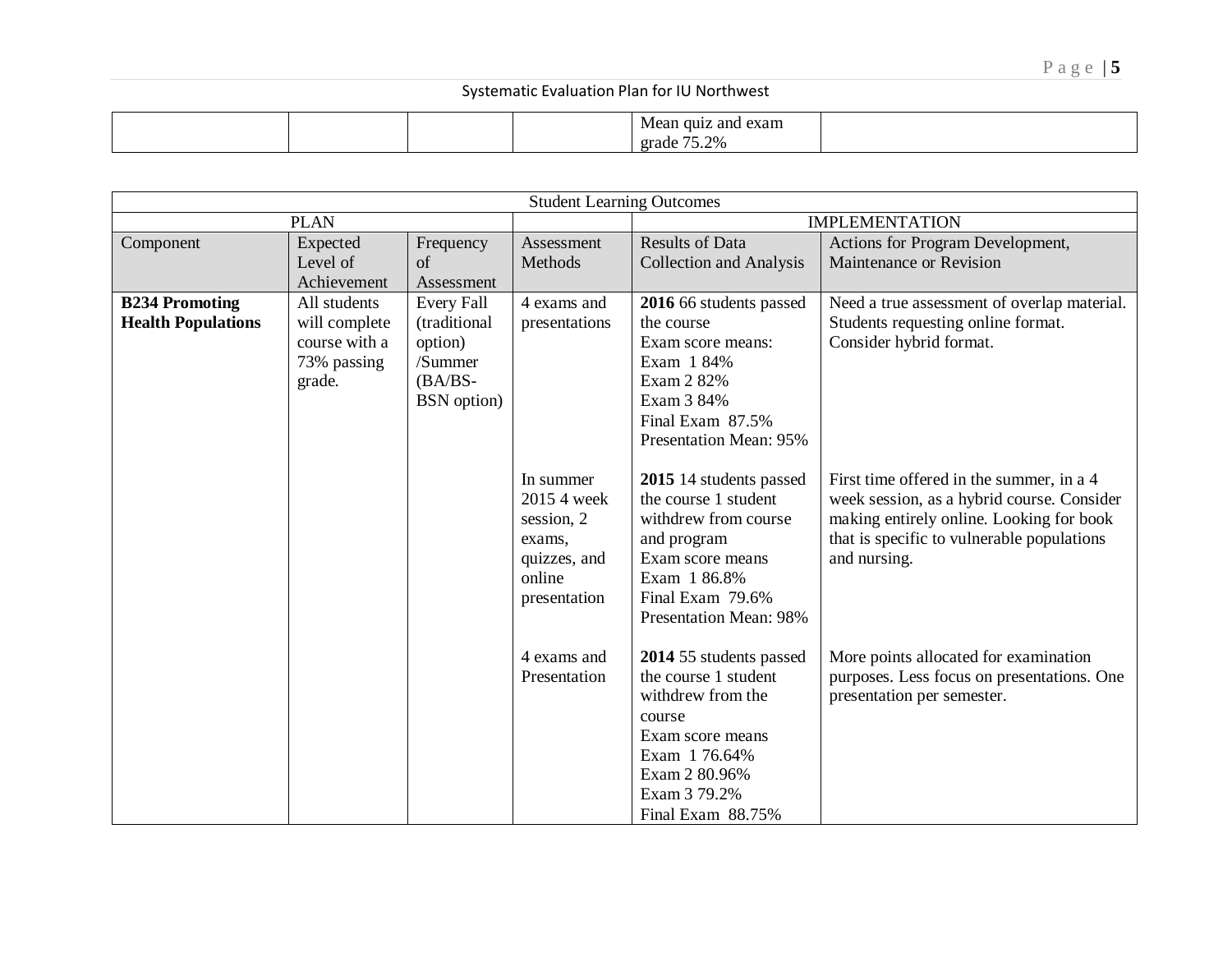|  |  | $\sim$<br>97%<br>1.4200<br>Mean:<br>501107<br>лентанон |  |
|--|--|--------------------------------------------------------|--|

|                           |                     |               | <b>Student Learning Outcomes</b> |                                |                                             |  |
|---------------------------|---------------------|---------------|----------------------------------|--------------------------------|---------------------------------------------|--|
|                           | <b>PLAN</b>         |               |                                  |                                | <b>IMPLEMENTATION</b>                       |  |
| Component                 | Expected            | Frequency of  | Assessment                       | <b>Results of Data</b>         | Actions for Program Development,            |  |
|                           | Level of            | Assessment    | Methods                          | <b>Collection and Analysis</b> | Maintenance or Revision                     |  |
|                           | Achievement         |               |                                  |                                |                                             |  |
| <b>B220 Professional</b>  | All students        | Every fall    | 3 Exams and                      | 2016 33/34 students            | Eliminated IHI assignment and debriefing    |  |
| <b>Nursing and Health</b> | will complete       | (traditional) | In-class                         | passed this course 1           | Increased feedback and student opportunity  |  |
| Care                      | course with a       | and Summer    | quizzes                          | student withdrew               | to succeed in completing APA paper.         |  |
|                           | 73% passing         | $(BA/BS-$     |                                  | Exam 1 78%                     | Identify and embed skills and habits of     |  |
|                           | grade.              | BSN)          | Oral                             | Exam 2 78%                     | critical thinking into course assignments   |  |
|                           |                     |               | presentation                     | Exam 3 80%                     | and activities.                             |  |
|                           | All students        |               |                                  | Exam 4 86%                     |                                             |  |
|                           | will receive an     |               |                                  | <b>Oral Presentation:</b>      |                                             |  |
|                           | excellent or        |               |                                  | average 80%                    |                                             |  |
|                           | good on the         |               |                                  |                                |                                             |  |
|                           | Oral                |               |                                  | <b>ATI CTEA Group</b>          |                                             |  |
|                           | Presentation        |               |                                  | composite score is             |                                             |  |
|                           | which also          |               |                                  | 68.4%, Group composite         |                                             |  |
|                           | fulfills the        |               |                                  | score mean is 68%.             |                                             |  |
|                           | General             |               |                                  |                                |                                             |  |
|                           | Education           |               |                                  | Summer 16/16 students          | This is the first time that this course has |  |
|                           | requirement.        |               |                                  | passed course                  | been offered in this format (i.e. a 4 week  |  |
|                           |                     |               |                                  |                                | hybrid course as opposed to an 8 week face  |  |
|                           | Students will       |               |                                  | Exam 1 87%                     | to face course). The summer version of      |  |
|                           | all complete        |               |                                  | Exam 2 89.5%                   | B220 is only offered to students in the     |  |
|                           | <b>ATI</b> Critical |               |                                  | Exam 3 88%                     | BA/BS to BSN program. Because these         |  |
|                           | Thinking            |               |                                  |                                | students do not take A190 or B230, they do  |  |
|                           | Entrance            |               |                                  | <b>ATI CTEA Group</b>          | not have exposure to the Dimensional        |  |
|                           | Exam                |               |                                  | composite score is             | Analysis and Cultural components of the     |  |
|                           | (CTEA) as           |               |                                  | 75.3%, Group composite         | aforementioned courses. These factors       |  |
|                           | baseline            |               |                                  | score mean is 68%,             | necessitated some adjustments to the        |  |
|                           |                     |               |                                  | Group Percentile Rank-         | course content, delivery method, and        |  |
|                           |                     |               |                                  | National is 92.                | assignments. After consultation with        |  |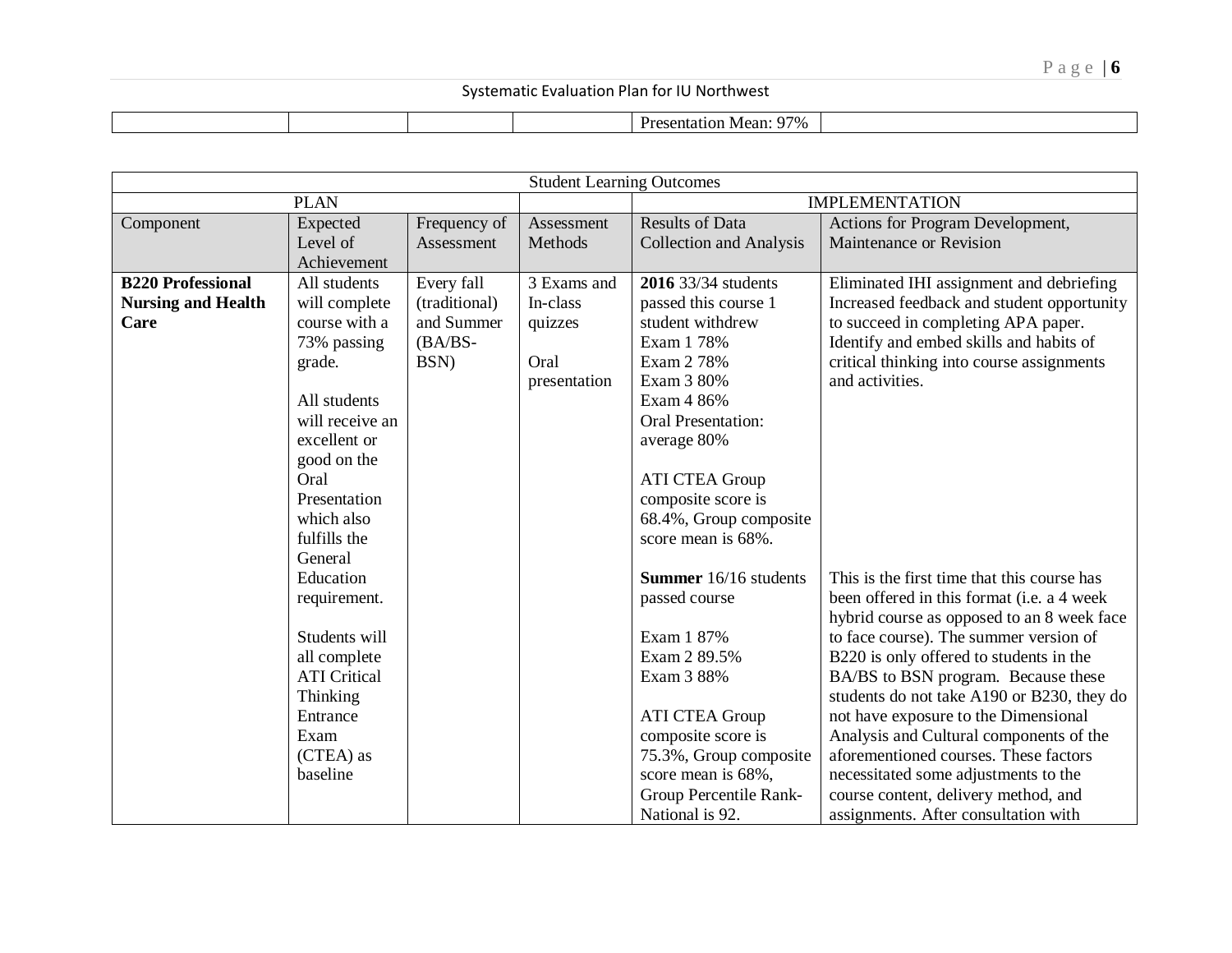|  |  |                               | faculty during a Curriculum Committee<br>meeting and discussions with individual |
|--|--|-------------------------------|----------------------------------------------------------------------------------|
|  |  |                               | faculty members who are connected with                                           |
|  |  |                               | this and related courses, the following                                          |
|  |  |                               | changes were made:                                                               |
|  |  | 2014 55 students passed       | Included coverage of Dimensional                                                 |
|  |  | course 1 student failed       | Analysis using Chapters 1 - 3 of the Craig                                       |
|  |  | course 1 student              | text (math review, conversions, and the                                          |
|  |  | withdrew                      | formula for solving problems using                                               |
|  |  |                               | dimensional analysis). Chapter 4 of Craig,                                       |
|  |  | Exam score means              | which had been covered in B231 in the                                            |
|  |  | Exam 1 81.43%                 | past, would be moved to $B$ 248 – 249.                                           |
|  |  | Exam 2 77.83%                 | Included content related to Cultural                                             |
|  |  | Final Exam 74.99%             | Competence through the use of the Office                                         |
|  |  |                               | of Minority Health Online course, "Course                                        |
|  |  | <b>Oral Presentation 100%</b> | Delivering Culturally Competent Nursing                                          |
|  |  | of the students scored        | Care". This is a 6 module self-study                                             |
|  |  | either excellent or good      | course. Eliminated the research paper due                                        |
|  |  | on the rubric designed        | to time constraints. Streamlined the                                             |
|  |  | for grading the oral          | delivery of certain content through the use                                      |
|  |  | presentation                  | of online course modules (e.g. the IHI                                           |
|  |  |                               | Courses). Less team teaching.                                                    |
|  |  | <b>ATI CTEA results</b>       | Add another student presentation.                                                |
|  |  | Group composite score         | Increase number of examinations to four                                          |
|  |  | is 67.2%. Group mean          | Increase points for quizzes. More strategic                                      |
|  |  | nationally is 68.0%.          | placement of quizzes. See course report and                                      |
|  |  |                               | Dec 2014 minutes where course report is                                          |
|  |  |                               | presented.                                                                       |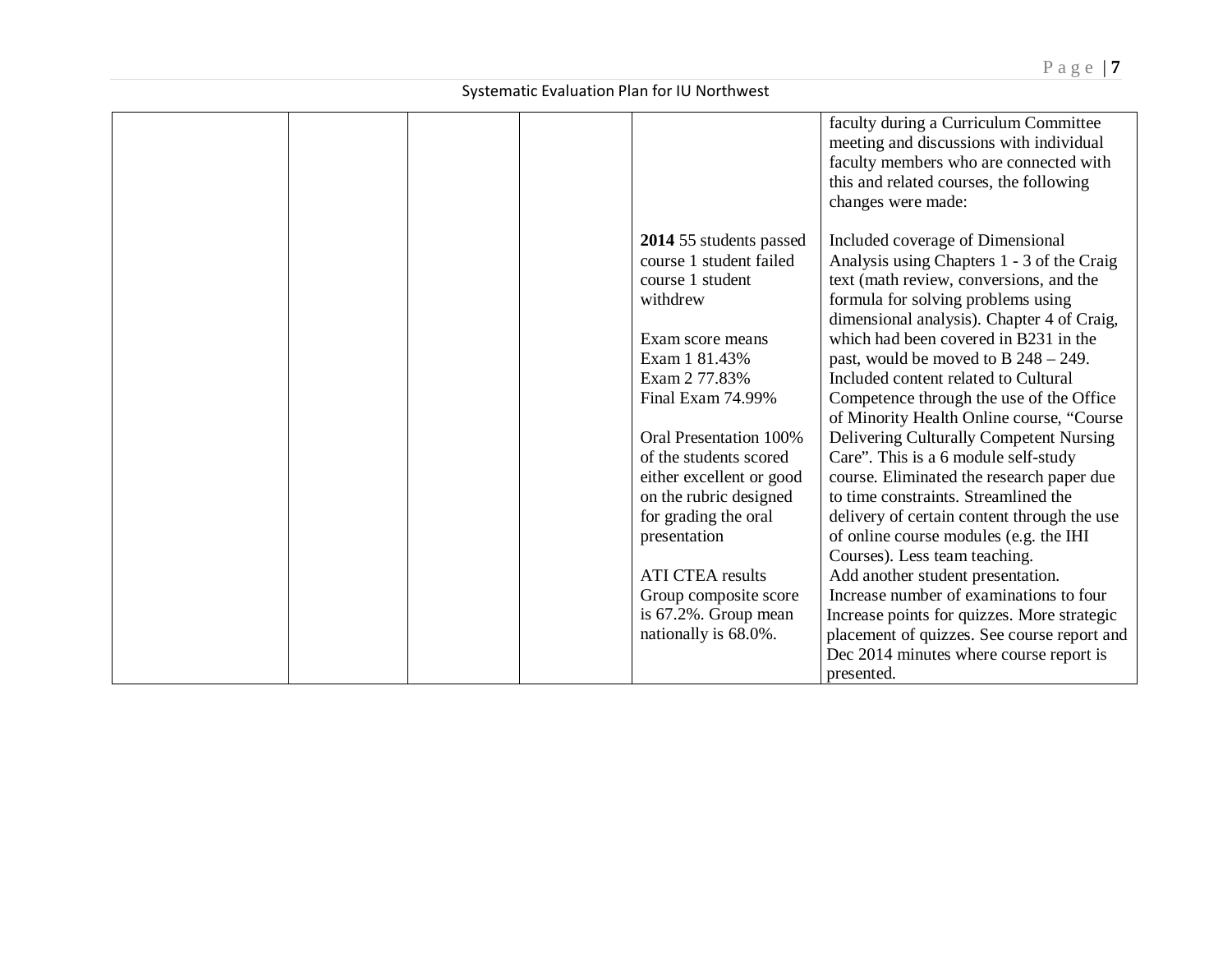| <b>Student Learning Outcomes</b>                                                                |                                                                              |                                                                |                                                               |                                                                                                                                                                                                                          |                                                                                                                                                                                                                                                                          |  |  |
|-------------------------------------------------------------------------------------------------|------------------------------------------------------------------------------|----------------------------------------------------------------|---------------------------------------------------------------|--------------------------------------------------------------------------------------------------------------------------------------------------------------------------------------------------------------------------|--------------------------------------------------------------------------------------------------------------------------------------------------------------------------------------------------------------------------------------------------------------------------|--|--|
|                                                                                                 | <b>PLAN</b>                                                                  |                                                                |                                                               |                                                                                                                                                                                                                          | <b>IMPLEMENTATION</b>                                                                                                                                                                                                                                                    |  |  |
| Component                                                                                       | <b>Expected Level</b><br>of Achievement                                      | Frequency of<br>Assessment                                     | Assessment<br>Methods                                         | <b>Results of Data</b><br><b>Collection and Analysis</b>                                                                                                                                                                 | Actions for Program Development,<br>Maintenance or Revision                                                                                                                                                                                                              |  |  |
| <b>B221 Introductory</b><br><b>Clinical Practicum</b><br><b>Experience in</b><br><b>Nursing</b> | All students<br>will complete<br>clinical course<br>with a passing<br>grade. | Every fall<br>(traditional)<br>and Summer<br>$(BA/BS-$<br>BSN) | Clinical<br>evaluation<br>tool, in-<br>clinical<br>activities | 2016 All students<br>passed                                                                                                                                                                                              | Clinical experiences vary from hospital to<br>hospital. Some hospitals provided a set<br>schedule of departments and units that the<br>students can go to, some hospitals the<br>instructor must make contact with<br>department managers to arrange the<br>observation. |  |  |
|                                                                                                 |                                                                              |                                                                |                                                               | 2015 All 16 students<br>passed the course (First<br>time taught in summer<br>for second degree<br>students)<br>Students related<br>increased comfort in the<br>clinical setting,<br>interacting with family<br>and staff | Consider having an entire day clinical<br>rather than 1/2 day; both facilities used a<br>shadow experience for support areas and<br>other healthcare professionals. Consider<br>taking a break from 1 facility or having<br>fewer groups at this facility.               |  |  |
|                                                                                                 |                                                                              |                                                                |                                                               | 2014 55 students passed<br>course<br>2 students withdrew<br>100% of the students<br>safely performed all<br>nursing skills assigned<br>to them in the clinical<br>setting.                                               | Only 2 groups at any one facility at<br>a time. Prior to being at the facility, a day<br>learning/practicing patient transfers would<br>be beneficial.                                                                                                                   |  |  |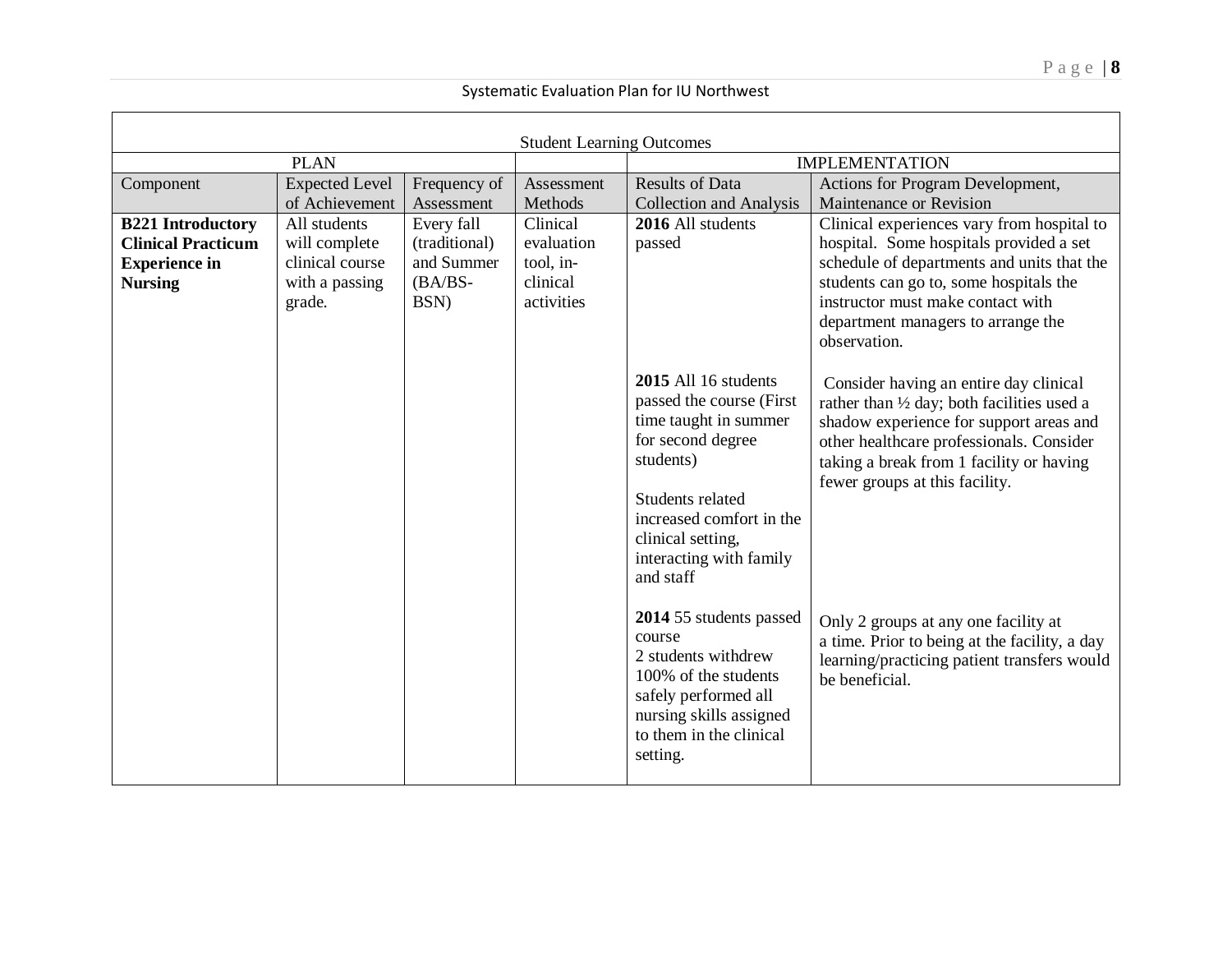|  | 100% of the students<br>completed all assigned |  |
|--|------------------------------------------------|--|
|  | " activities.<br>"in-clinical"                 |  |

|                         |                    |                     | <b>Student Learning Outcomes</b> |                                |                                            |  |
|-------------------------|--------------------|---------------------|----------------------------------|--------------------------------|--------------------------------------------|--|
|                         |                    |                     |                                  |                                |                                            |  |
|                         | <b>PLAN</b>        |                     |                                  |                                | <b>IMPLEMENTATION</b>                      |  |
| Component               | Expected           | Frequency of        | Assessment                       | <b>Results of Data</b>         | Actions for Program Development,           |  |
|                         | Level of           | Assessment          | Methods                          | <b>Collection and Analysis</b> | Maintenance or Revision                    |  |
|                         | Achievement        |                     |                                  |                                |                                            |  |
| <b>B261</b>             | All students       | <b>Every Spring</b> | Exams,                           | 2016 54 students passed        | A pathophysiology textbook will be chosen  |  |
| Pathophysiology and     | will complete      | (traditional)/      | Quizzes, in-                     | the course 1 student           | and followed closely. Pathophysiology will |  |
| <b>Pharmacology for</b> | course with a      | Summer              | class                            | failed, 1 student              | be introduced, with medications following  |  |
| <b>Nursing Practice</b> | 73% passing        | (BA/BS-BSN          | assignments                      | withdrew                       | immediately. Continue individual and team  |  |
|                         | grade.             | option)             | <b>Content ATI</b>               | Exam score means:              | quizzing to introduce concepts and ensure  |  |
|                         |                    |                     | Exam results                     | Exam 1 72%                     | reading of material before class.          |  |
|                         | Students will      |                     |                                  | Exam 2 67%                     |                                            |  |
|                         | complete the       |                     |                                  | Exam 3 68%                     |                                            |  |
|                         | <b>Content ATI</b> |                     |                                  | Exam 4 70%                     |                                            |  |
|                         | exam for           |                     |                                  | Exam 5 80%                     |                                            |  |
|                         | Pharmacology       |                     |                                  | ATI results:                   |                                            |  |
|                         | and group          |                     |                                  | Level 2 7.1% (4)               |                                            |  |
|                         | mean will be       |                     |                                  | Level 1 39.3% (22)             |                                            |  |
|                         | at least a level   |                     |                                  | $\le$ Level 1 51.8% (29)       |                                            |  |
|                         |                    |                     |                                  | Group mean 63.4%               |                                            |  |
|                         |                    |                     |                                  | (Level 1)                      |                                            |  |
|                         |                    |                     |                                  |                                |                                            |  |
|                         |                    |                     |                                  | <b>Summer 2015 All 16</b>      | This course is content-saturated. The      |  |
|                         |                    |                     |                                  | students passed course         | number of diseases, listed as exemplars,   |  |
|                         |                    |                     |                                  | Exam score means:              | can be reduced to pure pathophysiology on  |  |
|                         |                    |                     |                                  | Exam 1 86%                     | the one disease that best represents the   |  |
|                         |                    |                     |                                  | Exam 2 74%                     | concept. Recommend for the summer 2016     |  |
|                         |                    |                     |                                  | Exam 3 80%                     | four weeks of face to face                 |  |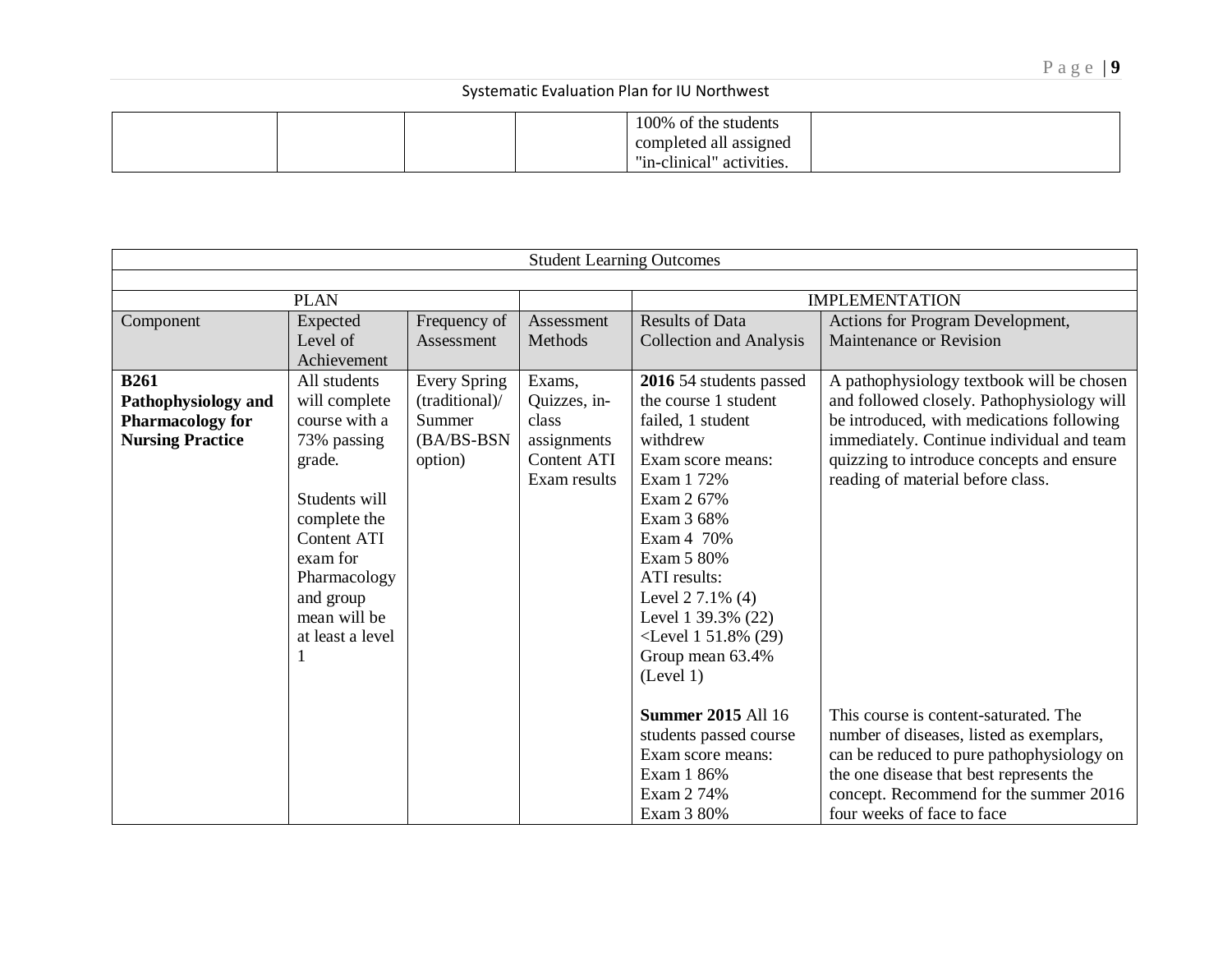|  |  | Exam 4 94%                    | pathophysiology, and 8 weeks of hybrid        |
|--|--|-------------------------------|-----------------------------------------------|
|  |  |                               | pharmacology. The faculty for B248 and        |
|  |  | ATI results:                  | B249 collaborated to try to focus on similar  |
|  |  | Level 20                      | concepts at the same time. However due to     |
|  |  | Level 1 37.5% (6)             | the shorter schedule, the students seemed     |
|  |  | $\le$ Level 1 62.5% (10)      | more confused by this approach.               |
|  |  | Group mean 67.25%             | Students also provided ideas during the       |
|  |  | (Level 1)                     | class which were integrated into the class.   |
|  |  |                               | These ideas included: (a) starting class with |
|  |  |                               | NCLEX style questions, (b) providing          |
|  |  |                               | more time for in-class activities, and (c)    |
|  |  |                               | providing more direction to the               |
|  |  |                               | discussions.                                  |
|  |  |                               |                                               |
|  |  | <b>Spring 2015 96% of the</b> | ATI Content exam for pharmacology was         |
|  |  | traditional BSN students      | added as part of the final grade. Final       |
|  |  | received a passing grade      | Exam was blueprinted to course objectives.    |
|  |  | for the course. One           | Course was presented in progression           |
|  |  | student failed and 1          | meeting.                                      |
|  |  | student withdrew.             |                                               |
|  |  |                               |                                               |
|  |  | Exam score means:             |                                               |
|  |  | Exam 1 67%                    |                                               |
|  |  | Exam 2 64%                    |                                               |
|  |  | Exam 3 67%                    |                                               |
|  |  | Exam 4 81%                    |                                               |
|  |  | Exam 5 81%                    |                                               |
|  |  | Final Exam 59%                |                                               |
|  |  |                               |                                               |
|  |  | ATI results:                  |                                               |
|  |  | Level $2.9\%(5)$              |                                               |
|  |  | Level 1 33% (18)              |                                               |
|  |  | $\le$ Level 1 57% $(31)$      |                                               |
|  |  | Group mean 69.9%              |                                               |
|  |  | (Level 1)                     |                                               |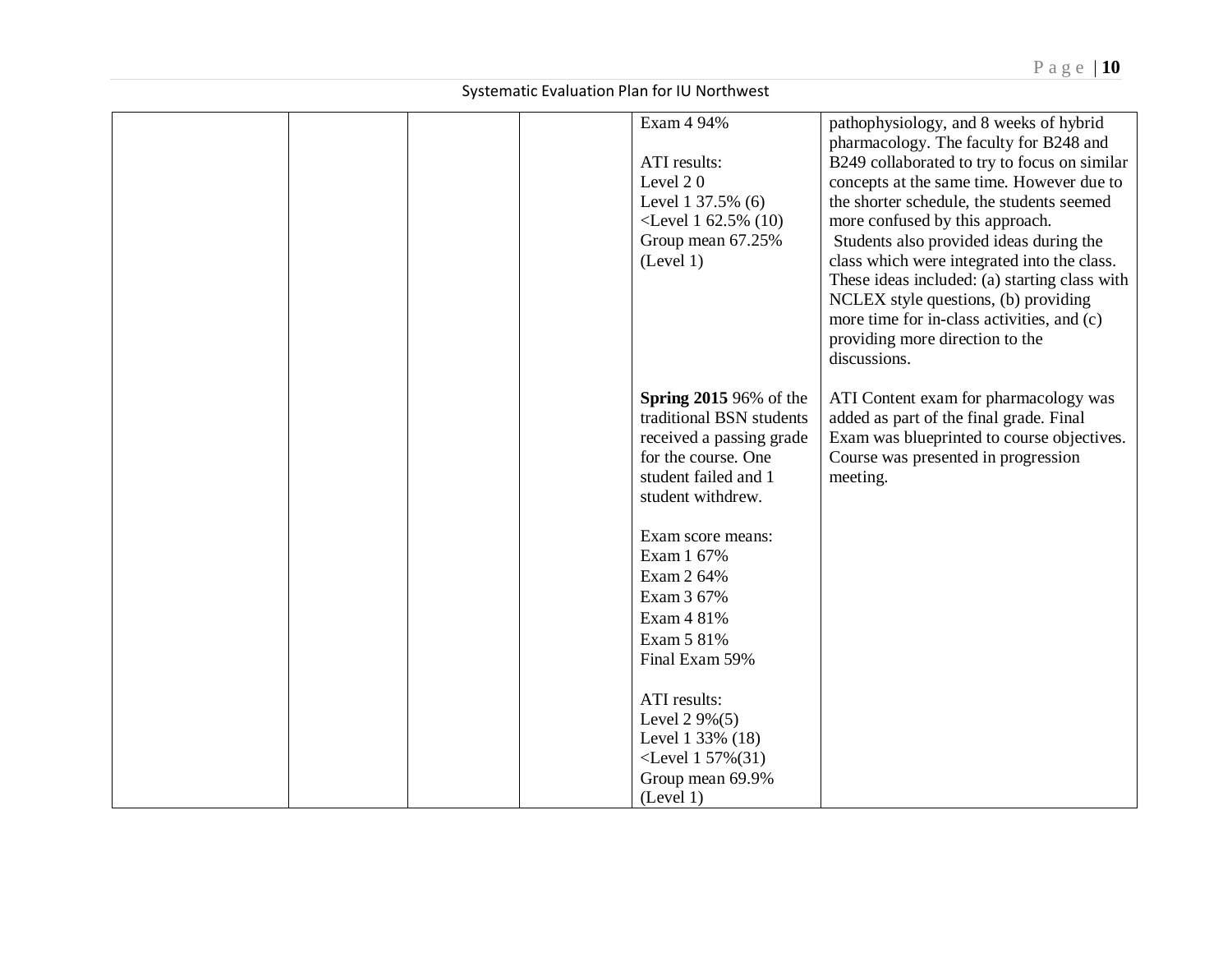|                         | <b>Student Learning Outcomes</b> |                     |                    |                                |                                               |  |  |  |
|-------------------------|----------------------------------|---------------------|--------------------|--------------------------------|-----------------------------------------------|--|--|--|
|                         | <b>PLAN</b>                      |                     |                    | <b>IMPLEMENTATION</b>          |                                               |  |  |  |
| Component               | Expected                         | Frequency of        | Assessment         | <b>Results of Data</b>         | Actions for Program Development,              |  |  |  |
|                         | Level of                         | Assessment          | Methods            | <b>Collection and Analysis</b> | Maintenance or Revision                       |  |  |  |
|                         | Achievement                      |                     |                    |                                |                                               |  |  |  |
| <b>B248 Science and</b> | All students                     | <b>Every Spring</b> | Exams,             | 2016 54 traditional BSN        | Large class, often difficult to keep class    |  |  |  |
| <b>Technology of</b>    | will complete                    | (traditional)/      | Quizzes, In-       | students passed course         | under control. We frequently experienced      |  |  |  |
| <b>Nursing</b>          | course with a                    | Summer              | class              | Exam score means:              | multiple side-bar conversations while class   |  |  |  |
|                         | 73% passing                      | (BA/BS-BSN          | assignments        | Exam 1 75%                     | was being conducted. The physical layout      |  |  |  |
|                         | grade.                           | option)             |                    | Exam 2 78 %                    | of the classroom added to some of the         |  |  |  |
|                         |                                  |                     | <b>ATI</b> Content | Exam 3 72%                     | difficulties that was experienced.            |  |  |  |
|                         | Students will                    |                     | Exam               | Exam 4 84%                     |                                               |  |  |  |
|                         | complete the                     |                     |                    | Final Exam 70%                 |                                               |  |  |  |
|                         | <b>Content ATI</b>               |                     |                    | ATI results:                   |                                               |  |  |  |
|                         | Exam for                         |                     |                    | Level 3 17%(10)                |                                               |  |  |  |
|                         | <b>Fundamentals</b>              |                     |                    | Level 2 48% (28)               |                                               |  |  |  |
|                         | and group                        |                     |                    | Level 1 27.5% (16)             |                                               |  |  |  |
|                         | mean will be                     |                     |                    | $\le$ Level 1 5% $(3)$         |                                               |  |  |  |
|                         | at least level 1                 |                     |                    |                                |                                               |  |  |  |
|                         |                                  |                     |                    | 2015 51 traditional BSN        | Consider changing textbooks. We               |  |  |  |
|                         |                                  |                     |                    | students passed the            | currently use Nursing Fundamentals by         |  |  |  |
|                         |                                  |                     |                    | course 1 student failed, 1     | Potter & Perry. Students did report that      |  |  |  |
|                         |                                  |                     |                    | student withdrew               | they would prefer to have the 4 hours of      |  |  |  |
|                         |                                  |                     |                    | Exam scores means:             | class in the morning before they have the 3   |  |  |  |
|                         |                                  |                     |                    | Exam 1 74%                     | hour lab. They suggested 2 hours of class     |  |  |  |
|                         |                                  |                     |                    | Exam 2 85%                     | with a half hour to hour break and then       |  |  |  |
|                         |                                  |                     |                    | Exam 3 80%                     | resume class for the remaining 2 hours.       |  |  |  |
|                         |                                  |                     |                    | Exam 4 79%                     | They said that after the lab, they were too   |  |  |  |
|                         |                                  |                     |                    | Final Exam 70%                 | tired at the end of the day to concentrate on |  |  |  |
|                         |                                  |                     |                    | ATI results:                   | class or activities.                          |  |  |  |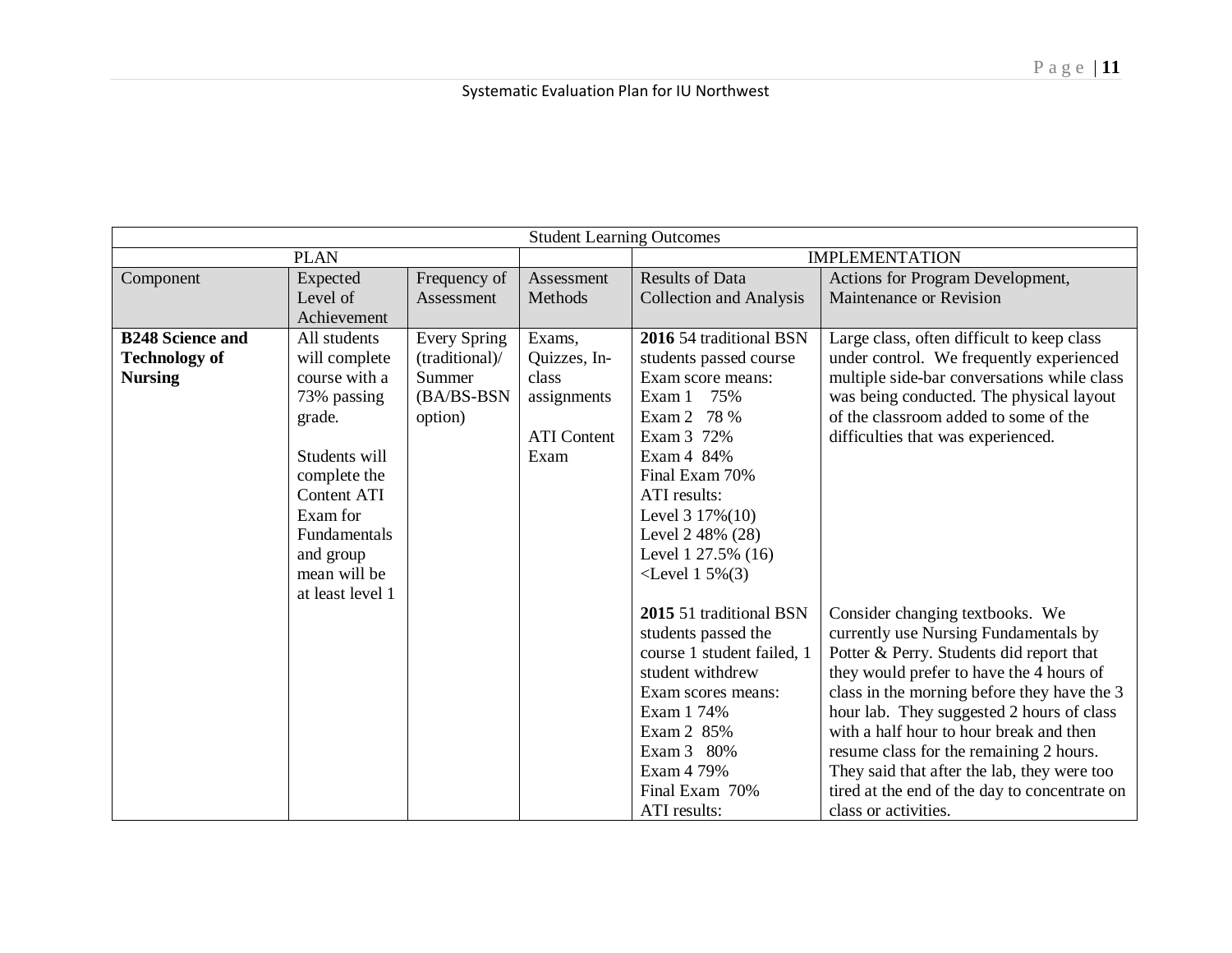| Level 3 7.5% (4)                     |                                          |
|--------------------------------------|------------------------------------------|
| Level $2\,34\%(18)$                  |                                          |
| Level 1 54.7% (29)                   |                                          |
| $\le$ Level 1 3.8% $(2)$             |                                          |
| Group mean 69.2%                     |                                          |
| (Level 2)                            | Increased credit hours from 3 to 4. B248 |
| 2014 58 traditional BSN              | now meets 2 times per week. More class   |
| students passed                      | activities, such as case studies were    |
| Exam scores means:                   | incorporated in effort to make the class |
| Exam 1 79%                           | more interactive. Team Testing was also  |
| Exam 2 75%                           | done following Exam 2 and the            |
| Exam 3 77%                           | Comprehensive Final. Students divided    |
| Final Exam 83%                       | into teams of 2 or 3, depending on the   |
| ATI results:                         | number of students who brought laptop    |
| Level $2,60.3\%(36)$                 | computers.                               |
| Level 1 32% (18)                     |                                          |
| <level 1="" 6.9%<math="">(4)</level> |                                          |

|                           |                |                     | <b>Student Learning Outcomes</b> |                                                                          |                                           |  |  |
|---------------------------|----------------|---------------------|----------------------------------|--------------------------------------------------------------------------|-------------------------------------------|--|--|
|                           | <b>PLAN</b>    |                     |                                  |                                                                          | <b>IMPLEMENTATION</b>                     |  |  |
| Component                 | Expected       | Frequency of        | Assessment                       | <b>Results of Data</b>                                                   | Actions for Program Development,          |  |  |
|                           | Level of       | Assessment          | Methods                          | <b>Collection and Analysis</b>                                           | Maintenance or Revision                   |  |  |
|                           | Achievement    |                     |                                  |                                                                          |                                           |  |  |
| <b>B249 Science and</b>   | All students   | <b>Every Spring</b> | Clinical                         | <b>Spring 2016 Traditional</b>                                           | Front loading the skills again, really    |  |  |
| <b>Technology of</b>      | will complete  | (traditional)/      | evaluation                       | BSN 57 students passed                                                   | helped. The students were more prepared   |  |  |
| <b>Nursing: Practicum</b> | course with a  | Summer              | tool, OSCE,                      | 1 student failed<br>emotionally and skill wise to go to the              |                                           |  |  |
|                           | passing grade. | (BA/BS-BSN          | Lasater,                         |                                                                          | facilities. Moreover, two instructors who |  |  |
|                           |                | option)             | return                           | Summer 2016 BA-<br>teach both lecture and clinical made a big            |                                           |  |  |
|                           |                |                     | demos,                           | BS/BSN students 16                                                       | difference, as we could directly link     |  |  |
|                           |                |                     | simulations,                     | students passed                                                          | concepts and follow through with the      |  |  |
|                           |                |                     | <b>OSCE</b>                      |                                                                          | application in the lab setting.           |  |  |
|                           |                |                     | checklists                       |                                                                          |                                           |  |  |
|                           |                |                     | for each of                      | <b>Spring 2015 Traditional</b><br>The majority of the students commented |                                           |  |  |
|                           |                |                     | the main                         | BSN-52 students passed                                                   | that they didn't feel ready to go to the  |  |  |
|                           |                |                     | skills                           | 1 student failed                                                         | facility on the fourth week of clinical.  |  |  |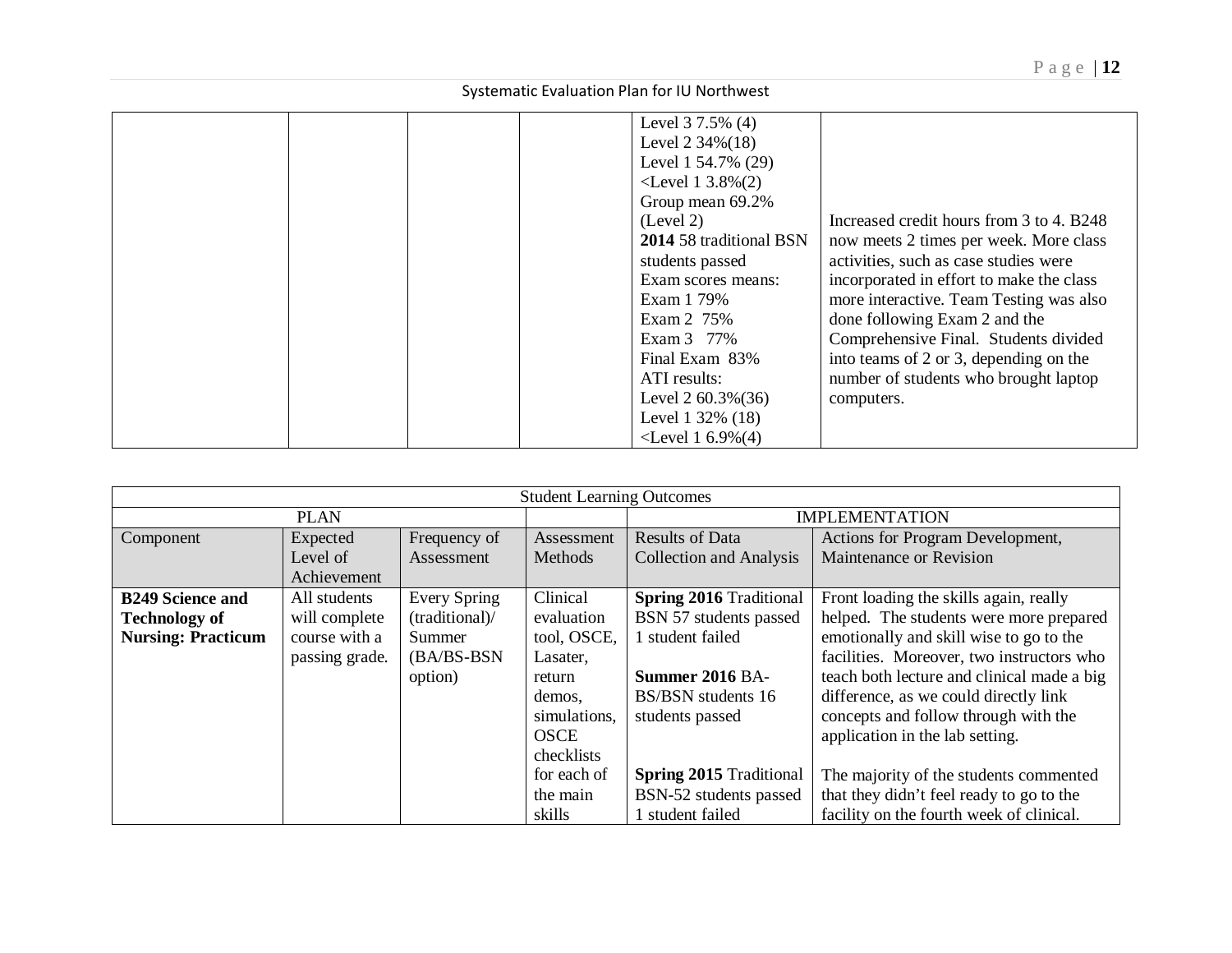| throughout,<br>then $2$<br>randomly<br>drawn out<br>of $5$ , one-<br>on-one "test<br>out" at final | <b>Summer 2015 BA-</b><br>BS/BSN-16 students<br>passed (first summer<br>implementation of 3<br>credit course)                                | They would have preferred if they learned<br>all of the skills first. However, they felt<br>that it was nice to see actual patients and<br>that it helped understand the concepts.<br>We received especially good feedback<br>regarding the simulations. The students<br>were anxious, but excited about using<br>simulations and how it enhanced their<br>learning experience in the future! The<br>students liked going to the acute care<br>setting, which gave them another setting<br>to see and more opportunities to perform<br>skills. |
|----------------------------------------------------------------------------------------------------|----------------------------------------------------------------------------------------------------------------------------------------------|------------------------------------------------------------------------------------------------------------------------------------------------------------------------------------------------------------------------------------------------------------------------------------------------------------------------------------------------------------------------------------------------------------------------------------------------------------------------------------------------------------------------------------------------|
|                                                                                                    | <b>Spring 2014 Traditional</b><br>BSN-58 students passed<br>1 student withdrew<br>Summer 2014 BA-<br>BS/BSN students-19<br>passed the course | One student withdrew for personal<br>reasons. There were many changes. The<br>course is going to radically change, as<br>Physical Assessment and the Science of<br>Technology in Nursing are merging<br>together in the revised curriculum.                                                                                                                                                                                                                                                                                                    |

| <b>Student Learning Outcomes</b> |               |              |                |                                                             |                                             |  |  |
|----------------------------------|---------------|--------------|----------------|-------------------------------------------------------------|---------------------------------------------|--|--|
|                                  | <b>PLAN</b>   |              |                |                                                             | <b>IMPLEMENTATION</b>                       |  |  |
| Component                        | Expected      | Frequency of | Assessment     | <b>Results of Data</b>                                      | Actions for Program Development,            |  |  |
|                                  | Level of      | Assessment   | Methods        | Collection and                                              | Maintenance or Revision                     |  |  |
|                                  | Achievement   |              |                | Analysis                                                    |                                             |  |  |
| R375 Nursing                     | All students  | Every        | Lecture,       | $201623$ students                                           | This course should be kept in a hybrid      |  |  |
| <b>Research and</b>              | will complete | Fall/Spring/ | classroom      | format. Continue using critiques and<br>passed the course.  |                                             |  |  |
| <b>Evidenced-Based</b>           | course with a | Summer       | activities and | 3 Critiques averages                                        | synthesis paper for evaluation of intensive |  |  |
| <b>Practice</b>                  | 73% passing   |              | discussion,    | 88%, 90%, and 91%.                                          | writing university requirements. Instituted |  |  |
|                                  | grade.        |              | written        | discussion groups and quizzes in weekly<br>Final Exam mean: |                                             |  |  |
|                                  |               |              | critiques and  | modules to evaluate meeting weekly<br>87%                   |                                             |  |  |
|                                  |               |              | analysis       | <b>EBP</b> Presentation                                     | objectives supporting course outcomes.      |  |  |
|                                  |               |              | paper,         | mean: 98%                                                   | Plan for Fall 2017, students to present a   |  |  |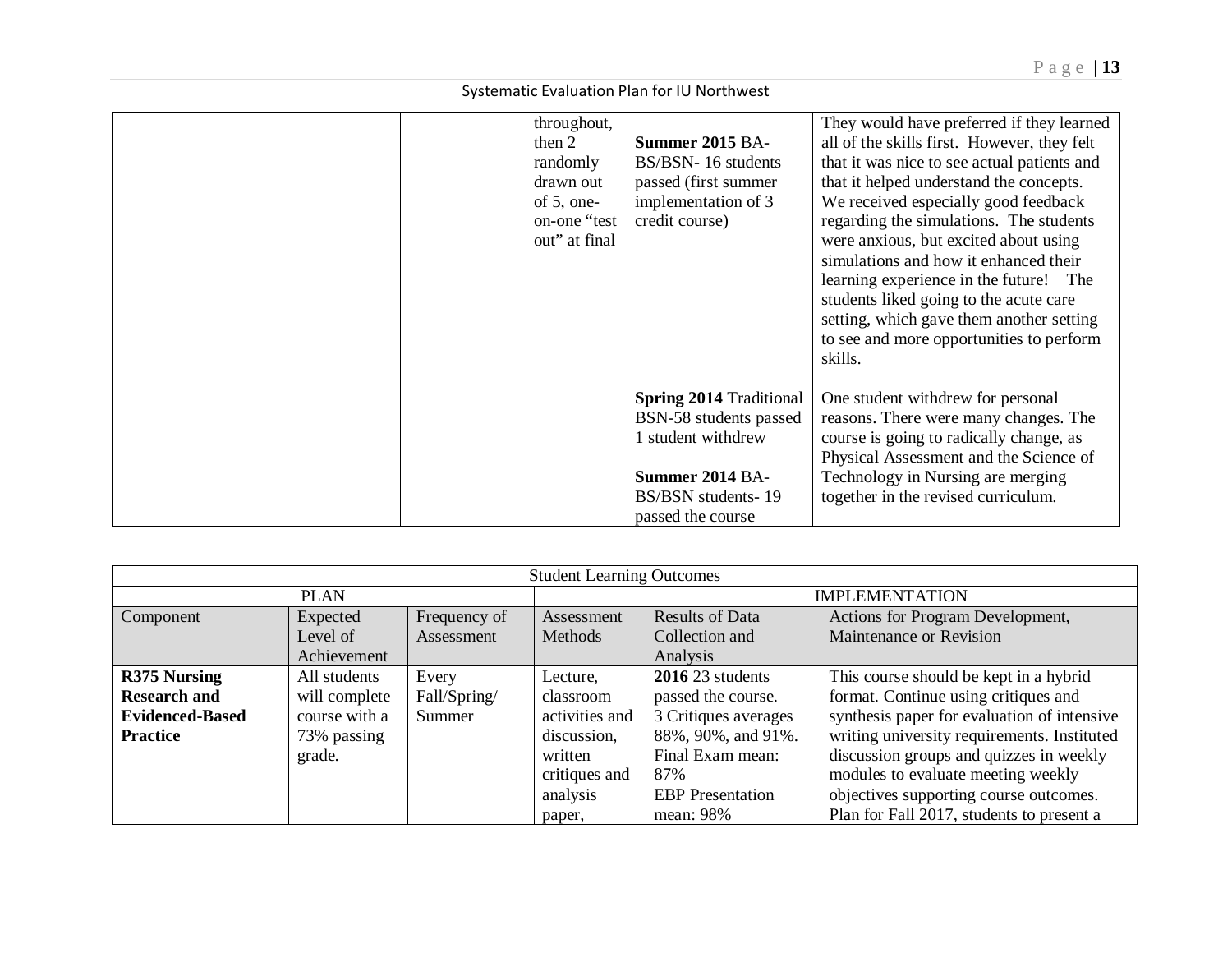|  | Evidence-<br><b>Based</b> |                                                                                                                                                                                         | PICOT presentation with data at local area<br>hospitals to support community                                                                                                                                                                                                                                                                                                                                                                                                                                                                                                                                                                                                                                           |
|--|---------------------------|-----------------------------------------------------------------------------------------------------------------------------------------------------------------------------------------|------------------------------------------------------------------------------------------------------------------------------------------------------------------------------------------------------------------------------------------------------------------------------------------------------------------------------------------------------------------------------------------------------------------------------------------------------------------------------------------------------------------------------------------------------------------------------------------------------------------------------------------------------------------------------------------------------------------------|
|  | Practice<br>Presentation  |                                                                                                                                                                                         | engagement, presentation skills, and<br>promotion of evidence-based practice.                                                                                                                                                                                                                                                                                                                                                                                                                                                                                                                                                                                                                                          |
|  |                           | 2015 All students<br>passed course.<br>3 Critiques averages<br>88%, 93%, and 94%.<br>Analysis paper<br>average: 89%.<br>Final Exam mean:<br>80%<br><b>EBP</b> Presentation<br>mean: 98% | After delivering this course in true hybrid<br>format, one day in class, one day online,<br>this course can become a true on-line<br>course to be piloted in the Fall 2015. This<br>course can be delivered in this manner and<br>due to the writing component, in-person<br>online writing workshops can be offered to<br>students who struggle with writing to offer<br>a face-to-face opportunity that some<br>students may need. Students tend to do<br>well with writing assignments and worse<br>on the exam. This led faculty to believe<br>that more attention should be paid to<br>making certain that students are completing<br>reading assignments which can be reflected<br>in online discussion modules. |
|  |                           | 2014 All students<br>passed course.<br>3 Critiques averages<br>85.52%, 90.24%, and<br>90.48%. Analysis<br>paper average: 89%.                                                           | Lesson objectives enhanced alignment with<br>course learning objectives, and helped<br>outline quiz and in-class assignment<br>content. New text book was implemented<br>to further augment the course materials,<br>including a greater focus on evidence-<br>based practice. A greater focus on EBP as<br>the course changes to H375 (new curricular<br>outcomes).                                                                                                                                                                                                                                                                                                                                                   |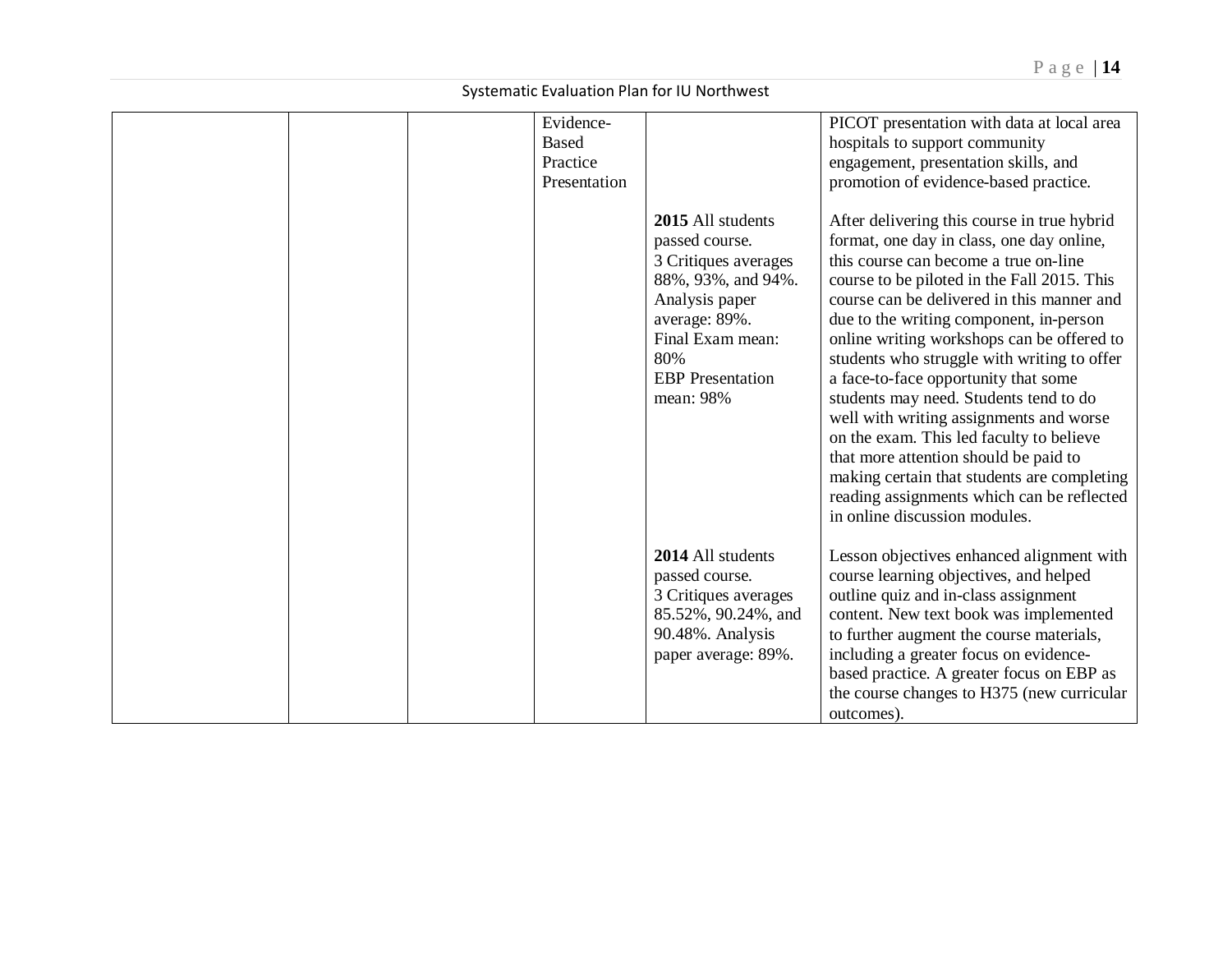|                                                           | <b>Student Learning Outcomes</b>                                        |                   |                                                       |                                                                                                      |                                                                                                                                                                                                                                                         |  |  |  |
|-----------------------------------------------------------|-------------------------------------------------------------------------|-------------------|-------------------------------------------------------|------------------------------------------------------------------------------------------------------|---------------------------------------------------------------------------------------------------------------------------------------------------------------------------------------------------------------------------------------------------------|--|--|--|
|                                                           | <b>PLAN</b>                                                             |                   |                                                       |                                                                                                      | <b>IMPLEMENTATION</b>                                                                                                                                                                                                                                   |  |  |  |
| Component                                                 | Expected<br>Level of                                                    | Frequency of      | Assessment<br>Methods                                 | <b>Results of Data</b><br>Actions for Program Development,                                           |                                                                                                                                                                                                                                                         |  |  |  |
|                                                           | Achievement                                                             | Assessment        |                                                       | Collection and<br>Analysis                                                                           | Maintenance or Revision                                                                                                                                                                                                                                 |  |  |  |
| H350 Topics in<br>Contemporary<br><b>Nursing Practice</b> | All students<br>will complete<br>course with a<br>73% passing<br>grade. | <b>Every Fall</b> | Written<br>assignments<br>and<br>discussion<br>forums | $2016$ 42 students<br>passed course<br>$2015$ 67 students<br>passed course 1<br>student withdrew. Al | Diversity of the Healthcare Team was<br>completed in conjunction with medical<br>students. Review of the ISBN meeting<br>was enlightening for students.<br>A cultural competence piece of inter -<br>collaborative team will be added to the<br>course. |  |  |  |
|                                                           |                                                                         |                   |                                                       | students submitted<br>written assignments,<br>average was 80%                                        |                                                                                                                                                                                                                                                         |  |  |  |

| <b>Student Learning Outcomes</b> |               |              |                |                                                              |                                           |  |  |
|----------------------------------|---------------|--------------|----------------|--------------------------------------------------------------|-------------------------------------------|--|--|
|                                  | <b>PLAN</b>   |              |                |                                                              | <b>IMPLEMENTATION</b>                     |  |  |
| Component                        | Expected      | Frequency of | Assessment     | <b>Results of Data</b>                                       | Actions for Program Development,          |  |  |
|                                  | Level of      | Assessment   | Methods        | Collection and                                               | Maintenance or Revision                   |  |  |
|                                  | Achievement   |              |                | Analysis                                                     |                                           |  |  |
| H380 Health                      | All students  | Every Fall   | Written        | 2016 67 students<br>Emphasis was placed more on concepts     |                                           |  |  |
| <b>Concepts across the</b>       | will complete |              | examinations   | passed course                                                | instead of diseases which we believe      |  |  |
| Lifespan I                       | course with a |              | quizzes, case  | Exam 1: 81%                                                  | helped the students on the final exam and |  |  |
|                                  | 73% passing   |              | studies/in     | the concept case scenario assignment.<br>Exam 2: 78%         |                                           |  |  |
|                                  | grade.        |              | class          | Did a modified flipped classroom; and<br>Exam 3:78%          |                                           |  |  |
|                                  |               |              | activities and | this format included mini-lectures on the<br>Final exam: 79% |                                           |  |  |
|                                  |               |              | group          | Quizzes: 81%<br>concept and a variety of class activities.   |                                           |  |  |
|                                  |               |              | assignments    |                                                              | Classroom debriefing and pre-quizzes      |  |  |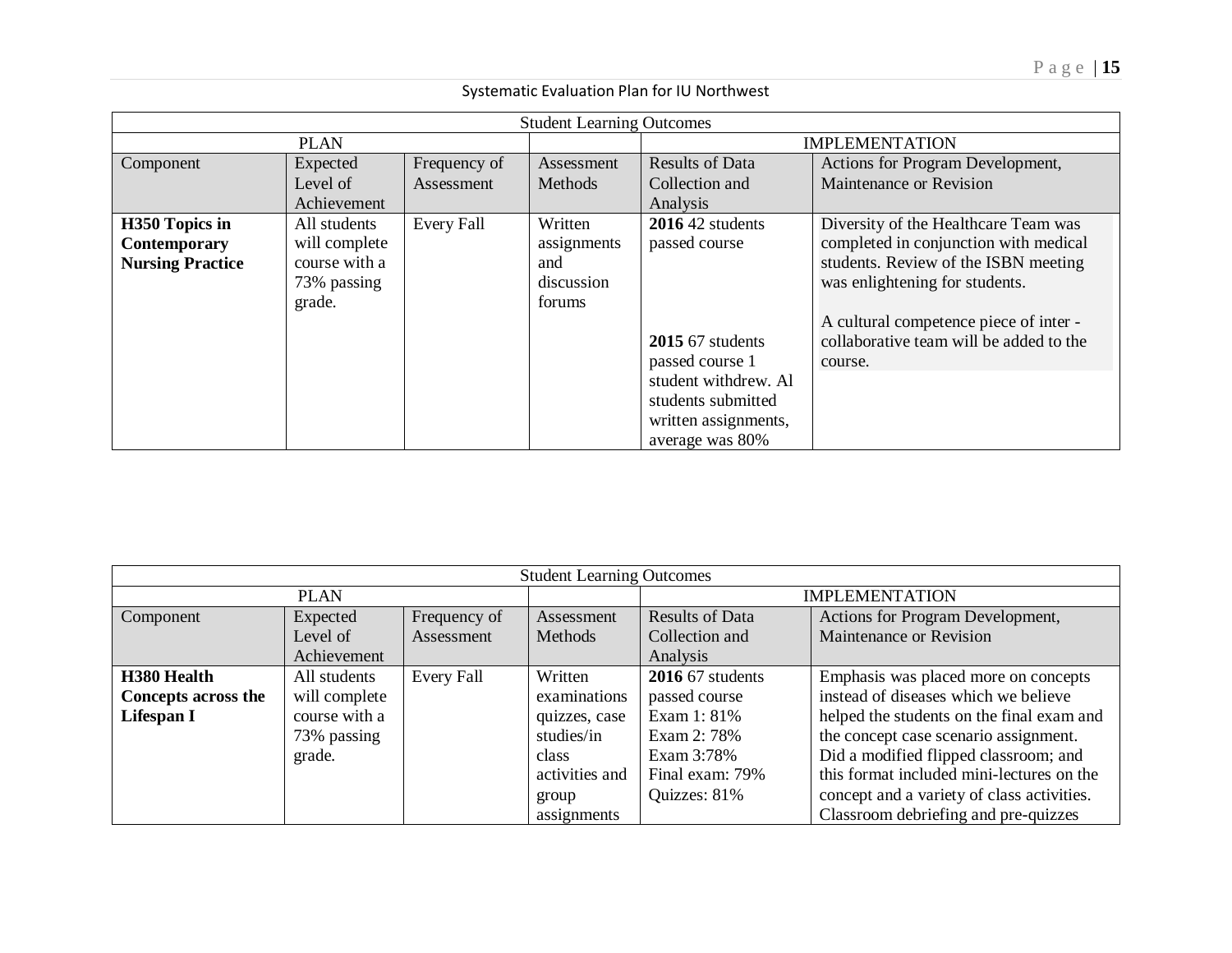|  |  | 2015 65 students<br>passed course 1<br>student failed, 1<br>student withdrew<br>Exam score means:<br>Exam 1: 79%<br>Exam 2 84%<br>Exam 3 76%<br>Quizzes: 83.4%<br>Paper: 93% | allowed us to identify and clarify<br>concepts/exemplars that the students were<br>struggling with. Clarified either during<br>class time or through the discussion board<br>Concept case scenario assignment was<br>useful in identifying which students were<br>having a problem with recognizing<br>concepts instead of diseases.<br>Mid-course reflection helped the co-<br>teachers to review what was taught and if<br>the emphasis was placed on diseases<br>rather than concepts. This review helped<br>the teachers to focus more on the concepts<br>and less on diseases which we believed<br>helped the students on the final exam and<br>the concept quiz. We did a modified flip<br>classroom; and this format included mini-<br>lectures on the concept and a variety of<br>class activities which the students did like.<br>Concept quiz was useful in identifying<br>which students were having a problem<br>with recognizing concepts instead of<br>diseases. One of the scenarios on<br>perfusion will be the introduction to<br>H390. |
|--|--|------------------------------------------------------------------------------------------------------------------------------------------------------------------------------|----------------------------------------------------------------------------------------------------------------------------------------------------------------------------------------------------------------------------------------------------------------------------------------------------------------------------------------------------------------------------------------------------------------------------------------------------------------------------------------------------------------------------------------------------------------------------------------------------------------------------------------------------------------------------------------------------------------------------------------------------------------------------------------------------------------------------------------------------------------------------------------------------------------------------------------------------------------------------------------------------------------------------------------------------------|
|  |  | 2014 One student<br>failed course<br>Exam score means:<br>Exam 1 79.9%<br>Exam 2 81.6%<br>Exam 3 83.5%<br>Final 77.3%                                                        | In the process of revising curriculum to<br>concept-based. Will increase<br>exams/quizzes to 85% of grade. Will<br>continue use of case studies and SLS<br>activities as a means to evaluate student's<br>ability to critically reason and apply plans<br>of care.                                                                                                                                                                                                                                                                                                                                                                                                                                                                                                                                                                                                                                                                                                                                                                                       |
|  |  | Other assignment<br>means:                                                                                                                                                   |                                                                                                                                                                                                                                                                                                                                                                                                                                                                                                                                                                                                                                                                                                                                                                                                                                                                                                                                                                                                                                                          |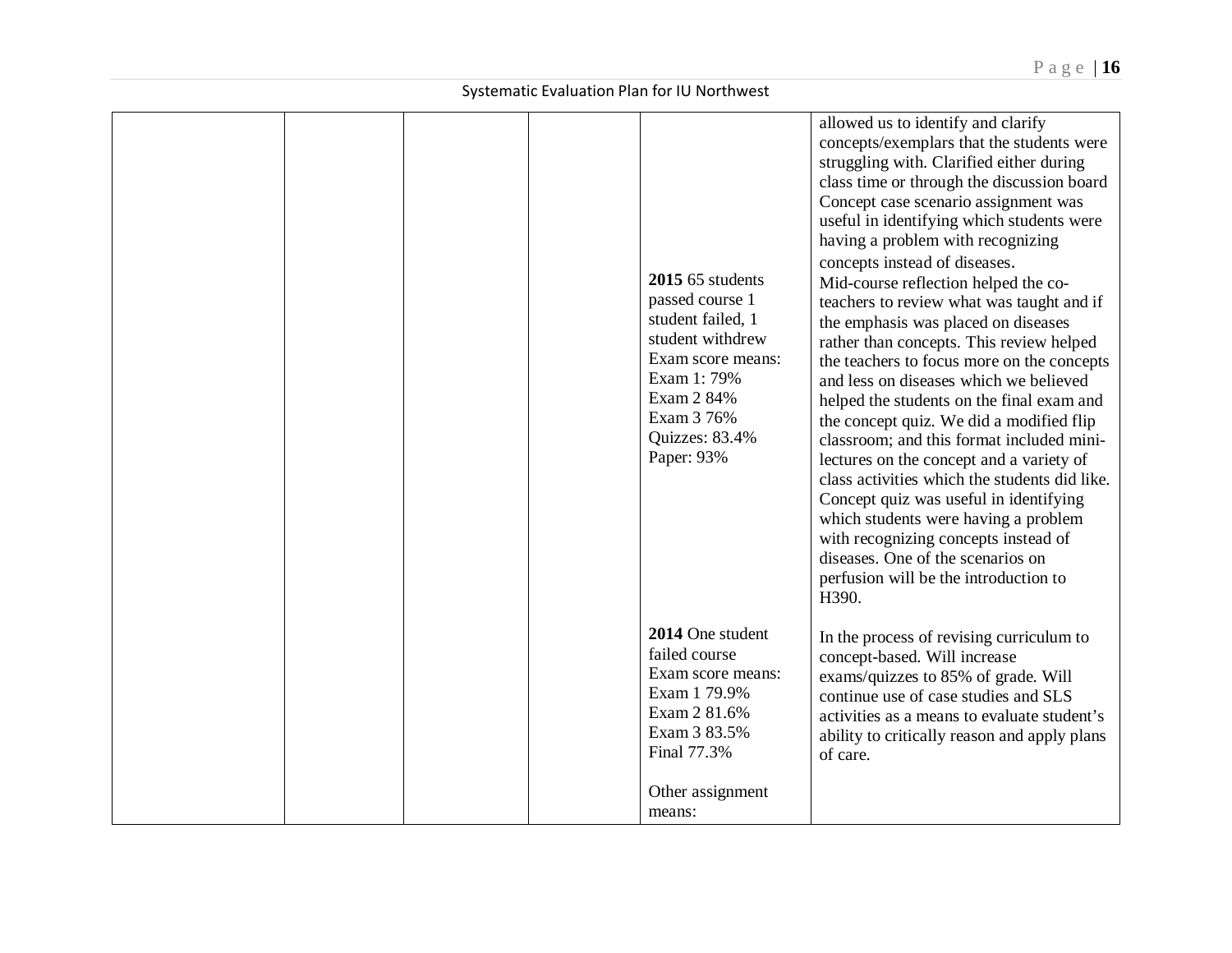|  |  | Quizzes 91%        |  |
|--|--|--------------------|--|
|  |  | Med Mind Map       |  |
|  |  | 93.9%              |  |
|  |  | Diabetic Teaching  |  |
|  |  | tool 92.8%         |  |
|  |  | GI case study with |  |
|  |  | Discussion 91 %    |  |
|  |  |                    |  |

|                                                                                                         | <b>Student Learning Outcomes</b>                                 |                            |                                                                               |                                                      |                                                                                                                                                                                                                                                                                                                                                                                                                                                                                |  |
|---------------------------------------------------------------------------------------------------------|------------------------------------------------------------------|----------------------------|-------------------------------------------------------------------------------|------------------------------------------------------|--------------------------------------------------------------------------------------------------------------------------------------------------------------------------------------------------------------------------------------------------------------------------------------------------------------------------------------------------------------------------------------------------------------------------------------------------------------------------------|--|
|                                                                                                         | <b>PLAN</b>                                                      |                            |                                                                               |                                                      | <b>IMPLEMENTATION</b>                                                                                                                                                                                                                                                                                                                                                                                                                                                          |  |
| Component                                                                                               | Expected<br>Level of<br>Achievement                              | Frequency of<br>Assessment | Assessment<br>Methods                                                         | <b>Results of Data</b><br>Collection and<br>Analysis | Actions for Program Development,<br>Maintenance or Revision                                                                                                                                                                                                                                                                                                                                                                                                                    |  |
| H381 Health<br><b>Concepts across the</b><br>Lifespan<br>I:Practicum<br>First time offered Fall<br>2015 | All students<br>will complete<br>course with a<br>passing grade. | Every Fall                 | Clinical<br>evaluation<br>tool, in-<br>clinical<br>activities,<br><b>OSCA</b> | 2016 69 students<br>passed, 3 students<br>withdrew   | Short simulations was added this semester<br>to help reinforce and review current<br>lecture concepts that were just presented<br>in the didactic portion. One simulation in<br>the OSCE with a pediatric patient that<br>required a skill and patient/family<br>communication as objectives.                                                                                                                                                                                  |  |
|                                                                                                         |                                                                  |                            |                                                                               | 2015 All students<br>passed<br>2014 All students     | It was apparent that some students did not<br>prepare for the OSCA and consequently,<br>failed at skills that the student had been<br>passed on the prior semester. If the<br>student had not performed the skill in<br>clinical or practiced in the lab, the student<br>did not perform well during the<br>simulation. The recommendation is that<br>the students on all levels need to practice<br>so many hours per semester. The practice<br>will be mandatory in the lab. |  |
|                                                                                                         |                                                                  |                            |                                                                               | passed course,                                       | The simulations were done on the first<br>day, middle of the semester, and the final                                                                                                                                                                                                                                                                                                                                                                                           |  |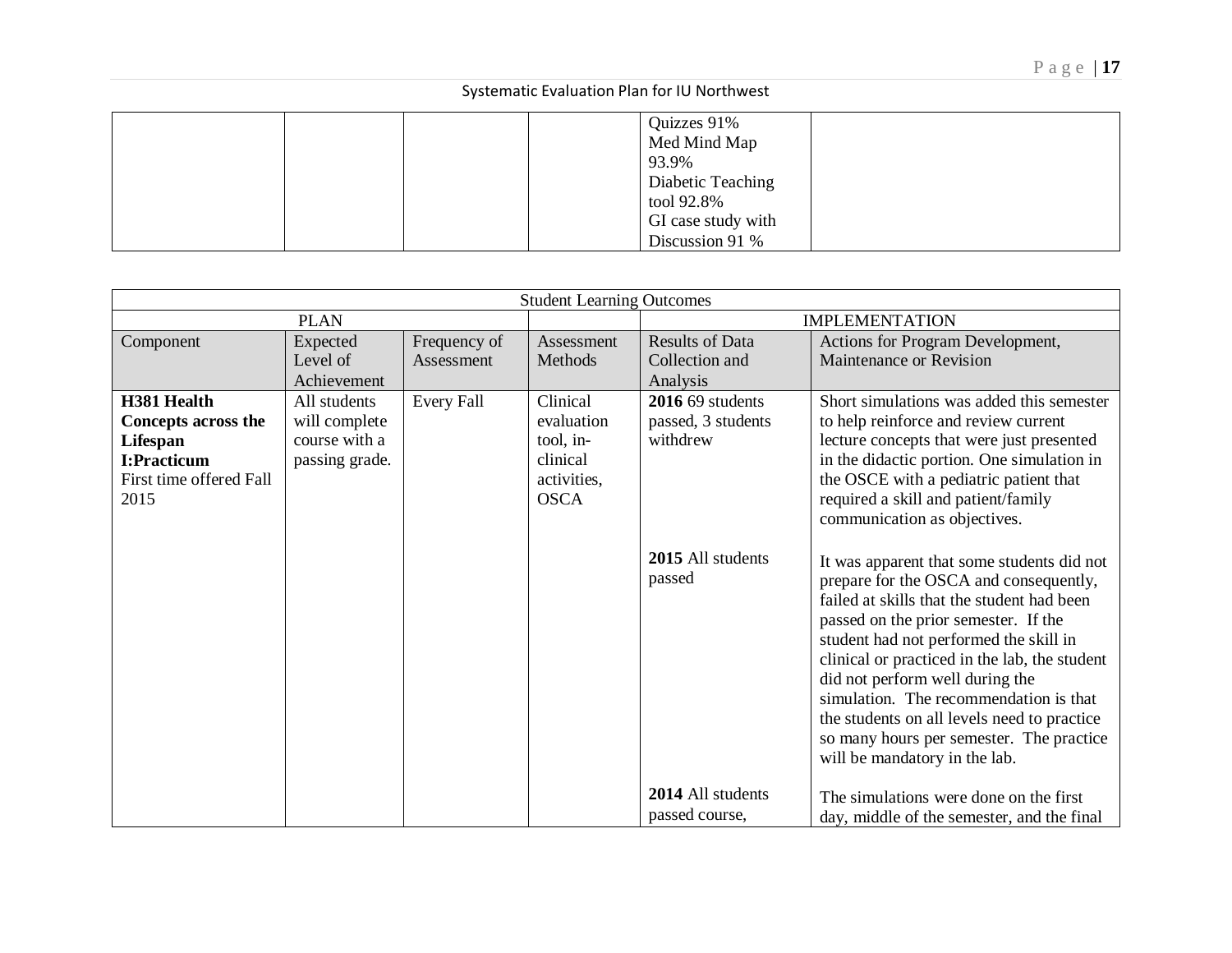|  |  | OSCA added as part | day. These were learning simulations and  |
|--|--|--------------------|-------------------------------------------|
|  |  | of simulation      | an OSCA. Many students reported that      |
|  |  |                    | the simulation was a good learning        |
|  |  |                    | experience. However, they felt rather put |
|  |  |                    | on the spot and nervous. Consequently,    |
|  |  |                    | we are working on making the              |
|  |  |                    | simulations less threatening by offering  |
|  |  |                    | more of them at an earlier level          |
|  |  |                    | throughout the program.                   |

|                            | <b>Student Learning Outcomes</b> |              |                |                         |                                            |  |
|----------------------------|----------------------------------|--------------|----------------|-------------------------|--------------------------------------------|--|
|                            | <b>PLAN</b>                      |              |                |                         | <b>IMPLEMENTATION</b>                      |  |
| Component                  | Expected                         | Frequency of | Assessment     | <b>Results of Data</b>  | Actions for Program Development,           |  |
|                            | Level of                         | Assessment   | Methods        | Collection and          | Maintenance or Revision                    |  |
|                            | Achievement                      |              |                | Analysis                |                                            |  |
| <b>H372 Mental Health</b>  | All students                     | Every        | Written        | 2015/2016               | No data                                    |  |
| <b>Concepts across the</b> | will complete                    | Fall/Spring  | examinations   |                         |                                            |  |
| Lifespan                   | course with a                    |              | and quizzes,   | 2014 43 students        | Routine updates of course content.         |  |
|                            | 73% passing                      |              | case           | passed                  | Adopted the Giddens text and began         |  |
|                            | grade.                           |              | studies/in     | Exam score means:       | organizing the content into concepts in    |  |
|                            |                                  |              | class          | Exam 1 83%              | preparation for the new curriculum.        |  |
|                            | ATI content                      |              | activities and | Exam 2 79%              | Students were using the Giddens text for   |  |
|                            | exam group                       |              | group          | Exam 3 85%              | another course, so this was not a separate |  |
|                            | mean at least                    |              | assignments    | Final Exam 82%          | purchase. Used the movie, "The Soloist"    |  |
|                            | level 2                          |              |                |                         | as a case study for people with            |  |
|                            |                                  |              |                |                         | schizophrenia and chronic mental illness.  |  |
|                            |                                  |              |                | ATI results:            | Students completed a study guide on        |  |
|                            |                                  |              |                | Level $38.0\%$ (4)      | schizophrenia as an entry ticket to the    |  |
|                            |                                  |              |                | Level $2,52.0\%$ (26)   | class. The Giddens text is not well suited |  |
|                            |                                  |              |                | Level $1\,26.0\%$ (13)  | for psych-mental health. Several chapters  |  |
|                            |                                  |              |                | $\le$ Level 1 14.0% (7) | contain inaccurate and/or misleading       |  |
|                            |                                  |              |                | Group mean 69.6%        | information. Corrections for the text had  |  |
|                            |                                  |              |                | (Level 2)               | to be included in the Power Points and     |  |
|                            |                                  |              |                |                         | highlighted in the lecture. Some           |  |
|                            |                                  |              |                |                         | significant content areas were not         |  |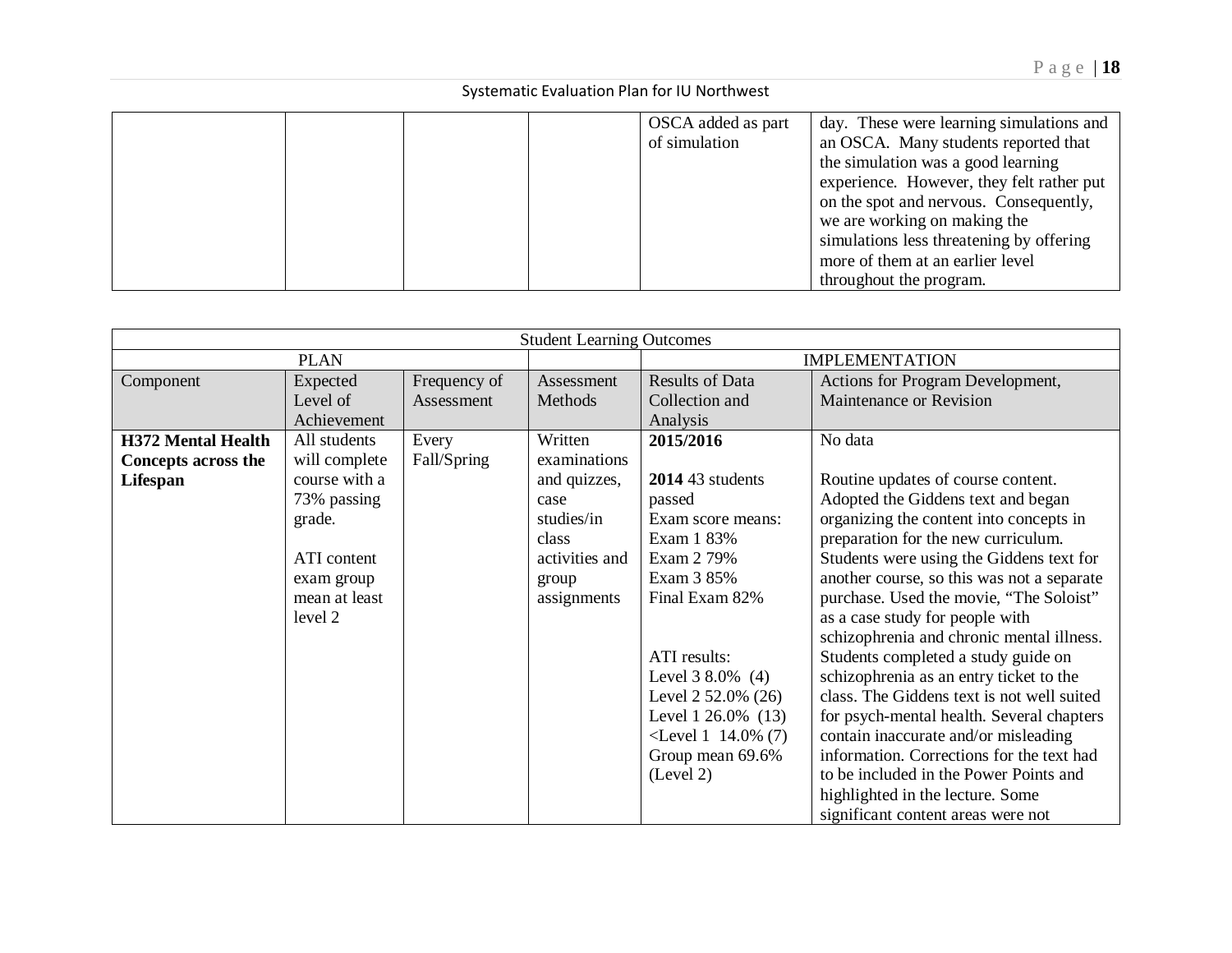|  |  | addressed at all (e.g. anorexia, bulimia,     |
|--|--|-----------------------------------------------|
|  |  | certain disorders of children and             |
|  |  | adolescents). This information was            |
|  |  | relayed to the publisher and editorial staff. |
|  |  |                                               |

|                                                         | <b>Student Learning Outcomes</b> |                            |                                     |                                          |                                                                                                                                                                                                                                                                                                                                                                                                                                                                                                                                 |  |  |
|---------------------------------------------------------|----------------------------------|----------------------------|-------------------------------------|------------------------------------------|---------------------------------------------------------------------------------------------------------------------------------------------------------------------------------------------------------------------------------------------------------------------------------------------------------------------------------------------------------------------------------------------------------------------------------------------------------------------------------------------------------------------------------|--|--|
|                                                         | <b>PLAN</b>                      |                            |                                     |                                          | <b>IMPLEMENTATION</b>                                                                                                                                                                                                                                                                                                                                                                                                                                                                                                           |  |  |
| Component                                               | Expected<br>Level of             | Frequency of<br>Assessment | Assessment<br>Methods               | <b>Results of Data</b><br>Collection and | Actions for Program Development,<br>Maintenance or Revision                                                                                                                                                                                                                                                                                                                                                                                                                                                                     |  |  |
|                                                         | Achievement                      |                            |                                     | Analysis                                 |                                                                                                                                                                                                                                                                                                                                                                                                                                                                                                                                 |  |  |
| <b>H373 Mental Health</b><br><b>Concepts across the</b> | All students<br>will complete    | Every<br>Fall/Spring       | Clinical<br>evaluation              | 2016/2015                                | No data                                                                                                                                                                                                                                                                                                                                                                                                                                                                                                                         |  |  |
| <b>Lifespan: Practicum</b><br>First time Fall 2015      | course with a<br>passing grade.  |                            | tool, in-<br>clinical<br>activities | $2014$ 44 students<br>passed             | An adjunct faculty member who had been<br>teaching 2 sections of the course was not<br>able to teach this year due to medical<br>issues. In the spring we received notice<br>that one of our clinical sites (Midwest)<br>Center for Youth and Families) would no<br>longer accept students. Both of these<br>occurrences happened with very short<br>notice. In the spring, students from the<br>closed clinical site were able to be added<br>into the existing clinical groups resulting<br>in most groups having 9 students. |  |  |

| <b>Student Learning Outcomes</b> |             |              |                |                        |                                  |  |  |
|----------------------------------|-------------|--------------|----------------|------------------------|----------------------------------|--|--|
| <b>PLAN</b>                      |             |              |                | <b>IMPLEMENTATION</b>  |                                  |  |  |
| Component                        | Expected    | Frequency of | Assessment     | <b>Results of Data</b> | Actions for Program Development, |  |  |
|                                  | Level of    | Assessment   | <b>Methods</b> | Collection and         | <b>Maintenance or Revision</b>   |  |  |
|                                  | Achievement |              |                | Analysis               |                                  |  |  |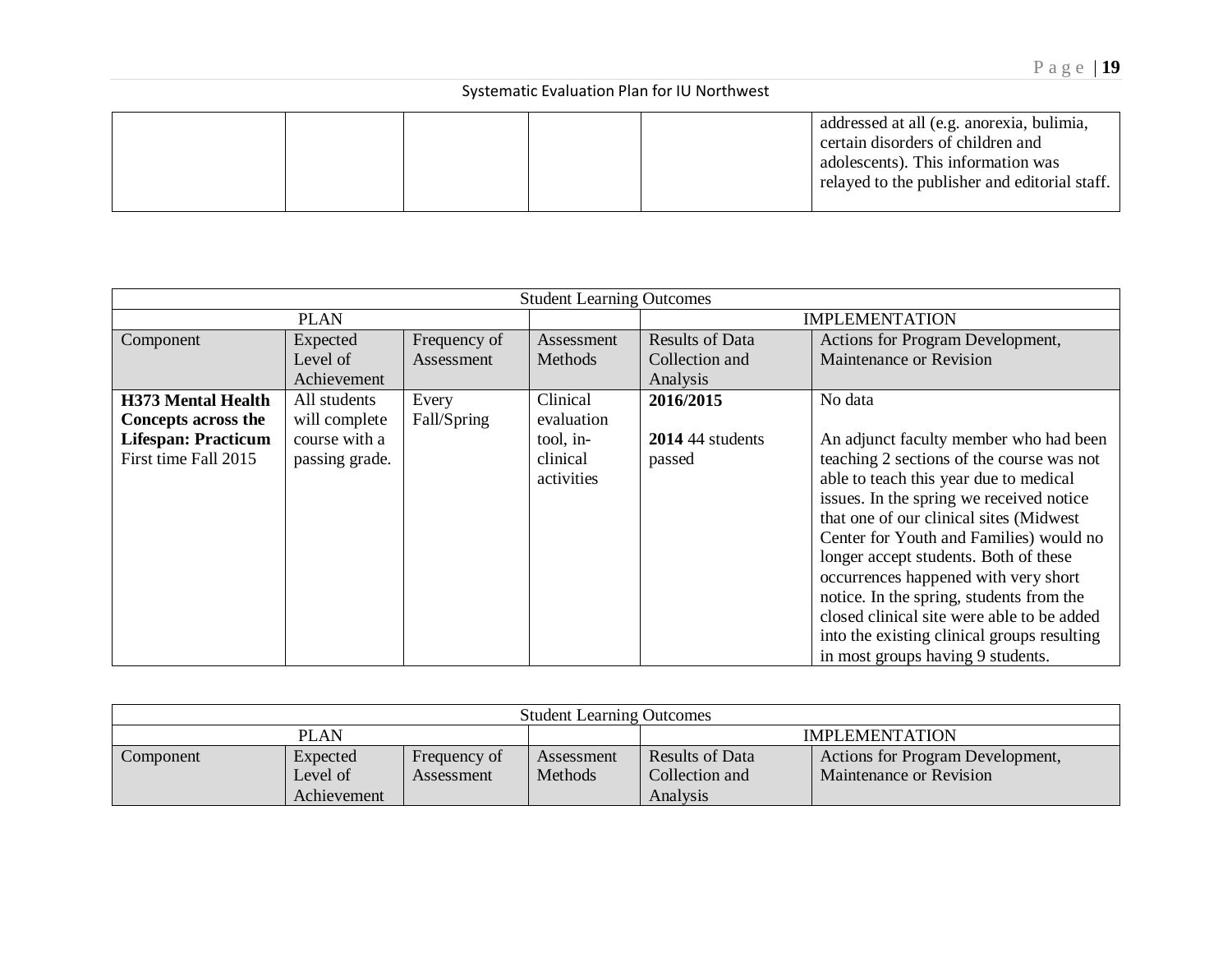|                                                                 | Systematic Evaluation Plan for IU Northwest                             |              |                                                                                                                  |                                                                                                                                                                                                                                                                             |                                                                                                                                                                                                                                                                                                                   |  |  |
|-----------------------------------------------------------------|-------------------------------------------------------------------------|--------------|------------------------------------------------------------------------------------------------------------------|-----------------------------------------------------------------------------------------------------------------------------------------------------------------------------------------------------------------------------------------------------------------------------|-------------------------------------------------------------------------------------------------------------------------------------------------------------------------------------------------------------------------------------------------------------------------------------------------------------------|--|--|
| H390 Health<br><b>Concepts across the</b><br><b>Lifespan II</b> | All students<br>will complete<br>course with a<br>73% passing<br>grade. | Every Spring | Written<br>examinations<br>and quizzes,<br>case<br>studies/in<br>class<br>activities and<br>group<br>assignments | 2016 All students<br>passed<br>Exam score means:<br>Exam 1 76%<br>Exam 2 78%<br>Exam 3 80%<br>Exam 4 76%<br>Exam 5 76%<br>2015 Four students<br>failed course, 74<br>students passed<br>course<br>Exam score means:<br>Exam 1 76%<br>Exam 2 76%<br>Exam 3 78%<br>Exam 4 81% | Continue to modify based on student<br>feedback<br>No assignments following exams.<br>$SLS$ assignment for hip fracture $-$<br>infection. Last time course offered,<br>developing content for modified concept<br>based approach in Spring 2016.                                                                  |  |  |
|                                                                 |                                                                         |              |                                                                                                                  | Final Exam 76%<br>2014 3 students failed<br>course, 55 students<br>passed course<br>Exam score means:<br>Exam 1 77%<br>Exam 2 76%<br>Exam 3 80%<br>Exam 4 77%<br>Final Exam 74.5%                                                                                           | Continue to offer case study format for in<br>class splinting demonstration; allows<br>kinesthetic learners to apply principles of<br>safety, assessment and monitoring.<br>Continue to assign VARK assessment as<br>1st assignment. Students complete<br>assessment and formulate plan to study<br>for semester. |  |  |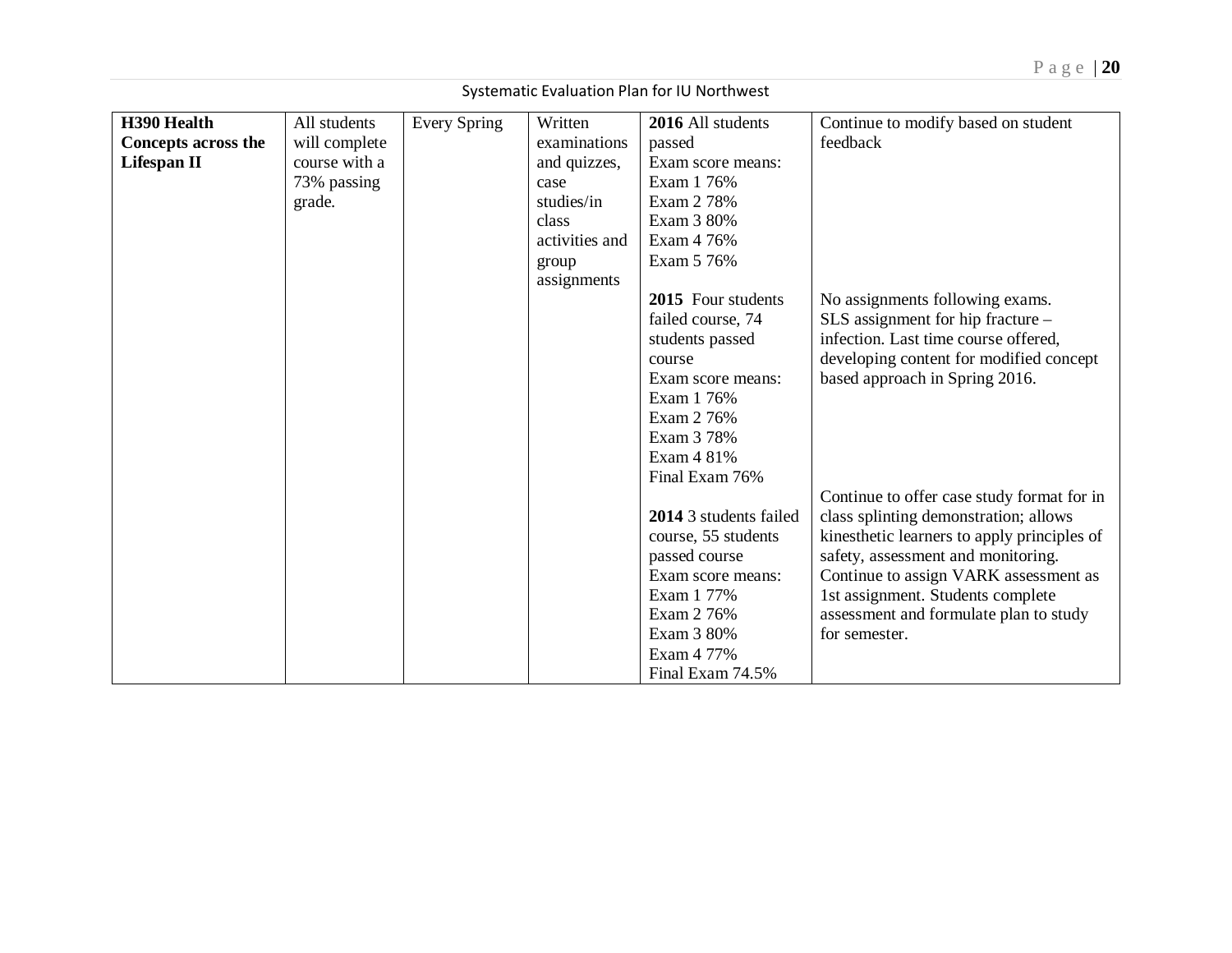|                                                                                                  |                                                                                 |                            | <b>Student Learning Outcomes</b>                              |                                                                                                |                                                                                                                                                                                                                                                                                                                                                                                                                                                                                                                                                                                                                                                                                                                                                                                                                                                                                                                                                                                                                                                                                                                                                                                                                                                                             |  |
|--------------------------------------------------------------------------------------------------|---------------------------------------------------------------------------------|----------------------------|---------------------------------------------------------------|------------------------------------------------------------------------------------------------|-----------------------------------------------------------------------------------------------------------------------------------------------------------------------------------------------------------------------------------------------------------------------------------------------------------------------------------------------------------------------------------------------------------------------------------------------------------------------------------------------------------------------------------------------------------------------------------------------------------------------------------------------------------------------------------------------------------------------------------------------------------------------------------------------------------------------------------------------------------------------------------------------------------------------------------------------------------------------------------------------------------------------------------------------------------------------------------------------------------------------------------------------------------------------------------------------------------------------------------------------------------------------------|--|
|                                                                                                  | <b>PLAN</b>                                                                     |                            |                                                               | <b>IMPLEMENTATION</b>                                                                          |                                                                                                                                                                                                                                                                                                                                                                                                                                                                                                                                                                                                                                                                                                                                                                                                                                                                                                                                                                                                                                                                                                                                                                                                                                                                             |  |
| Component                                                                                        | Expected<br>Level of                                                            | Frequency of<br>Assessment | Assessment<br>Methods                                         | <b>Results of Data</b><br>Collection and                                                       | Actions for Program Development,<br>Maintenance or Revision                                                                                                                                                                                                                                                                                                                                                                                                                                                                                                                                                                                                                                                                                                                                                                                                                                                                                                                                                                                                                                                                                                                                                                                                                 |  |
| H391 Health<br><b>Concepts across the</b><br>Lifespan II:<br>Practicum<br>First time Spring 2016 | Achievement<br>All students<br>will complete<br>course with a<br>passing grade. | <b>Every Spring</b>        | Clinical<br>evaluation<br>tool, in-<br>clinical<br>activities | Analysis<br>2016 All 64 students<br>passed the course<br>2015 All 77 students<br>passed course | All students had a reflective journal<br>assignment due at the end of semester.<br>The students who had pediatric clinical<br>hours completed their reflective journal at<br>the end of their pediatric rotation.<br>Pediatric clinical instructor used NCP<br>while all other instructors used the<br>SOAPIE. Revised weekly journal to<br>include an analysis question based on<br>concept(s) covered in didactic. Learning<br>Simulation stations, OSCE stations, and<br>Lasater scenario was revised and based on<br>concepts/exemplars covered in H390/391.<br>Simulation day: Students charted actions<br>they took during mannequin simulations<br>in SLS. Health literacy video followed by<br>discussion added to sim day. Clinical<br>evaluation tool used by all sections.<br>Clinical Instructors used a concept<br>approach to each week for preparation and<br>evaluation assignments, pre and post<br>conference, and charting on clinical day.<br>Continue process of having students'<br>select patient day of clinical and prepare<br>for care on the unit. It increases situational<br>learning and ensures work is students'<br>own. Allows discussion immediately prior<br>to care. Eliminates preparation on patient<br>who is no longer on the unit. |  |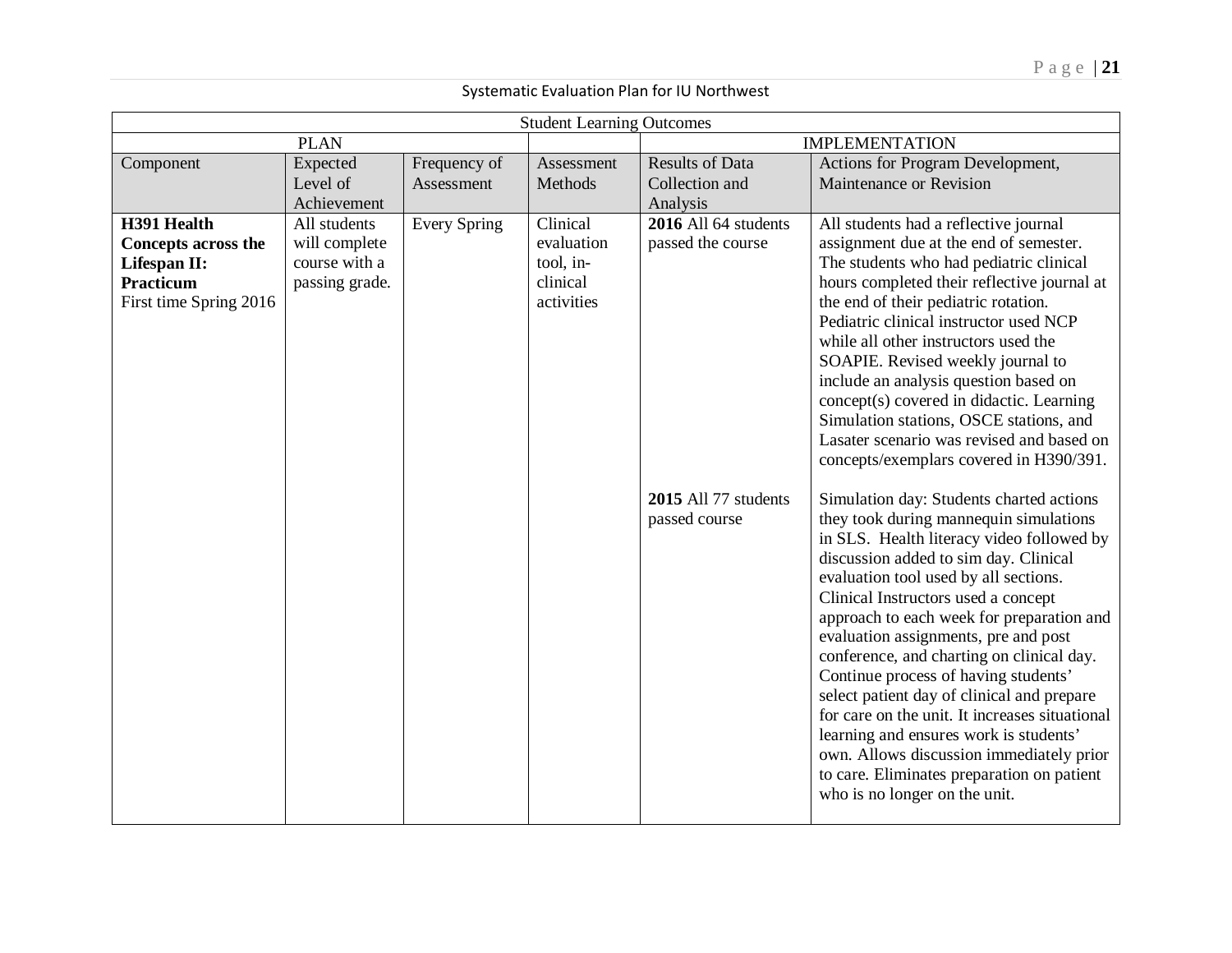|  |  | 2014 All 58 students | Incorporation of QSEN domains into          |
|--|--|----------------------|---------------------------------------------|
|  |  | passed course        | course competencies: questions from         |
|  |  |                      | checklist relate to culture, "What's broke" |
|  |  |                      | exercise, and EHR orientation related       |
|  |  |                      | informatics competencies.                   |
|  |  |                      | Full day in nursing lab with multiple       |
|  |  |                      | simulation stations.                        |
|  |  |                      | Added communication and safety              |
|  |  |                      | exercises as well as case studies and math  |
|  |  |                      | problems.                                   |

|                          | <b>Student Learning Outcomes</b> |              |                |                         |                                           |  |  |
|--------------------------|----------------------------------|--------------|----------------|-------------------------|-------------------------------------------|--|--|
|                          | <b>PLAN</b>                      |              |                |                         | <b>IMPLEMENTATION</b>                     |  |  |
| Component                | Expected                         | Frequency of | Assessment     | <b>Results of Data</b>  | Actions for Program Development,          |  |  |
|                          | Level of                         | Assessment   | Methods        | Collection and          | Maintenance or Revision                   |  |  |
|                          | Achievement                      |              |                | Analysis                |                                           |  |  |
| <b>H368 Childbearing</b> | All students                     | Every        | Written        | <b>2016</b> 24 students | Incorporated the VCE into the curriculum  |  |  |
| <b>Families</b>          | will complete                    | Fall/Spring  | examinations   | passed, 1 student       | this fall. Student feedback was overall   |  |  |
|                          | course with a                    |              | and quizzes,   | failed                  | positive but students suggested they      |  |  |
|                          | 73% passing                      |              | case           | Exam score means:       | should be allowed to complete the VCE     |  |  |
|                          | grade.                           |              | studies/in     | Exam 1-77%              | as an out of class assignment vs in class |  |  |
|                          |                                  |              | class          | Exam 2-82%              | Need to consider improved incorporation   |  |  |
|                          | ATI content                      |              | activities and | Exam 3-76%              | of content for student learning.          |  |  |
|                          | exam group                       |              | group          | Exam 4-85%              |                                           |  |  |
|                          | mean at least                    |              | assignments.   | Final Exam-79%          |                                           |  |  |
|                          | level 2                          |              | ATI content    | ATI:                    |                                           |  |  |
|                          |                                  |              | exam for OB.   | Level $3:9\%$           |                                           |  |  |
|                          |                                  |              |                | Level 2: 50%            |                                           |  |  |
|                          |                                  |              |                | Level 1:37%             |                                           |  |  |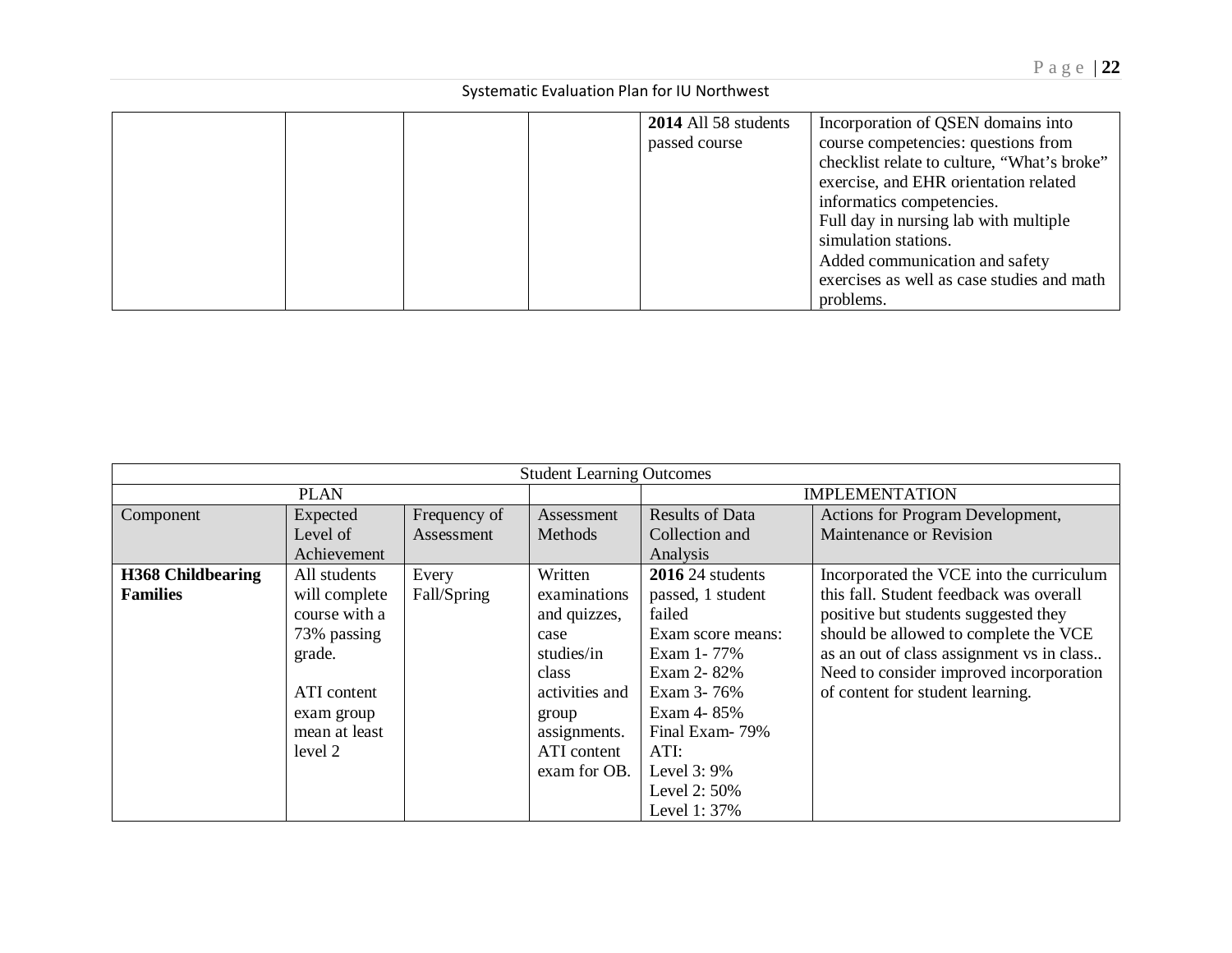|  |  | Less than level 1:4%<br>2015 All students<br>passed course<br>Exam score means:<br>Exam 1: 79%<br>Exam 2: 81%                                                                                                                                                                                                                                                 | New textbook used for this offering.<br>Feedback was very positive. First time the<br>course (in this format) was offered over<br>15 weeks vs. 7 weeks. Only 15 students<br>completed ATI practice exams in                                                                                                                                                                                                                                                                                                                                                                                                                                                                                                                                      |
|--|--|---------------------------------------------------------------------------------------------------------------------------------------------------------------------------------------------------------------------------------------------------------------------------------------------------------------------------------------------------------------|--------------------------------------------------------------------------------------------------------------------------------------------------------------------------------------------------------------------------------------------------------------------------------------------------------------------------------------------------------------------------------------------------------------------------------------------------------------------------------------------------------------------------------------------------------------------------------------------------------------------------------------------------------------------------------------------------------------------------------------------------|
|  |  | Exam 3: 75%<br>Exam 4: 96.5%<br>ATI:<br>2(32.4%) Level 3,<br>19 (51.3%) Level 2<br>5 (13.5%) Level 1<br>$1(0.02\%)$ Level >1                                                                                                                                                                                                                                  | preparation for the final. Although course<br>average was very similar to 7 wk.<br>delivery of the course, ATI scores<br>were dramatically improved.                                                                                                                                                                                                                                                                                                                                                                                                                                                                                                                                                                                             |
|  |  | 2014 All students<br>passed course<br>Exam score means:<br>Fall 2014- OB<br>Exam 1 -81%<br>Exam 2 - 82%<br>Exam 3 - 77%<br>Spring -2014 OB<br>Exam 1 -82%<br>Exam 2 - 78%<br>Exam 3 - 89%<br>Exam 4 - 77%<br>Exam 5-76%<br>ATI OB results:<br>Level 3-15% (7)<br>Level 2-41% (19)<br>Level 1-33% (15)<br>$\le$ Level 1-11% (5)<br>Group mean 66%<br>(Level 1) | The students integrated the ATI material<br>with the case studies. Fall group is also<br>the first group at junior level and has no<br>medical -surgical experience. This lack of<br>knowledge and experience hinders their<br>understanding of how to apply med-surg<br>concepts to an age-specific group of<br>patients. This issue will be addressed with<br>the new curriculum.<br>Continued alterations and inclusion of a<br>larger variety of case studies should be<br>pursued. The group projects had value to<br>the learning of a variety of subjects not<br>directly included in course discussions;<br>improvements of the group project need<br>to be considered to increase the learning<br>and impact of the subjects presented. |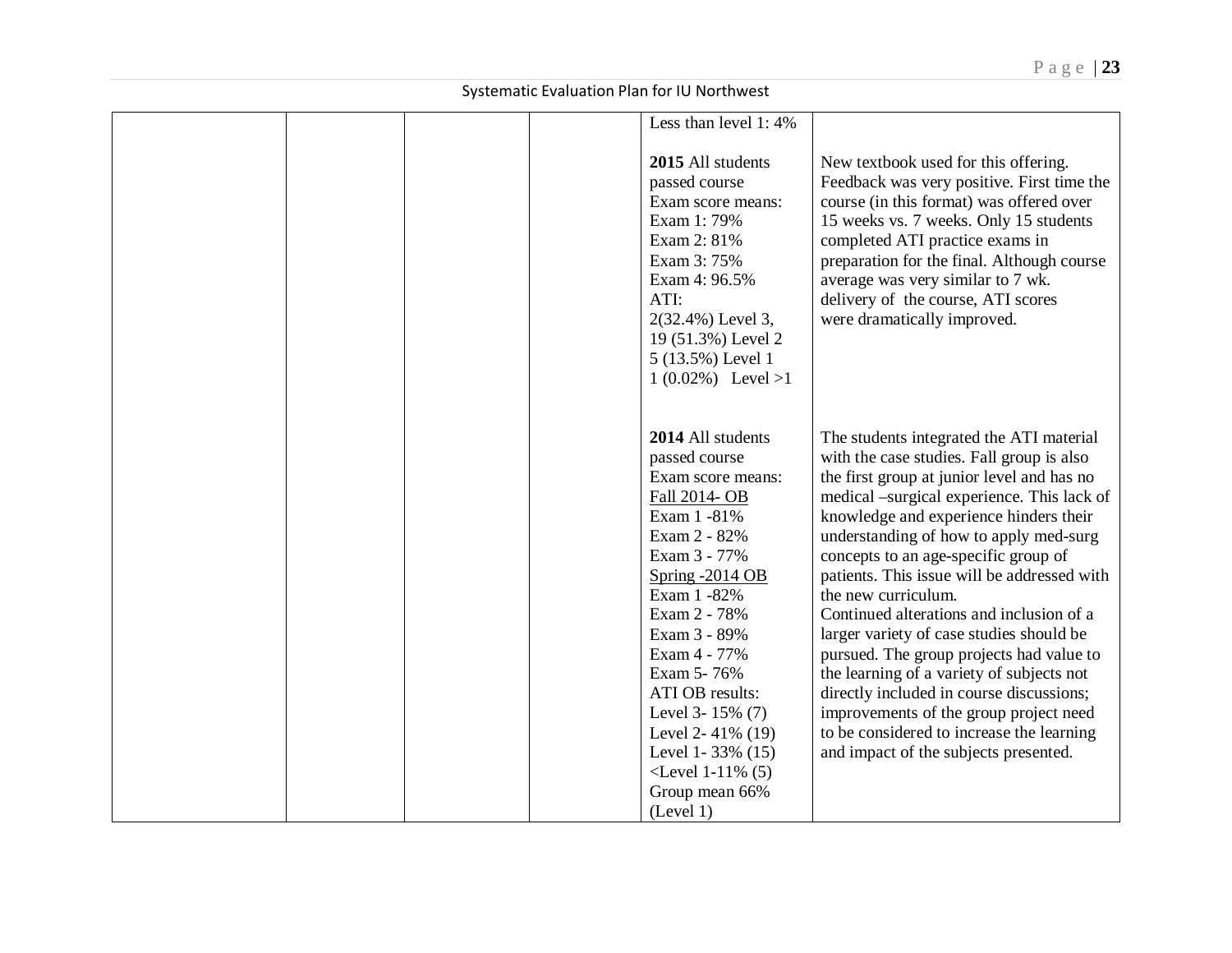| Fall 2014-Peds<br>Exam 1 -90%<br>Exam 2 - 88%<br>Exam 3 - 81%<br>Spring 2014-Peds<br>Exam 1 -92%<br>Exam 2 - 92%<br>Exam 3 - 85%<br><b>ATI</b> Pediatric results:<br>Level 3- $1.5\%$ (1)<br>Level 2-56% (36)<br>Level 1-25% (16)<br>$<$ Level 1-17% (11)<br>Group mean 63.5%<br>(Level 2)<br>Level 1-39% (37)<br>$\le$ Level 1-10% (10)<br>Group mean 63.5%<br>(Level 1)<br>ATI Peds results:<br>Level 3-13% (10)<br>Level 2-32% (24)<br>Level 1-45% (34)<br>$<$ Level 1-9% (7)<br>Group mean 63.5%<br>(Level 2) |
|-------------------------------------------------------------------------------------------------------------------------------------------------------------------------------------------------------------------------------------------------------------------------------------------------------------------------------------------------------------------------------------------------------------------------------------------------------------------------------------------------------------------|
|                                                                                                                                                                                                                                                                                                                                                                                                                                                                                                                   |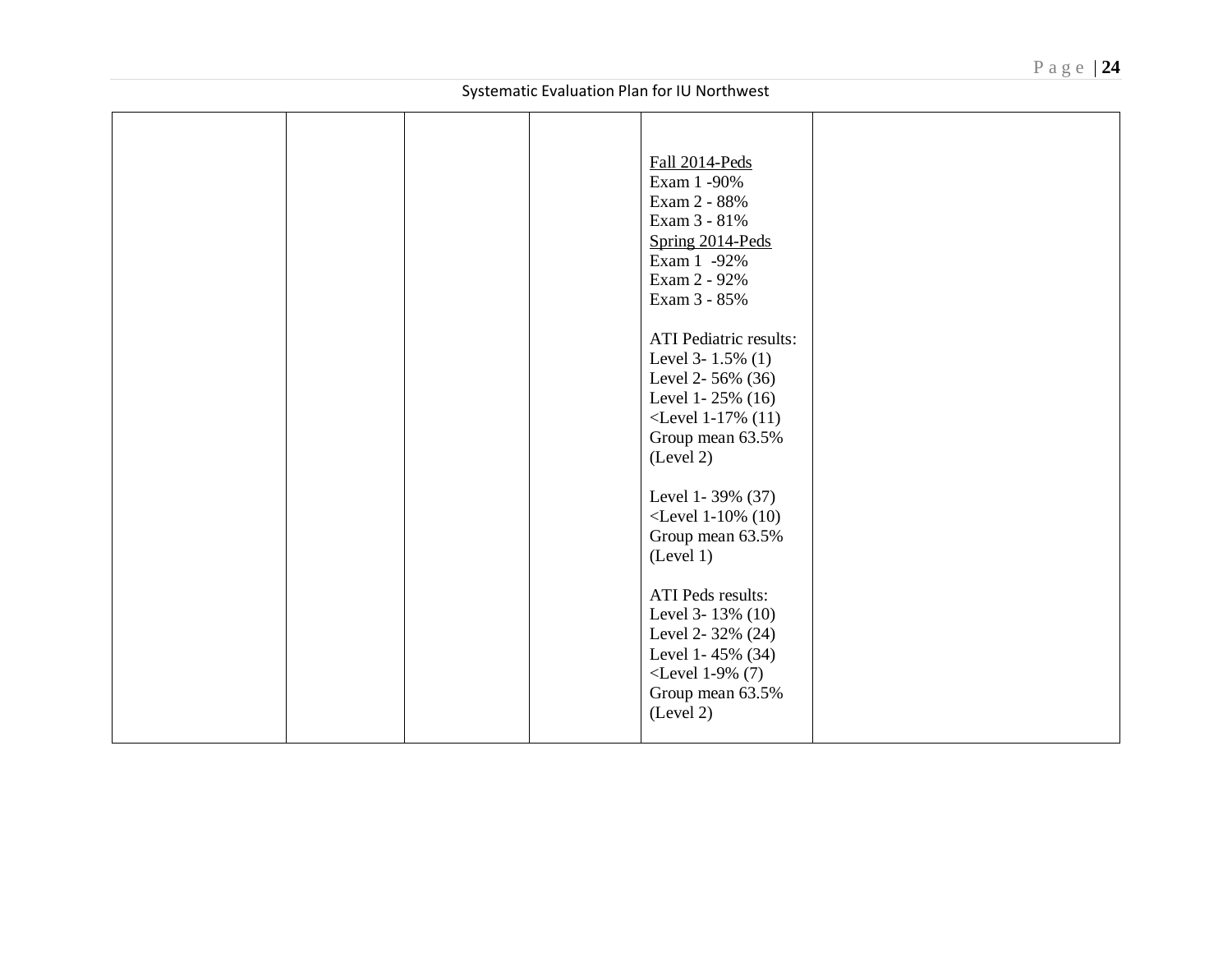| <b>Student Learning Outcomes</b> |                |              |            |                        |                                             |  |  |
|----------------------------------|----------------|--------------|------------|------------------------|---------------------------------------------|--|--|
|                                  |                |              |            |                        |                                             |  |  |
|                                  | <b>PLAN</b>    |              |            |                        | <b>IMPLEMENTATION</b>                       |  |  |
| Component                        | Expected       | Frequency of | Assessment | <b>Results of Data</b> | Actions for Program Development,            |  |  |
|                                  | Level of       | Assessment   | Methods    | Collection and         | Maintenance or Revision                     |  |  |
|                                  | Achievement    |              |            | Analysis               |                                             |  |  |
| <b>H369 Childbearing</b>         | All students   | Every        | Clinical   | 2016 All students      | Spend the first day in orientation to the   |  |  |
| <b>Families: Practicum</b>       | will complete  | Fall/Spring  | evaluation | passed                 | department as this gives the students an    |  |  |
|                                  | course with a  |              | tool, in-  |                        | overview of the entire clinical. Improve    |  |  |
|                                  | passing grade. |              | clinical   |                        | computer access for faculty and students.   |  |  |
|                                  |                |              | activities |                        | Incorporate vSim into the clinical          |  |  |
|                                  |                |              |            |                        | experience to facilitate student            |  |  |
|                                  |                |              |            |                        | experiences and knowledge of the            |  |  |
|                                  |                |              |            |                        | obstetrical setting.                        |  |  |
|                                  |                |              |            |                        |                                             |  |  |
|                                  |                |              |            | 2015 All students      | Faculty experienced feelings of reduced     |  |  |
|                                  |                |              |            | passed                 | interaction vs. supervision of students.    |  |  |
|                                  |                |              |            |                        | Faculty plan to                             |  |  |
|                                  |                |              |            |                        | develop more interactive activities to      |  |  |
|                                  |                |              |            |                        | engage with clinical group                  |  |  |
|                                  |                |              |            |                        |                                             |  |  |
|                                  |                |              |            | 2014 All students      | During the fall 2014 semester, included a   |  |  |
|                                  |                |              |            | passed                 | sheet for calculating safe range and        |  |  |
|                                  |                |              |            |                        | required students to do sheet before they   |  |  |
|                                  |                |              |            |                        | gave each medication. In Fall 2015, the     |  |  |
|                                  |                |              |            |                        | Pediatric rotation will be moving to senior |  |  |
|                                  |                |              |            |                        | year (S431) for traditional students and    |  |  |
|                                  |                |              |            |                        | second semester junior year for BA/BS-      |  |  |
|                                  |                |              |            |                        | BSN (H391) as the faculty felt that         |  |  |
|                                  |                |              |            |                        | students would do better in Pediatric       |  |  |
|                                  |                |              |            |                        | clinical after developing a sound           |  |  |
|                                  |                |              |            |                        | background in adult medical-surgical        |  |  |
|                                  |                |              |            |                        | concepts.                                   |  |  |

| ∴ ta a ci<br>$\sim$<br>$\sim$ $\sim$ $\sim$ $\sim$ $\sim$<br>.icom :<br>۱Δ |             |  |  |  |
|----------------------------------------------------------------------------|-------------|--|--|--|
| DI<br>$\mathbf{N}$<br>$\overline{\phantom{a}}$                             | $\sim$<br>M |  |  |  |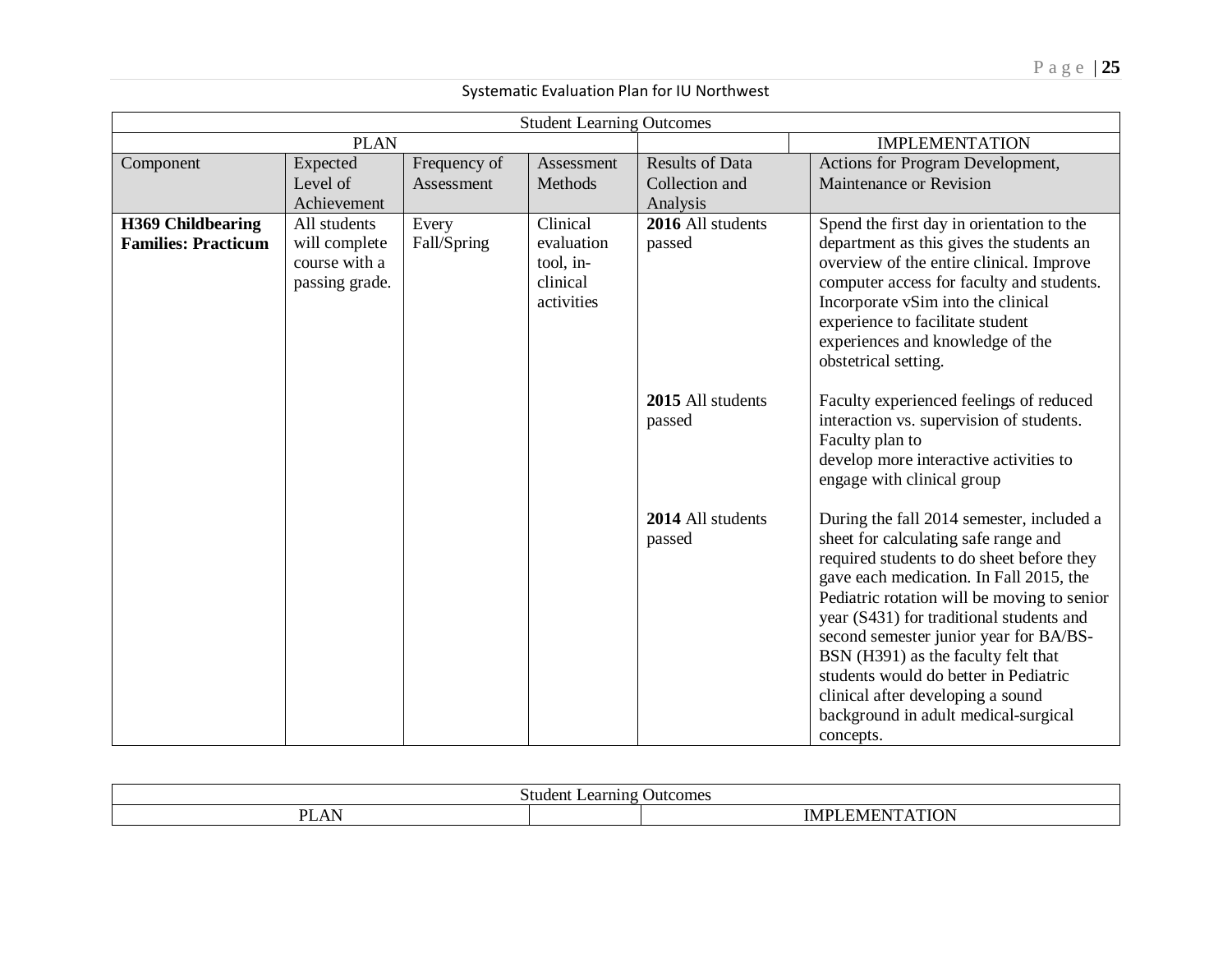| Component            | Expected      | Frequency of   | Assessment   | <b>Results of Data</b> | Actions for Program Development,            |
|----------------------|---------------|----------------|--------------|------------------------|---------------------------------------------|
|                      | Level of      | Assessment     | Methods      | Collection and         | Maintenance or Revision                     |
|                      | Achievement   |                |              | Analysis               |                                             |
| S472 A Multi-System  | All students  | Every          | Written      | 2015 All students      | The 6th edition of the textbook was         |
| Approach to the      | will complete | Fall/Spring    | examinations | passed course          | utilized. There were many positive          |
| <b>Health of the</b> | course with a | (Traditional)/ | and quizzes, | Exam score means:      | changes to this edition. PowerPoint         |
| <b>Community</b>     | 73% passing   | Summer (BA-    | Synthesis    | Exam 1 83%             | presentations, quizzes, written             |
|                      | grade.        | BS/BSN)        | Paper        | Exam 2 79.5%           | assignments, in class activities, and exams |
|                      |               |                |              | Exam 3 79%             | were revised. Utilized chapter quizzes      |
|                      | ATI content   |                |              | Final Exam 80.5%       | from Evolve website in class to reinforce   |
|                      | exam group    |                |              | Synthesis paper mean   | material. ATI scores were the highest ever  |
|                      | mean at least |                |              | 89%                    | for the 2013 exam. Might have been due      |
|                      | level 2       |                |              |                        | to completing the third med-surg class      |
|                      |               |                |              | ATI results            | and S485.                                   |
|                      |               |                |              | Level 3-24% (16)       |                                             |
|                      |               |                |              | Level 2-45% (34)       |                                             |
|                      |               |                |              | Level 1-32% (24)       |                                             |
|                      |               |                |              | Group mean 74.7%       |                                             |
|                      |               |                |              | (Level 2)              |                                             |
|                      |               |                |              | 2014 All students      | Changed synthesis paper topics to           |
|                      |               |                |              | passed course          | Healthy People 2020 leading health          |
|                      |               |                |              | Exam score means:      | indicators instead of a health problem of   |
|                      |               |                |              | Exam 1 80%             | the student's choice. Added American        |
|                      |               |                |              | Exam 2 81%             | Red Cross disaster course—"Operation        |
|                      |               |                |              | Exam 3 78.5%           | Shelter Care Tabletop Exercise." Added      |
|                      |               |                |              | Final Exam 81%         | FEMA's "Active Shooter: What You Can        |
|                      |               |                |              | Synthesis paper mean   | Do" course. Decreased number of             |
|                      |               |                |              | 95%                    | assignments to accommodate additional       |
|                      |               |                |              |                        | disaster courses.                           |
|                      |               |                |              | ATI results            |                                             |
|                      |               |                |              | Level 3-8% (7)         |                                             |
|                      |               |                |              | Level 2- $55\%$ (43)   |                                             |
|                      |               |                |              | Level 1-28% (22)       |                                             |
|                      |               |                |              | $\le$ Level 1-7% (6)   |                                             |
|                      |               |                |              |                        |                                             |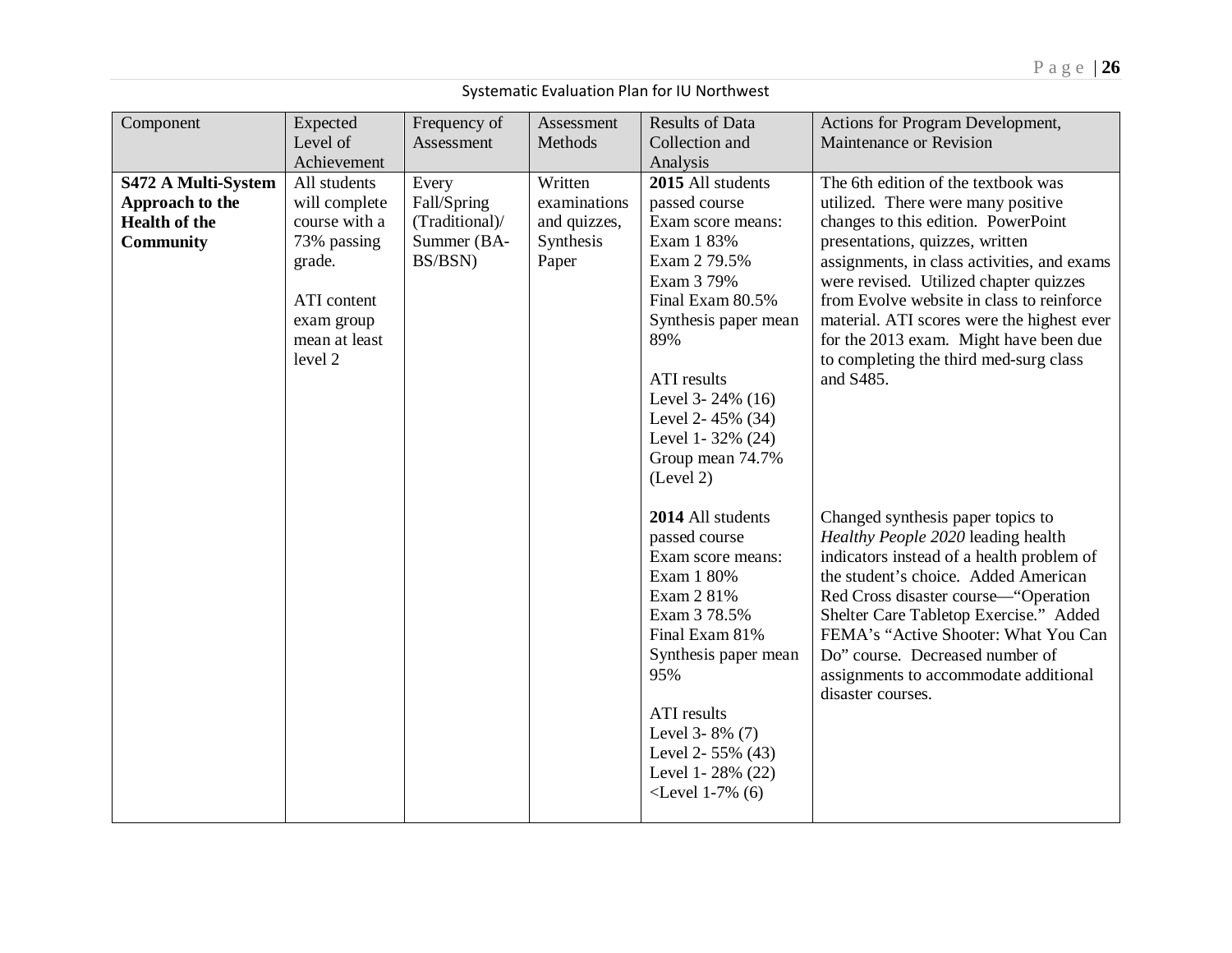|  | 71.7%<br>roup mean<br>(Level) |  |
|--|-------------------------------|--|
|--|-------------------------------|--|

|                                                                                                  |                                                                  |                                                                  | <b>Student Learning Outcomes</b>                              |                                                      |                                                                                                                                                                                                                                                                                                                                                                                                                                                                                                                                                                                                                                                                                                                                                               |
|--------------------------------------------------------------------------------------------------|------------------------------------------------------------------|------------------------------------------------------------------|---------------------------------------------------------------|------------------------------------------------------|---------------------------------------------------------------------------------------------------------------------------------------------------------------------------------------------------------------------------------------------------------------------------------------------------------------------------------------------------------------------------------------------------------------------------------------------------------------------------------------------------------------------------------------------------------------------------------------------------------------------------------------------------------------------------------------------------------------------------------------------------------------|
|                                                                                                  | <b>PLAN</b>                                                      |                                                                  |                                                               |                                                      | <b>IMPLEMENTATION</b>                                                                                                                                                                                                                                                                                                                                                                                                                                                                                                                                                                                                                                                                                                                                         |
| Component                                                                                        | Expected<br>Level of<br>Achievement                              | Frequency of<br>Assessment                                       | Assessment<br>Methods                                         | <b>Results of Data</b><br>Collection and<br>Analysis | Actions for Program Development,<br>Maintenance or Revision                                                                                                                                                                                                                                                                                                                                                                                                                                                                                                                                                                                                                                                                                                   |
| S473 A Multi-System<br>Approach to the<br><b>Health of the</b><br><b>Community:</b><br>Practicum | All students<br>will complete<br>course with a<br>passing grade. | Every<br>Fall/Spring<br>(Traditional)/<br>Summer (BA-<br>BS/BSN) | Clinical<br>evaluation<br>tool, in-<br>clinical<br>activities | 2015 41 students<br>passed                           | For the first time, the second degree<br>students participated in the disaster<br>simulation. This course was decreased to<br>6 weeks for the first time this summer.<br>To accommodate the decrease in hours,<br>the home health/hospice days were<br>increased to 7.5 hours. Students<br>completed 3 days at a community site.<br>They also completed the community<br>assessment. The remaining hours were<br>completed via Internet assignments<br>(GWU, OMH, and FEMA). In addition,<br>the University of Minnesota's "NIMS and<br>ICS: A Primer for Volunteers" (1 hour)<br>was added. St. Anthony Health Crown<br>Point Infusion Center was utilized as a<br>community site for the first time. It was a<br>very positive experience for the students. |
|                                                                                                  |                                                                  |                                                                  |                                                               | $2014$ 63 students<br>passed                         | Deleted teaching program, as community<br>site days were decreased by one. Added<br>health history back to home health<br>rotation. Increased disaster simulation to<br>an 8-hour day and incorporated the ARC<br>tabletop exercise. Utilized "flat Stanley's<br>and Stella's" for disaster simulation triage<br>instead of live volunteers. Utilized                                                                                                                                                                                                                                                                                                                                                                                                         |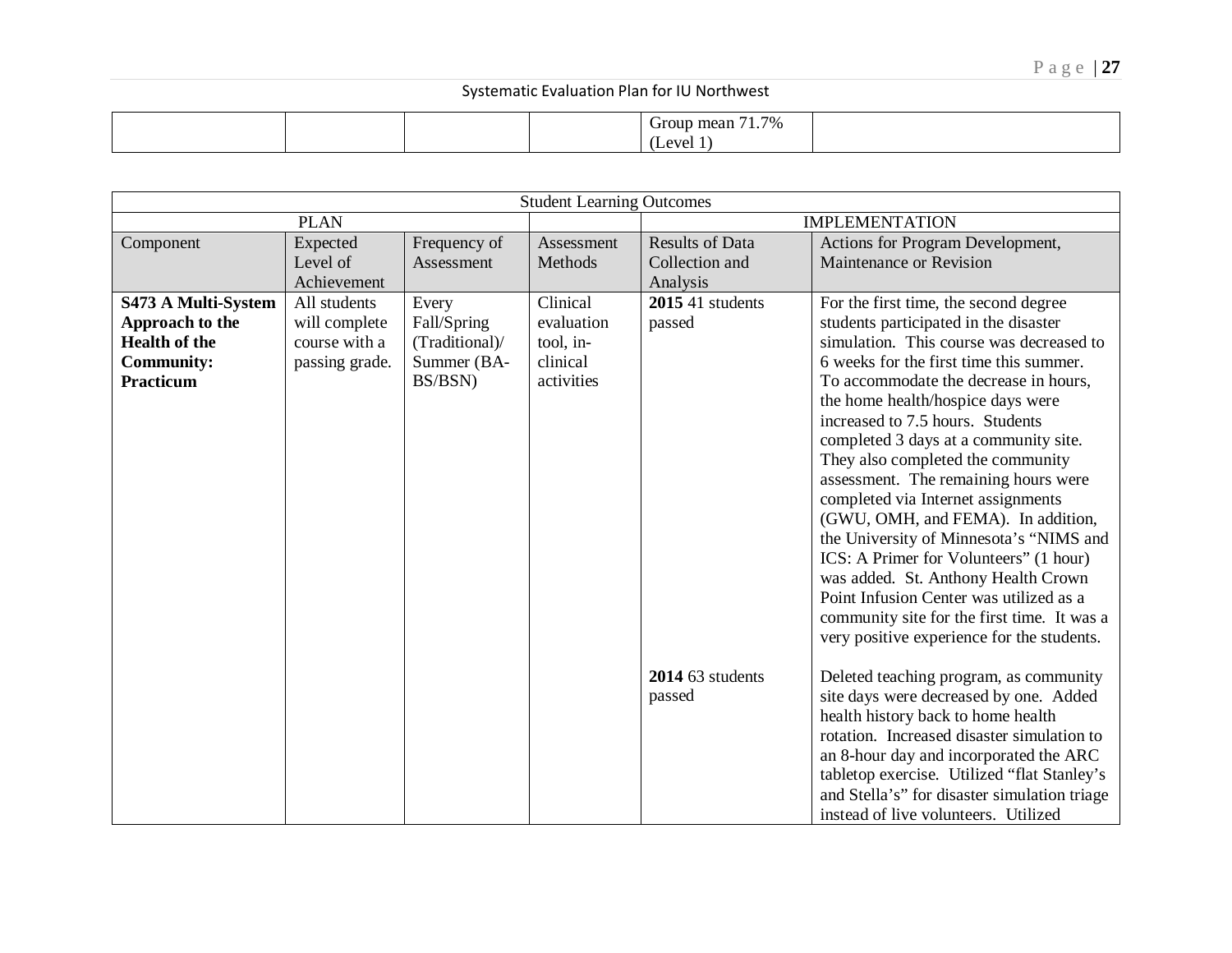|  |  | revised clinical evaluation tool and        |
|--|--|---------------------------------------------|
|  |  | Four students<br>preceptor evaluation tool. |
|  |  | were assigned to the health fair this year. |

|                                          |                                                                                                                                  |                            | <b>Student Learning Outcomes</b>                                                                                 |                                                                                                                                                                                                                                                |                                                                                                                                                                                                                                                                                                                                                  |  |
|------------------------------------------|----------------------------------------------------------------------------------------------------------------------------------|----------------------------|------------------------------------------------------------------------------------------------------------------|------------------------------------------------------------------------------------------------------------------------------------------------------------------------------------------------------------------------------------------------|--------------------------------------------------------------------------------------------------------------------------------------------------------------------------------------------------------------------------------------------------------------------------------------------------------------------------------------------------|--|
|                                          | <b>PLAN</b>                                                                                                                      |                            |                                                                                                                  | <b>IMPLEMENTATION</b>                                                                                                                                                                                                                          |                                                                                                                                                                                                                                                                                                                                                  |  |
| Component                                | Expected<br>Level of<br>Achievement                                                                                              | Frequency of<br>Assessment | Assessment<br>Methods                                                                                            | <b>Results of Data</b><br>Collection and<br>Analysis                                                                                                                                                                                           | Actions for Program Development,<br>Maintenance or Revision                                                                                                                                                                                                                                                                                      |  |
| <b>S481 Nursing</b><br><b>Management</b> | All students<br>will complete<br>course with a<br>73% passing<br>grade.<br>ATI content<br>exam group<br>mean at least<br>level 2 | Every<br>Fall/Spring       | Written<br>examinations<br>and quizzes,<br>case<br>studies/in<br>class<br>activities and<br>group<br>assignments | 2016 All students<br>passed<br>ATI results<br>Level 3 8.9%<br>Level 2 75.6%<br>Level 1 15.6%                                                                                                                                                   | The class will be overhauled to the new<br>competency based curriculum. It will<br>include some form of flipped class, a pre-<br>post assessment that will be voluntary.<br>There will also be greater emphasis on<br>documentation and management of<br>patient care. The class will also include to<br>problem based learning team activities. |  |
|                                          |                                                                                                                                  |                            |                                                                                                                  | 2015 All students<br>passed<br>ATI results:<br>Level 2 11.8%<br>Level 1 64.7%<br>Less than level 1 23%<br>2014 All students<br>passed<br>Exam score means:<br>Exam 1 92%<br>Exam 2 83%<br>ATI results:<br>Level $38\%$ (9)<br>Level 2 45% (47) | Upon review of the ATI scores it was<br>evident that there is room for<br>improvement in areas associated with<br>management of patient care. So a bit more<br>emphasis will be placed on management<br>of patient care in lecture.<br>Improve group assignments using the<br>Canvas tool, refine the Forum Discussion<br>rubric and questions.  |  |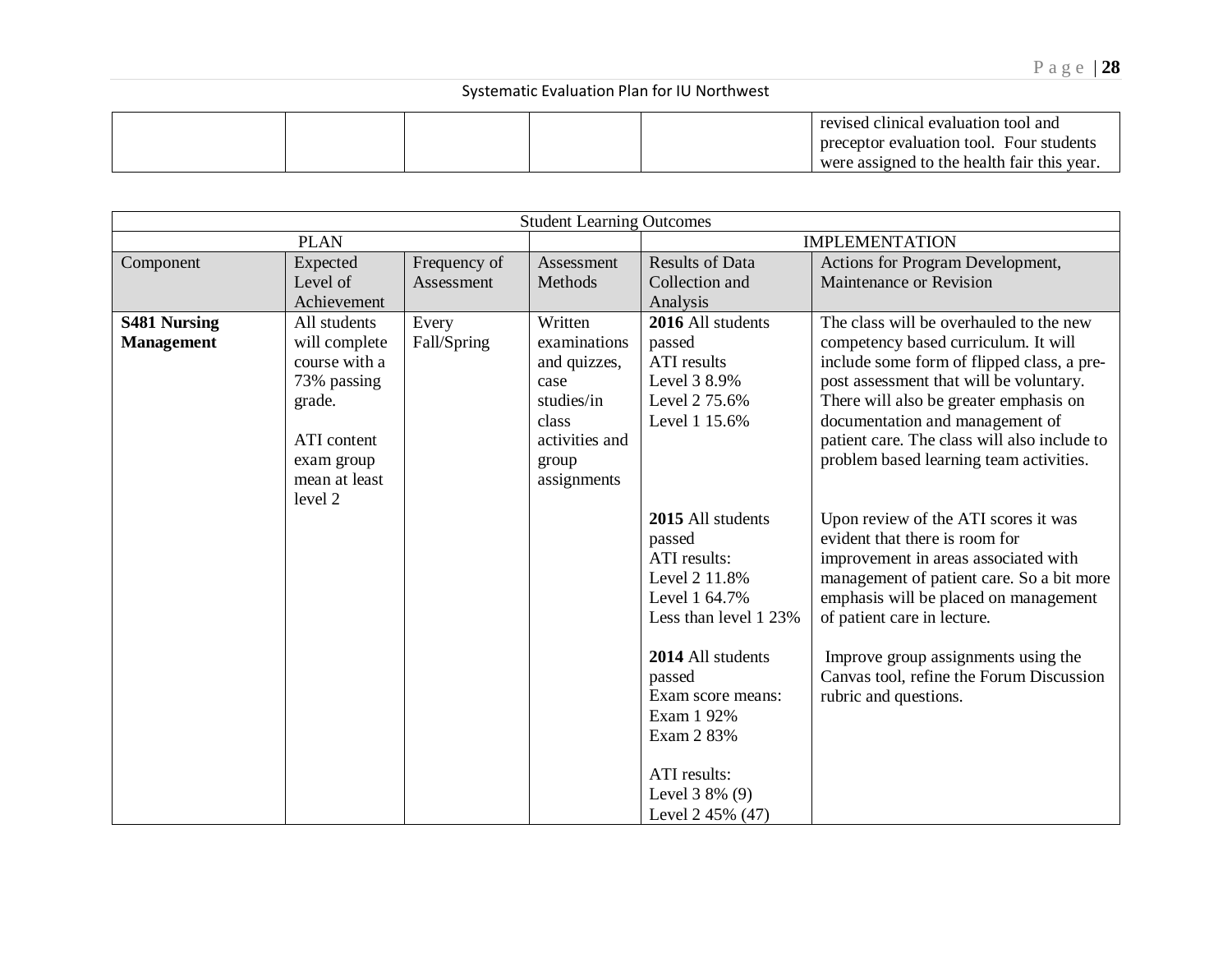|  | Level $1\,40\%$ (42)<br>$\le$ Level 14% (5) |  |
|--|---------------------------------------------|--|
|  | Group mean 73.85%<br>(Level 1)              |  |

| <b>Student Learning Outcomes</b>                       |                                                                  |                            |                                                                                      |                                                      |                                                                                                                                                                                                                                                                                                                                                                                                                                                                                                                                                                                                                                                                                                         |  |  |
|--------------------------------------------------------|------------------------------------------------------------------|----------------------------|--------------------------------------------------------------------------------------|------------------------------------------------------|---------------------------------------------------------------------------------------------------------------------------------------------------------------------------------------------------------------------------------------------------------------------------------------------------------------------------------------------------------------------------------------------------------------------------------------------------------------------------------------------------------------------------------------------------------------------------------------------------------------------------------------------------------------------------------------------------------|--|--|
|                                                        | <b>PLAN</b>                                                      |                            |                                                                                      |                                                      | <b>IMPLEMENTATION</b>                                                                                                                                                                                                                                                                                                                                                                                                                                                                                                                                                                                                                                                                                   |  |  |
| Component                                              | Expected<br>Level of<br>Achievement                              | Frequency of<br>Assessment | Assessment<br>Methods                                                                | <b>Results of Data</b><br>Collection and<br>Analysis | Actions for Program Development,<br>Maintenance or Revision                                                                                                                                                                                                                                                                                                                                                                                                                                                                                                                                                                                                                                             |  |  |
| <b>S482 Nursing</b><br><b>Management:</b><br>Practicum | All students<br>will complete<br>course with a<br>passing grade. | Every<br>Fall/Spring       | Clinical<br>evaluation<br>tool, in-<br>clinical<br>activities,<br>weekly<br>journals | 2016 All students<br>passed                          | Healthy Path is iffy in the Fall semester<br>due to weather unpredictability. This Fall,<br>students explored alternative sites where<br>they might hold the event (mall, inside on<br>campus, etc.). Consider alternative sites.<br>Simulation QI project contributes to the<br>overall evaluation of the Simulation<br>Program and can perhaps continue into<br>future semesters beyond Spring, or<br>replicated for other things. Team Leading<br>seems worthwhile and it would be good if<br>it could be expanded to participation by<br>more students, but this might not be<br>feasible. Virtual World faculty in the<br>process of storyboarding new scenario for<br>spring TeamSTEPPS training. |  |  |
|                                                        |                                                                  |                            |                                                                                      | 2015 53 students<br>passed                           | Students developing videos and<br>presentations expressed concern about the<br>number of hours dedicated to these<br>activities, but at the end, most of<br>these students appreciated the projects<br>that they produced and the opportunities<br>to learn about quality improvement that<br>they had and realized that the number of                                                                                                                                                                                                                                                                                                                                                                  |  |  |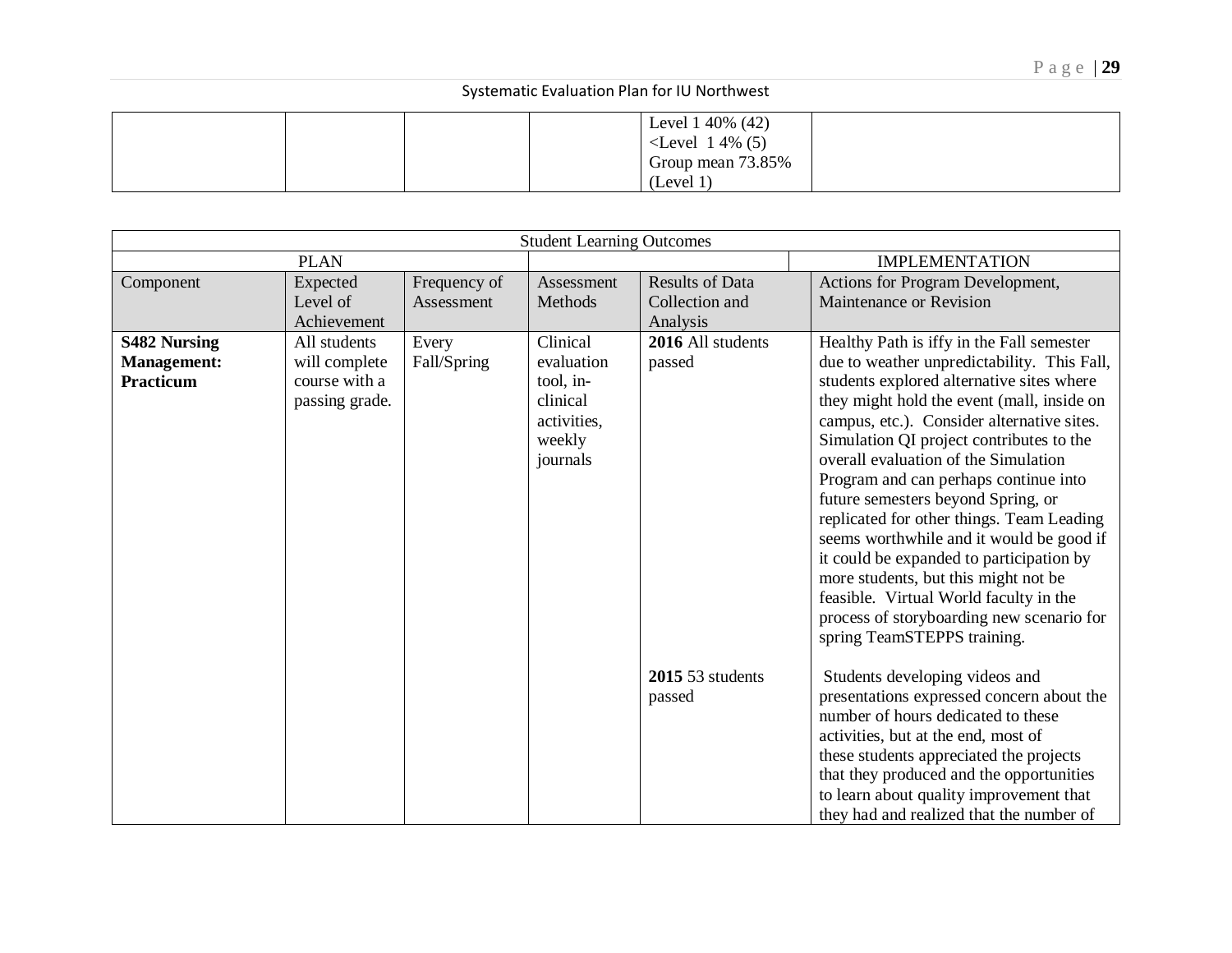|  |  |                             | hours were in keeping with those who had<br>clinical management assignments.                                                                                   |
|--|--|-----------------------------|----------------------------------------------------------------------------------------------------------------------------------------------------------------|
|  |  | 2014 All students<br>passed | All journals satisfactory. All preceptor<br>evaluations satisfactory. For project-based<br>experiences need to formalize the process<br>of selecting projects. |

|                      |               |              | <b>Student Learning Outcomes</b> |                        |                                           |  |
|----------------------|---------------|--------------|----------------------------------|------------------------|-------------------------------------------|--|
|                      | <b>PLAN</b>   |              |                                  | <b>IMPLEMENTATION</b>  |                                           |  |
| Component            | Expected      | Frequency of | Assessment                       | <b>Results of Data</b> | Actions for Program Development,          |  |
|                      | Level of      | Assessment   | Methods                          | Collection and         | Maintenance or Revision                   |  |
|                      | Achievement   |              |                                  | Analysis               |                                           |  |
| <b>S430 HCAL III</b> | All students  | Every        | Written                          | 2016 1 student failed  | Students were given more case studies     |  |
|                      | will complete | Fall/Spring  | examinations                     | 35 students passed, 35 | this semester as well and a wider variety |  |
|                      | course with a | Summer       | and quizzes,                     | students passed        | of in class activities. The case studies  |  |
|                      | 73% passing   |              | case                             |                        | were more complicated. Students were      |  |
|                      | grade.        |              | studies/in                       | Exam 1 77%             | allowed to work in groups.                |  |
|                      | ATI content   |              | class                            | Exam 2 69%             | Case studies were reviewed and discussed  |  |
|                      | exam group    |              | activities and                   | Exam 3 75%             | in class. I included more formative       |  |
|                      | mean at least |              | group                            | Final Exam 68%         | evaluation in the non-credit surprise     |  |
|                      | level 2       |              | assignments                      |                        | quizzes, muddiest point, and exit card.   |  |
|                      |               |              |                                  | ATI results:           |                                           |  |
|                      |               |              |                                  | Level 3 28% (10)       |                                           |  |
|                      |               |              |                                  | Level 2 65% (23)       |                                           |  |
|                      |               |              |                                  | Level 1 0.02% (1)      |                                           |  |
|                      |               |              |                                  |                        |                                           |  |
|                      |               |              |                                  | 2015 1 student failed  | This year, three hours of clinical time   |  |
|                      |               |              |                                  | course, 42 students    | were combined with three hours of         |  |
|                      |               |              |                                  | passed course          | didactic time to create Classroom         |  |
|                      |               |              |                                  |                        | Simulation. Due to NRLC availability,     |  |
|                      |               |              |                                  | Exam score means:      | the Classroom Simulation were schedule    |  |
|                      |               |              |                                  | Exam 1 83.2%           | in the middle of classroom time (9:30 to  |  |
|                      |               |              |                                  | Exam 2 71.0%           | 10:30). Scheduling the simulation in the  |  |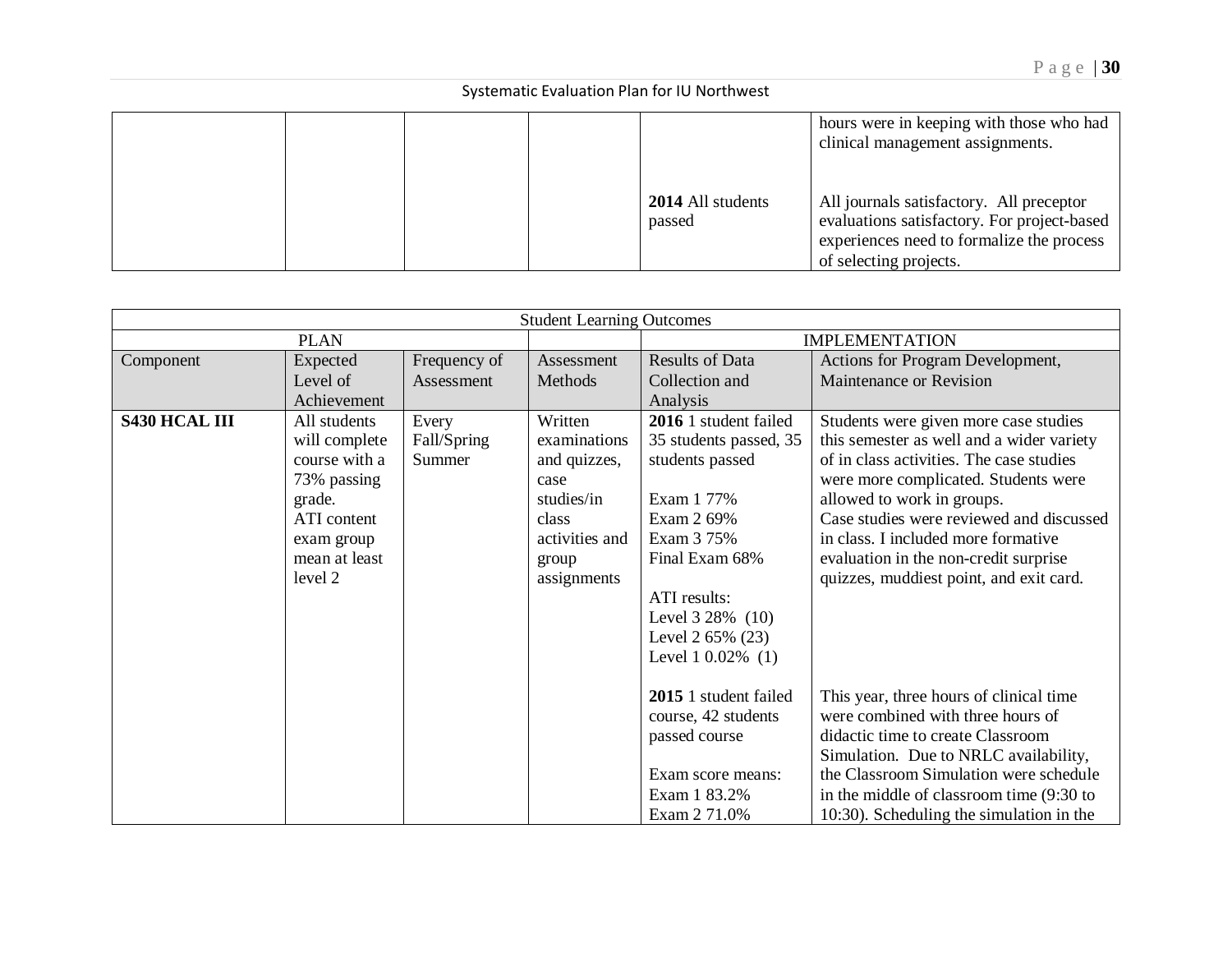|  |  | Exam 3 78.35%<br>Final Exam 70.7%<br>ATI results:<br>Level $39.7\%$ (4)<br>Level $2,58.4\%$ (25)<br>Level 1 29.85% (12)<br>$\le$ Level 1 2.05% (1)<br>Group mean 70.8%<br>(Level 2) | middle of the classroom time proved to<br>waste too much time. If implemented<br>again, chair would schedule the<br>simulation at toward the end of classroom<br>time if possible. Also, we will continue<br>with two classrooms simulations. Topics:<br>ICU systematic assessment and a patient<br>in septic shock.                                                                       |
|--|--|-------------------------------------------------------------------------------------------------------------------------------------------------------------------------------------|--------------------------------------------------------------------------------------------------------------------------------------------------------------------------------------------------------------------------------------------------------------------------------------------------------------------------------------------------------------------------------------------|
|  |  | 2014 73 students<br>passed course<br>Exam score means:<br>Exam 1 73%<br>Exam 2 72.5%<br>Exam 3 75.5%<br>Final Exam 83.5%                                                            | Health Literacy assignment included.<br>After every exam students were given the<br>opportunity to complete the exam as a<br>group. This gave the students the<br>opportunity to discuss possible answers<br>and review content, proposing reasonable<br>arguments for test questions. The students<br>were then given points as a group 5 or<br>less to apply to the exam score. It seems |
|  |  | ATI results:<br>Level 3 27.75% (24)<br>Level $2\,46.65\%$ (39)<br>Level 1 20.55% (17)<br>$\le$ Level 1 5.0% (3)<br>Group mean 72.5%<br>(Level 2)                                    | that the students either get $3, 4$ or $5$ on the<br>group exam.                                                                                                                                                                                                                                                                                                                           |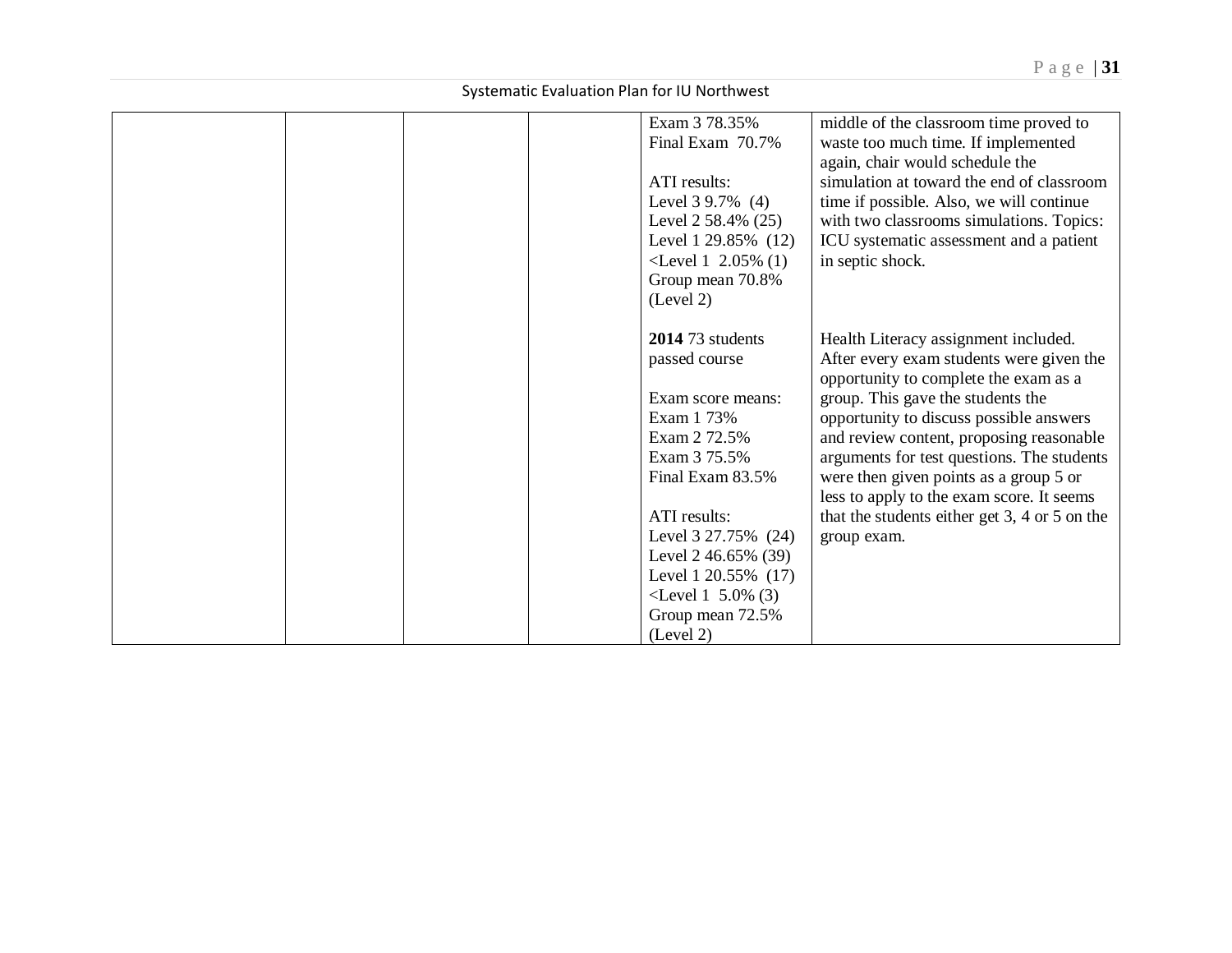|                |                |              | <b>Student Learning Outcomes</b> |                                         |                                                                               |
|----------------|----------------|--------------|----------------------------------|-----------------------------------------|-------------------------------------------------------------------------------|
|                | <b>PLAN</b>    |              |                                  |                                         | <b>IMPLEMENTATION</b>                                                         |
| Component      | Expected       | Frequency of | Assessment                       | <b>Results of Data</b>                  | Actions for Program Development,                                              |
|                | Level of       | Assessment   | Methods                          | Collection and                          | Maintenance or Revision                                                       |
|                | Achievement    |              |                                  | Analysis                                |                                                                               |
| S431 HCAL III: | All students   | Every        | Clinical                         | 2016 All students                       | Issued Recommendations: Longer and                                            |
| Practicum      | will complete  | Fall/Spring  | evaluation                       | passed clinical                         | more structured debriefings, clear                                            |
|                | course with a  | Summer       | tool, in-                        | <b>OSCE</b> results:                    | instructions in the pre-briefings and in                                      |
|                | passing grade. |              | clinical                         | 82% passed with no                      | reports, learning objectives before the                                       |
|                |                |              | activities,                      | remediation, 18 %                       | simulation, and stay within schedule                                          |
|                |                |              | OSCE,                            | passed with                             |                                                                               |
|                |                |              | Lasater                          | remediation                             |                                                                               |
|                |                |              |                                  | 2015 All students                       | Revised the 9 OSCE stations. Revisions                                        |
|                |                |              |                                  | passed clinical                         | included changes in content for Stations 4                                    |
|                |                |              |                                  | <b>OSCE</b> results:                    | (focused on SBAR), 6 (neurological), and                                      |
|                |                |              |                                  | <b>Station 1: 25% @</b>                 | 8 (DA). This group participated in a Junior                                   |
|                |                |              |                                  | 100%                                    | OSCA as well as a Junior OSCE so will                                         |
|                |                |              |                                  | 75% > 73%                               | be more comfortable with the OSCE                                             |
|                |                |              |                                  | <b>Station 2: 27% Pass</b>              | format.                                                                       |
|                |                |              |                                  | 37.8% Borderline, 35%                   | <b>OSCEs</b> and Lasater Simulations were                                     |
|                |                |              |                                  | Failed and remediated                   | conducted in the evening as well as                                           |
|                |                |              |                                  | to Borderline                           | during the day. All students understood                                       |
|                |                |              |                                  | (61 failed/posterior                    | that the NLRC was full to accommodate                                         |
|                |                |              |                                  | chest assessment, 65%                   | the increased number of simulations.                                          |
|                |                |              |                                  | failed IVP medication                   | This year, three hours of clinical time                                       |
|                |                |              |                                  | administration, 61.3%                   | were combined with three hours of                                             |
|                |                |              |                                  | failed situational                      | didactic time to create Classroom                                             |
|                |                |              |                                  | awareness/ECG, 43%                      | Simulation. Due to NRLC availability,                                         |
|                |                |              |                                  | Failed full SBAR, and                   | the Classroom Simulation were schedule                                        |
|                |                |              |                                  | 29% failed                              | in the middle of classroom time (9:30 to                                      |
|                |                |              |                                  | Recommendations)                        | 10:30). Scheduling the simulation in the                                      |
|                |                |              |                                  | <b>Station 3: 73% Pass</b><br>27% @100% | middle of the classroom time proved to<br>waste too much time. If implemented |
|                |                |              |                                  | <b>Station 4: 93.5% Pass,</b>           | again, chair would schedule the                                               |
|                |                |              |                                  |                                         |                                                                               |
|                |                |              |                                  | 3.2% Borderline, 3.2%                   |                                                                               |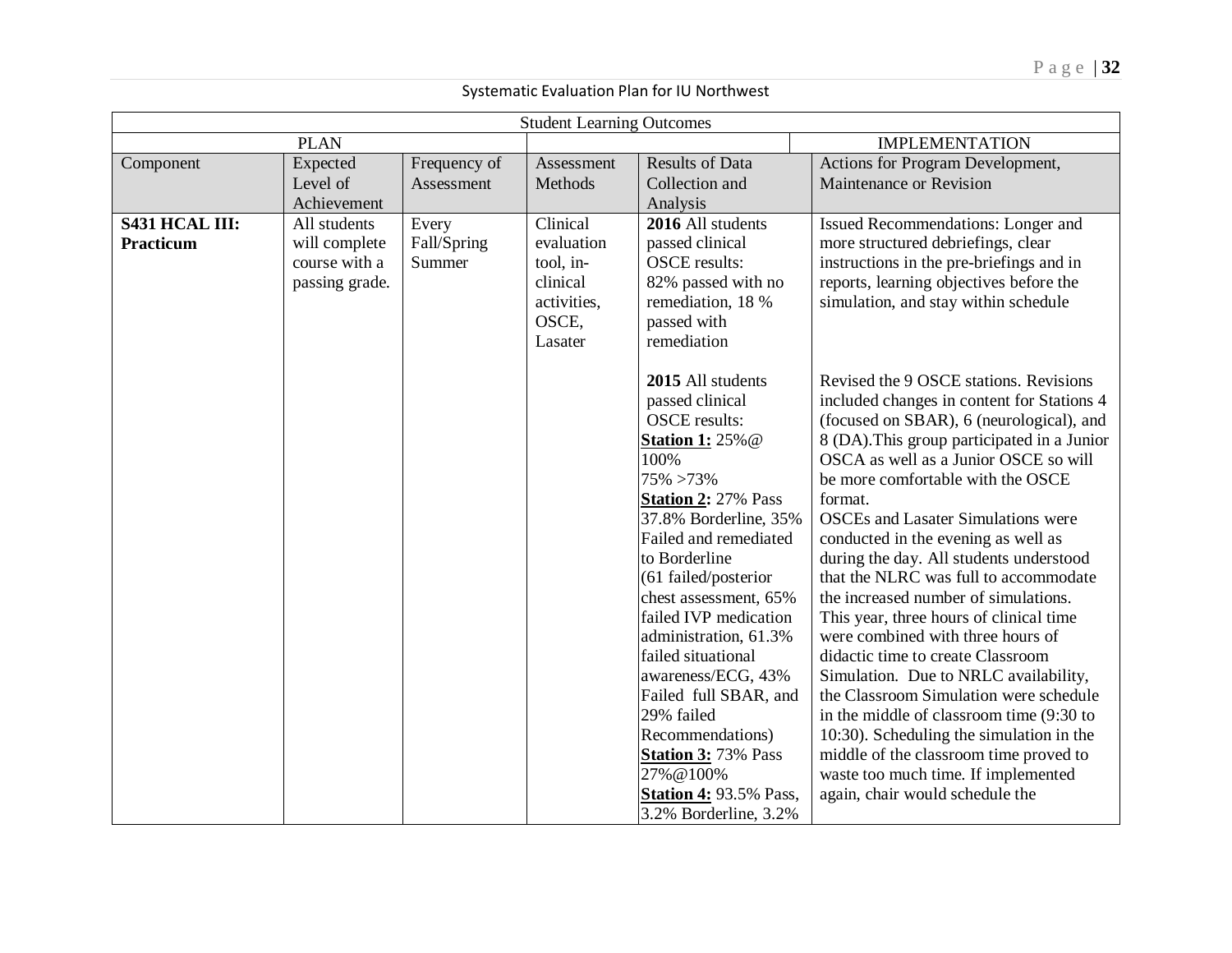|  |  | Failed and remediated         | simulation at toward the end of classroom  |
|--|--|-------------------------------|--------------------------------------------|
|  |  | to borderline                 | time if possible.                          |
|  |  | <b>Station 5: 31% 100%</b>    |                                            |
|  |  | and $69\% > 73\%$             |                                            |
|  |  | <b>Station 6: 51% Pass</b>    |                                            |
|  |  | 29% Borderline                |                                            |
|  |  | 12% Failed and                |                                            |
|  |  | remediated to                 |                                            |
|  |  | borderline                    |                                            |
|  |  | <b>Station 7: 22.5% Pass,</b> |                                            |
|  |  | 32.2% Borderline, 45%         |                                            |
|  |  | Failed and remediated         |                                            |
|  |  | by return                     |                                            |
|  |  | demonstration to              |                                            |
|  |  | borderline                    |                                            |
|  |  | <b>Station 8: 77.5%</b>       |                                            |
|  |  | Passed, 22.5% Failed          |                                            |
|  |  | and remediated to             |                                            |
|  |  | borderline                    |                                            |
|  |  | <b>Station 9: 24% @</b>       |                                            |
|  |  | 100%; 76% > 73%               |                                            |
|  |  |                               |                                            |
|  |  | 2014 All students             | Met with adjunct faculty prior to semester |
|  |  | passed                        | and discussed simulations techniques and   |
|  |  |                               | expectations. Assisted all faculty         |
|  |  |                               | members with simulations – six total       |
|  |  |                               | simulation days between all three groups.  |
|  |  |                               | Updated the instructor and student         |
|  |  |                               | simulation pre-packet.                     |
|  |  |                               | Pretest and posttests indicated students   |
|  |  |                               | improved, simulation evaluations           |
|  |  |                               | positive.                                  |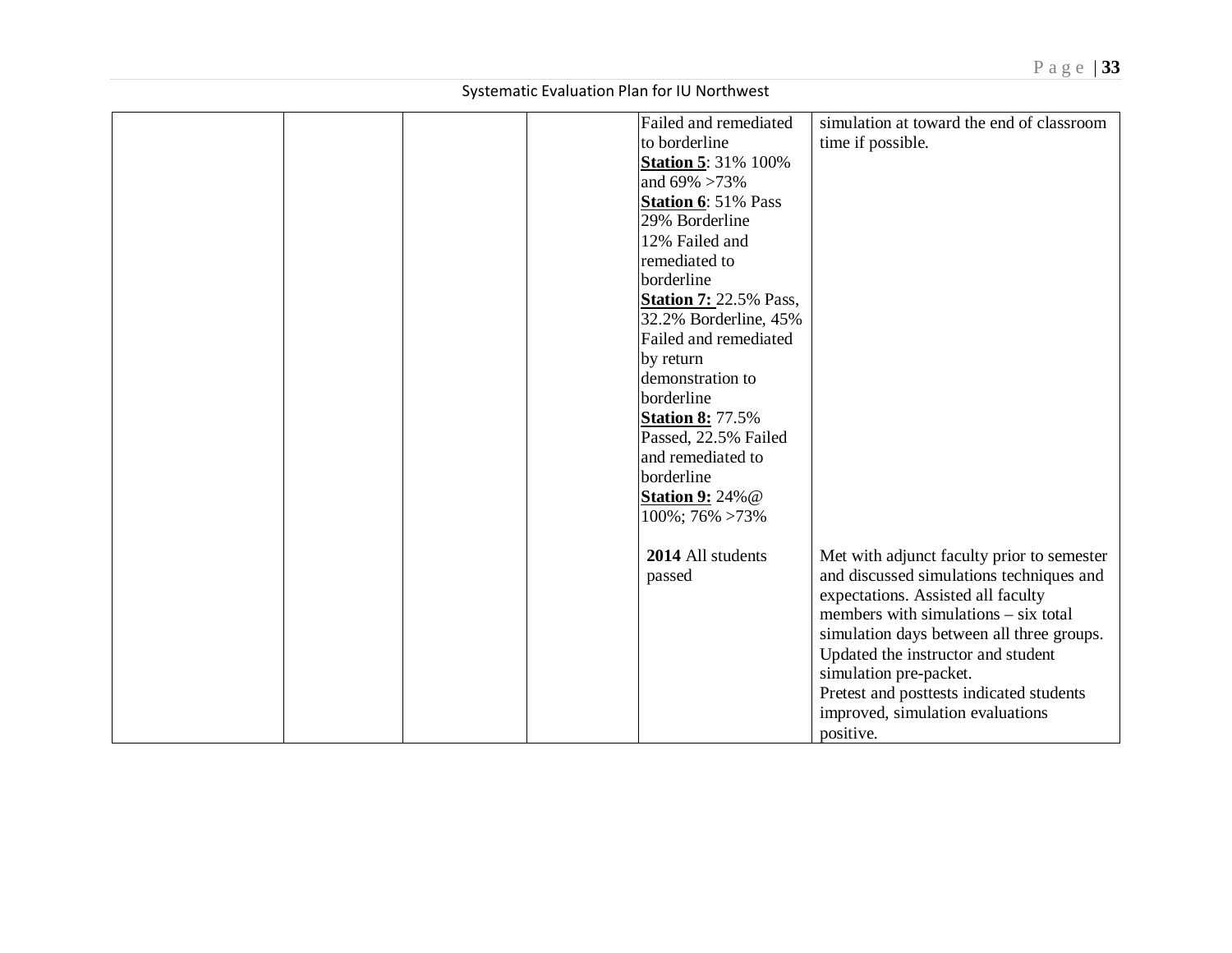| <b>Student Learning Outcomes</b> |                                 |              |                                                                                            |                                                            |                                                                                                                                                                                                                                                                                                                                                                  |  |  |  |  |
|----------------------------------|---------------------------------|--------------|--------------------------------------------------------------------------------------------|------------------------------------------------------------|------------------------------------------------------------------------------------------------------------------------------------------------------------------------------------------------------------------------------------------------------------------------------------------------------------------------------------------------------------------|--|--|--|--|
|                                  | <b>PLAN</b>                     |              |                                                                                            |                                                            | <b>IMPLEMENTATION</b>                                                                                                                                                                                                                                                                                                                                            |  |  |  |  |
| Component                        | Expected                        | Frequency of | Assessment                                                                                 | <b>Results of Data</b>                                     | Actions for Program Development,                                                                                                                                                                                                                                                                                                                                 |  |  |  |  |
|                                  | Level of                        | Assessment   | Methods                                                                                    | Collection and                                             | Maintenance or Revision                                                                                                                                                                                                                                                                                                                                          |  |  |  |  |
|                                  | Achievement                     |              |                                                                                            | Analysis                                                   |                                                                                                                                                                                                                                                                                                                                                                  |  |  |  |  |
| <b>S483 Clinical</b>             | All students                    | Every        | Clinical                                                                                   | 2016                                                       | No data                                                                                                                                                                                                                                                                                                                                                          |  |  |  |  |
| <b>Nursing Practice</b>          | will complete                   | Fall/Spring  | evaluation                                                                                 |                                                            |                                                                                                                                                                                                                                                                                                                                                                  |  |  |  |  |
| Capstone                         | course with a<br>passing grade. |              | tool,<br>capstone<br>preceptor<br>evaluations,<br>weekly<br>journals,<br>weekly<br>quizzes | 2015 Spring: 33/33<br>passed                               | All journals satisfactory. All preceptor<br>evaluations satisfactory. Students who did<br>not achieve a 73% cumulative score for<br>quizzes completed remediation.<br>Revised preceptor evaluation form to<br>include more objective behaviors versus<br>outcomes. Changed credit hours to 4<br>versus 3 to more accurately reflect clinical<br>hours completed. |  |  |  |  |
|                                  |                                 |              |                                                                                            | 2014 Fall: 39/40<br>passed $(1 W)$<br>Spring: 31/31 passed | Looking to restructure course as preparing<br>to develop new curriculum.                                                                                                                                                                                                                                                                                         |  |  |  |  |

| <b>Student Learning Outcomes</b> |               |              |             |                        |                                             |  |  |  |
|----------------------------------|---------------|--------------|-------------|------------------------|---------------------------------------------|--|--|--|
| <b>PLAN</b>                      |               |              |             |                        | <b>IMPLEMENTATION</b>                       |  |  |  |
| Component                        | Expected      | Frequency of | Assessment  | <b>Results of Data</b> | Actions for Program Development,            |  |  |  |
|                                  | Level of      | Assessment   | Methods     | Collection and         | Maintenance or Revision                     |  |  |  |
|                                  | Achievement   |              |             | Analysis               |                                             |  |  |  |
| <b>S485 Professional</b>         | All students  | Every        | ATI content | $2016$ 54 students     | It is now recommended by NCSBN that all     |  |  |  |
| <b>Growth and</b>                | will complete | Fall/Spring  | exams.      | passed, 1 student      | students do a NCLEX prep course after       |  |  |  |
| <b>Empowerment</b>               | course with a |              | completion  | withdrew, 2 students   | graduation. In 2016 with the change in test |  |  |  |
|                                  |               |              | of resume   | received incompletes   | plan the number of SATA (select all that    |  |  |  |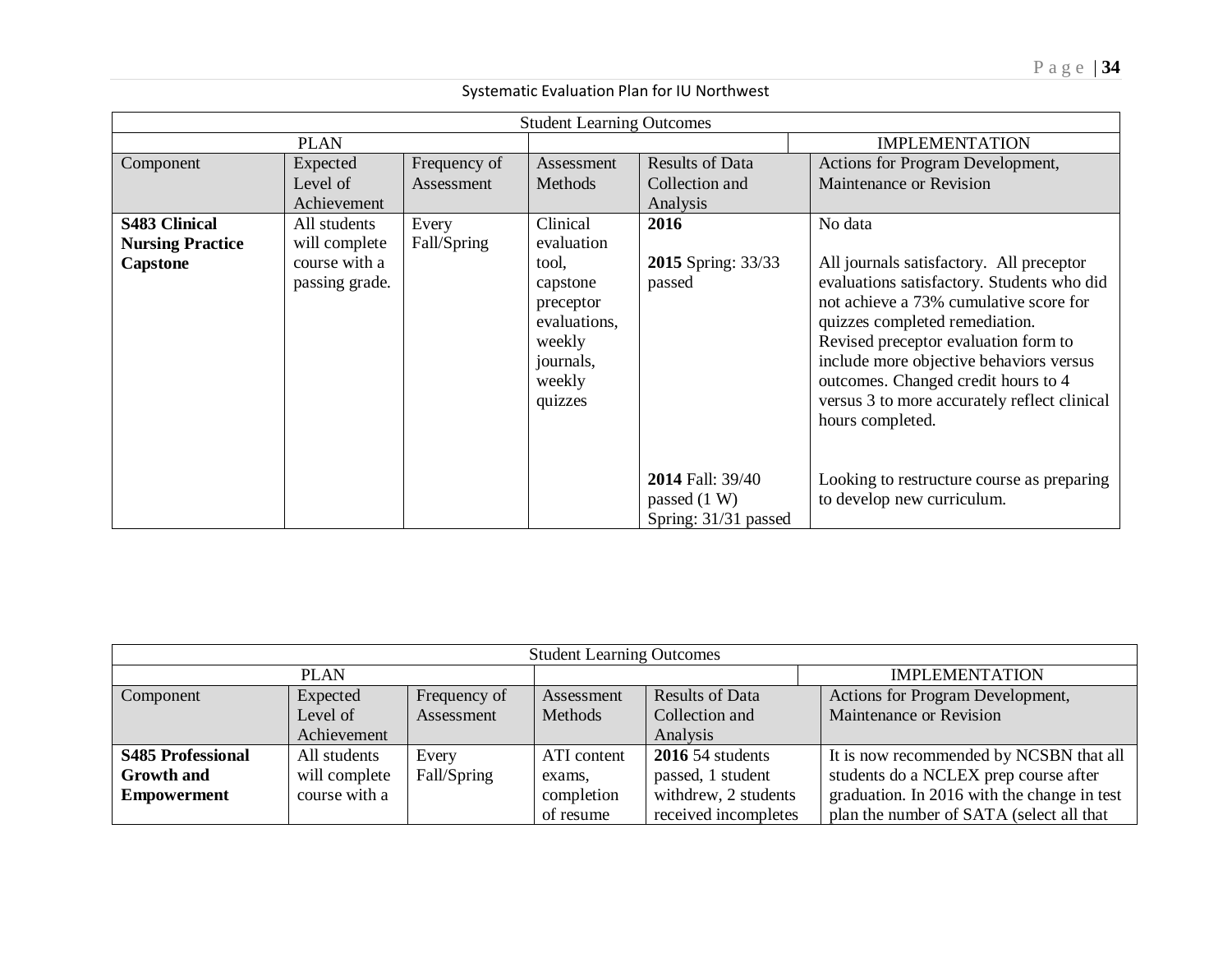| Systematic Evaluation Plan for IU Northwest |                       |                            |                         |                                                                                                       |  |  |  |  |  |
|---------------------------------------------|-----------------------|----------------------------|-------------------------|-------------------------------------------------------------------------------------------------------|--|--|--|--|--|
|                                             | 73% passing<br>grade. | and NCLEX<br>test plan and |                         | apply) questions has increased to almost $\frac{1}{2}$<br>of the questions on the exam. Will continue |  |  |  |  |  |
|                                             |                       | <b>ATI RN</b>              |                         | to develop resources for assistance in                                                                |  |  |  |  |  |
|                                             | Students will         | Comprehensi                |                         | successfully completing SATA.                                                                         |  |  |  |  |  |
|                                             | pass the ATI          | ve Predictor               |                         |                                                                                                       |  |  |  |  |  |
|                                             | RN Compre-            | exam                       | $2015$ 55 students      | Continue to encourage students to sign up                                                             |  |  |  |  |  |
|                                             | hensive               |                            | passed, 1 student       | for NCLEX prep courses after graduation,                                                              |  |  |  |  |  |
|                                             | Predictor             |                            | received an             | as the pass rate dropped in 2014. Course                                                              |  |  |  |  |  |
|                                             | exam with a           |                            | incomplete              | was migrated to Canvas, which inherently                                                              |  |  |  |  |  |
|                                             | 95%                   |                            |                         | provides more data for the student and the                                                            |  |  |  |  |  |
|                                             | predictability        |                            |                         | instructor related to learning mastery and<br>level of achievement.                                   |  |  |  |  |  |
|                                             | of passing<br>NCLEX.  |                            |                         |                                                                                                       |  |  |  |  |  |
|                                             |                       |                            | $2014$ 72 students      | Students who do not receive 95%                                                                       |  |  |  |  |  |
|                                             |                       |                            | successfully            | predictability on the RN Comprehensive                                                                |  |  |  |  |  |
|                                             |                       |                            | completed the course,   | predictor are given an incomplete and                                                                 |  |  |  |  |  |
|                                             |                       |                            | 7 students received     | required to remediate with the instructor                                                             |  |  |  |  |  |
|                                             |                       |                            | incompletes for failure | before the incomplete will be removed.                                                                |  |  |  |  |  |
|                                             |                       |                            | to reach ATI            | Added pharmacology content to lecture.                                                                |  |  |  |  |  |
|                                             |                       |                            | benchmark and           | Students receive a percentage of the points                                                           |  |  |  |  |  |
|                                             |                       |                            | remediated to remove    | awarded for receiving the 95 %                                                                        |  |  |  |  |  |
|                                             |                       |                            | the incomplete, two     | predictability on the $2nd$ attempt on the RN                                                         |  |  |  |  |  |
|                                             |                       |                            | students repeated the   | Comprehensive predictor.                                                                              |  |  |  |  |  |
|                                             |                       |                            | following semester.     |                                                                                                       |  |  |  |  |  |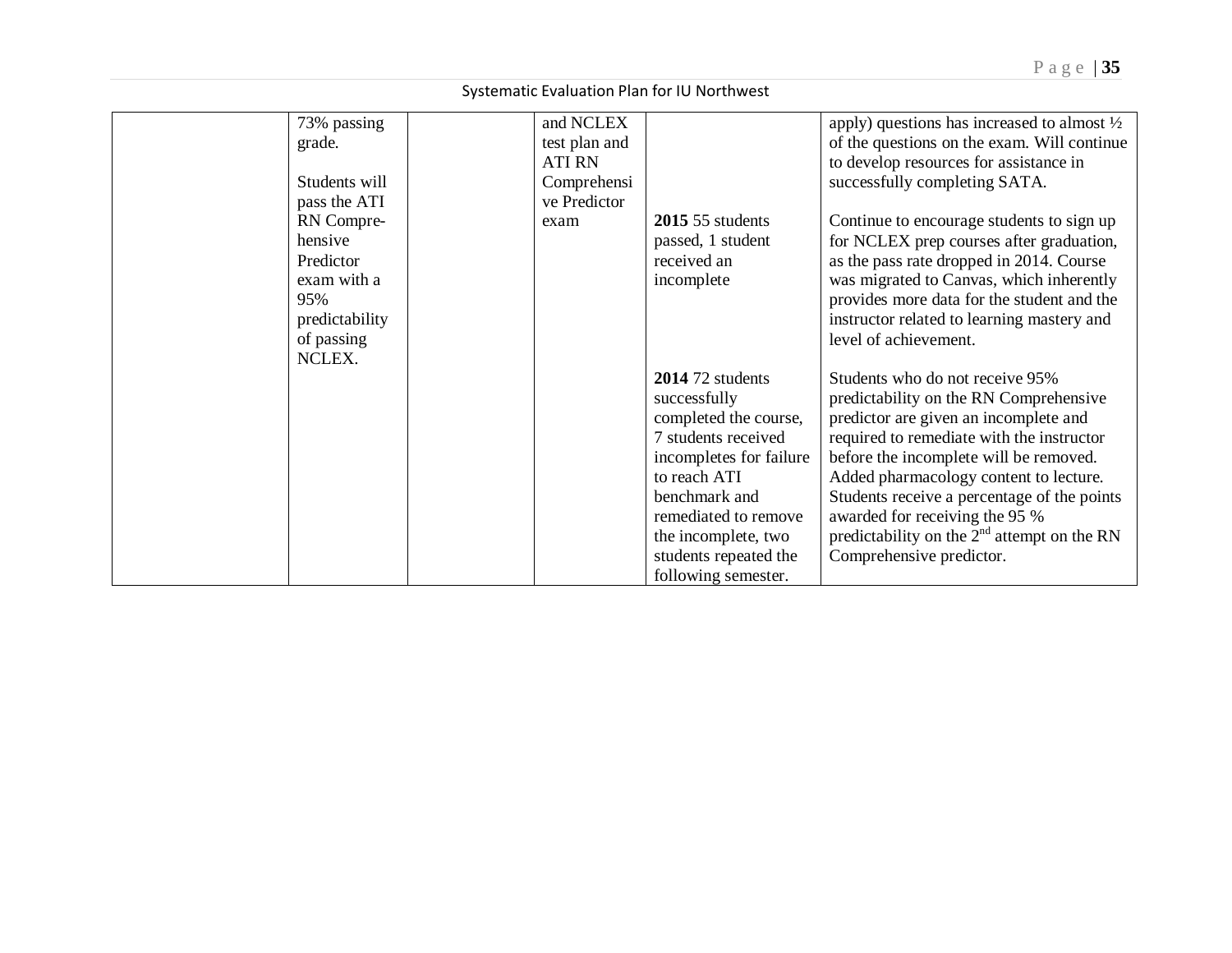# **Simulation Report Summer 2016 to Summer 2017**

*The following statistics apply to formative and summative simulations conducted in the nursing laboratory that have a structured pre-briefing in the nursing laboratory and a structured debriefing*. Procedural skill stations and review stations are not considered simulations. The following are not included in the simulation hours: pre-briefing work completed by the student at home and the time that faculty members design, set-up, clean up, grade, or evaluate simulations.

| <b>Fall 2016</b> | Page 2 | <b>OSCE Statistics</b>                    | Page 5 |
|------------------|--------|-------------------------------------------|--------|
| Spring 2017      | Page 3 | Lasater and QI                            | Page 6 |
| Summer 2017      | Page 4 | <b>Virtual Sims - List of Evaluations</b> | Page 7 |

**\*\*Use the entire Nursing lab & clinic area SS= Student Simulationist**

| <b>Summer 2016</b>                                                               |                         |                                                |                                                                      |                                                                    |                                                                                                                              |                                                                                                                                                                                     |  |
|----------------------------------------------------------------------------------|-------------------------|------------------------------------------------|----------------------------------------------------------------------|--------------------------------------------------------------------|------------------------------------------------------------------------------------------------------------------------------|-------------------------------------------------------------------------------------------------------------------------------------------------------------------------------------|--|
| Simulation/OSCE                                                                  | <b>Total Hours</b>      | <b>Total</b><br><b>Faculty</b><br><b>Hours</b> | <b>Number</b><br><b>Students</b><br>participating in<br>a Simulation | <b>Total</b><br><b>Student</b><br><b>Volunteer</b><br><b>Hours</b> | <b>Equipment and lab section</b><br>used for Simulation<br>** All lab, all manikins, task<br>trainers, clinic, and computers | <b>Miscellaneous Descriptions and</b><br><b>Recommendations</b>                                                                                                                     |  |
| <b>B221 Simulation</b><br><b>Orientation</b>                                     | 4                       | 4                                              | 16                                                                   | None                                                               | High-Fidelity and back lab only                                                                                              |                                                                                                                                                                                     |  |
| 249 High-Fidelity<br><b>Learning Simulation</b>                                  | <b>Not</b><br>scheduled | $\bf{0}$                                       | $\Omega$                                                             | None                                                               | High-Fidelity and back lab only                                                                                              | Simulation Specialist to schedule and conduct                                                                                                                                       |  |
| 249 4 Station OSCE                                                               |                         | 20                                             | 16                                                                   |                                                                    | $***$                                                                                                                        | • Two to three faculty at a time                                                                                                                                                    |  |
| <b>HCAL 3 Code Blue and</b><br><b>Hemodynamics Learning</b><br><b>Simulation</b> | 15                      | 15                                             | 15                                                                   | None                                                               | High-Fidelity and back lab only                                                                                              | • Two sessions at 7.5 hours, groups of 7 to 9                                                                                                                                       |  |
| <b>Systematic Assessment</b><br><b>Classroom Simulation</b>                      | 2                       | 2                                              | 15                                                                   | None                                                               | High-Fidelity and back lab only                                                                                              | • Will incorporate to the Code Blue Simulation in<br>the Fall and Spring                                                                                                            |  |
| <b>HCAL 3 ACE Simulation</b>                                                     | 7.5                     | 7.5                                            | 15                                                                   | 7.5                                                                | Clinic Area                                                                                                                  | • Individual, 30 minutes each student<br>• Conducted Simultaneously with the Lasater<br>• 2 Faculty member (Judy & Rosa)<br>• 1 student Volunteer<br>• Conducted before the Lasater |  |
| <b>HCAL 3 Senior Lasater</b><br><b>Individual</b><br><b>Learning Simulation</b>  | 7.5                     | 7.5                                            | 15                                                                   | 7.5                                                                | High-Fidelity and back lab only                                                                                              | • Individual, 30 minutes each student<br>• Before the OSCE for the first time, keep                                                                                                 |  |
| <b>HCAL 3 10 Station OSCE</b>                                                    | 7                       | 28                                             | 15                                                                   | 18                                                                 | $**$                                                                                                                         | • Individual, 2.5 hours each student<br>• 4 Faculty and 3 volunteers                                                                                                                |  |
| <b>Totals</b>                                                                    | 50                      | 84                                             | 107                                                                  | 33                                                                 |                                                                                                                              |                                                                                                                                                                                     |  |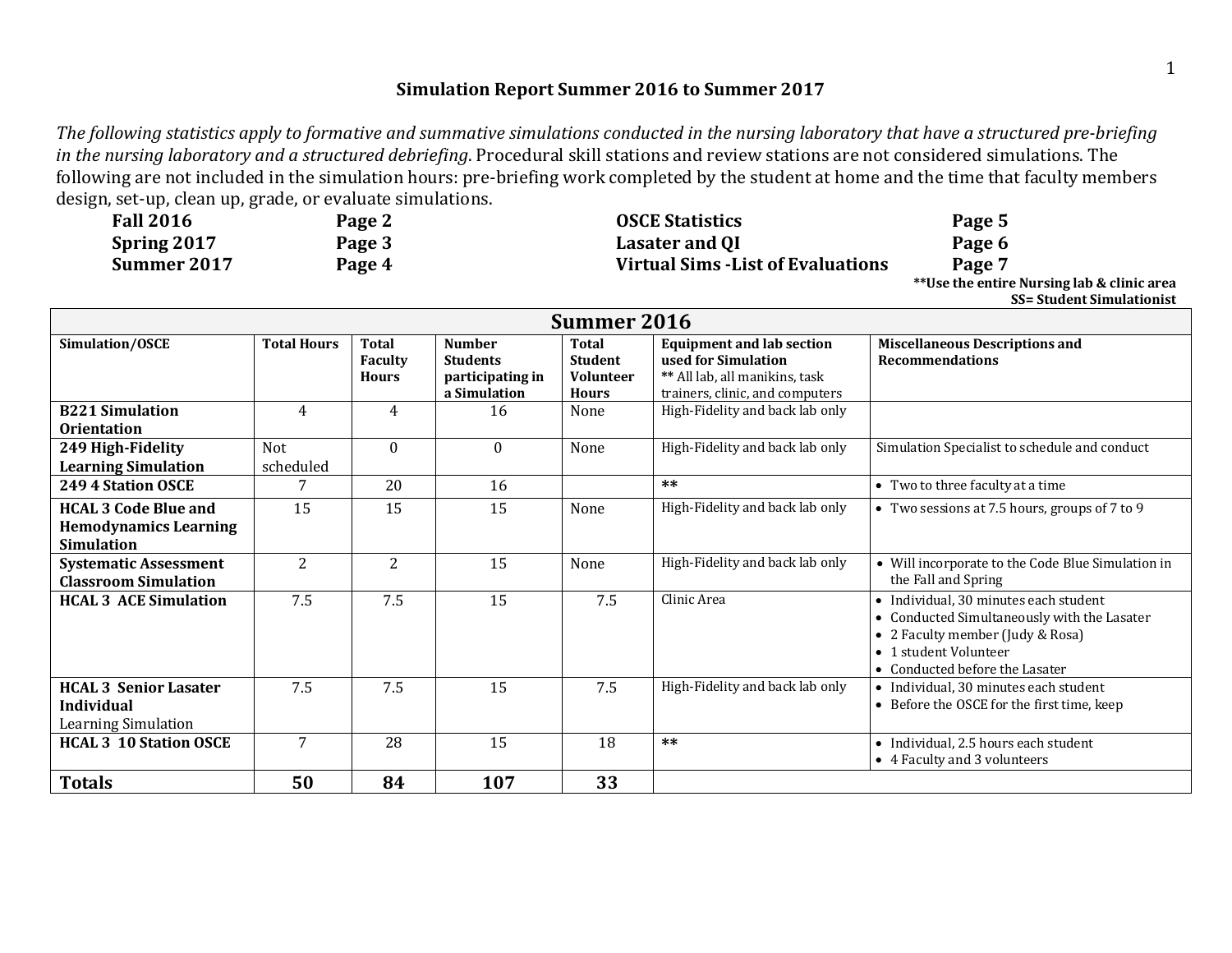| <b>Fall 2016</b>                                                                 |                                        |                                                |                                                                      |                                                                    |                                                                                                                              |                                                                                                                                                                                                                                                              |  |
|----------------------------------------------------------------------------------|----------------------------------------|------------------------------------------------|----------------------------------------------------------------------|--------------------------------------------------------------------|------------------------------------------------------------------------------------------------------------------------------|--------------------------------------------------------------------------------------------------------------------------------------------------------------------------------------------------------------------------------------------------------------|--|
| Simulation/OSCE                                                                  | <b>Total Hours</b>                     | <b>Total</b><br><b>Faculty</b><br><b>Hours</b> | <b>Number</b><br><b>Students</b><br>participating in<br>a Simulation | <b>Total</b><br><b>Student</b><br><b>Volunteer</b><br><b>Hours</b> | <b>Equipment and lab section</b><br>used for Simulation<br>** All lab, all manikins, task<br>trainers, clinic, and computers | <b>Miscellaneous Descriptions and</b><br><b>Recommendations</b>                                                                                                                                                                                              |  |
| <b>B221 Simulation</b><br><b>Orientation</b>                                     | 10.5                                   | 10.5                                           | 62                                                                   | None                                                               | Pediatric and Adult High<br>Fidelity. Back Lab only                                                                          | • Groups of 9 to 12 in 1 hour 45 minutes<br>• Add another simulation - will be 2 hours long                                                                                                                                                                  |  |
| B220 Bafa Bafa                                                                   | $\overline{7}$                         |                                                |                                                                      |                                                                    |                                                                                                                              | • See Crystal's Report<br>$\bullet$ 6-7 hours (lab time & debriefing)                                                                                                                                                                                        |  |
| <b>HCAL 1 Short Simulation</b>                                                   | $\overline{25}$<br>Simulation<br>sonly | 65                                             | 62                                                                   | 12 SS                                                              | $**$                                                                                                                         | • 2 hours in groups of 4 to 5 students and 1/2 at the<br>beginning of the semester and the other 1/2 at the<br>end of the semester<br>• Worked well but difficult to schedule<br>• Simulations are embedded with review sessions<br>• 3 faculty at all times |  |
| <b>HCAL 1 Mid-term</b><br><b>Learning Simulation</b>                             | 15<br>Simulation<br>sonly              | 30                                             | 62                                                                   | <b>5 SS</b>                                                        | $**$                                                                                                                         | • In groups 6 - 7 and in 4 hours sessions but only<br>1.5 hours of simulation other review<br>• 2 faculty at all times for the simulations<br>• Continue, just update scenarios, and lengthen<br>debriefing time.                                            |  |
| <b>HCAL 1 OSCA</b>                                                               | 26                                     | 78                                             | 80                                                                   | 52                                                                 | $**$                                                                                                                         | 4 stations, 2 OSCEs simultaneously<br>$\bullet$<br>2 hours of simulation per student<br>need more preparation for faculty and student<br>debriefing                                                                                                          |  |
| <b>Disaster Simulation</b>                                                       | 6                                      |                                                |                                                                      |                                                                    | $**$                                                                                                                         | • See Crystal's Report                                                                                                                                                                                                                                       |  |
| <b>HCAL 3 Code Blue and</b><br><b>Hemodynamics Learning</b><br><b>Simulation</b> | 16,5                                   | 16.5                                           | 27                                                                   | None                                                               | High-Fidelity adult and Peds<br>Back lab only                                                                                | In groups of 7 to $10 - 5.5$ hour sessions                                                                                                                                                                                                                   |  |
| <b>HCAL 3 Rapid Response</b><br><b>Learning Simulation</b>                       | 12                                     | 12                                             | 27                                                                   | None                                                               | High-fidelity Adult and Peds<br>Back lab and clinic area                                                                     | In groups of 4 and 2 hour sessions                                                                                                                                                                                                                           |  |
| <b>HCAL 3 Senior Lasater</b><br><b>Individual</b><br><b>Learning Simulation</b>  | 13.5                                   | 13.5                                           | 27                                                                   | None                                                               | High-fidelity Adult and Peds<br>Back lab and clinic area                                                                     |                                                                                                                                                                                                                                                              |  |
| <b>HCAL 3 OSCE Individual</b><br>7 Stations                                      | 7.5                                    | 48                                             | 27                                                                   | 32                                                                 | $***$                                                                                                                        | • 7 Stations (2.5 hours total for each student)<br>• 4 students and Student Simulationists                                                                                                                                                                   |  |
| <b>This Semester Totals</b>                                                      | 139                                    | 273.5                                          | 374                                                                  | 101                                                                |                                                                                                                              |                                                                                                                                                                                                                                                              |  |
| Summer 2016                                                                      | 50                                     | 84                                             | 107                                                                  | 33                                                                 |                                                                                                                              |                                                                                                                                                                                                                                                              |  |
| <b>Total</b>                                                                     | 189                                    | 458                                            | 481                                                                  | 135                                                                |                                                                                                                              |                                                                                                                                                                                                                                                              |  |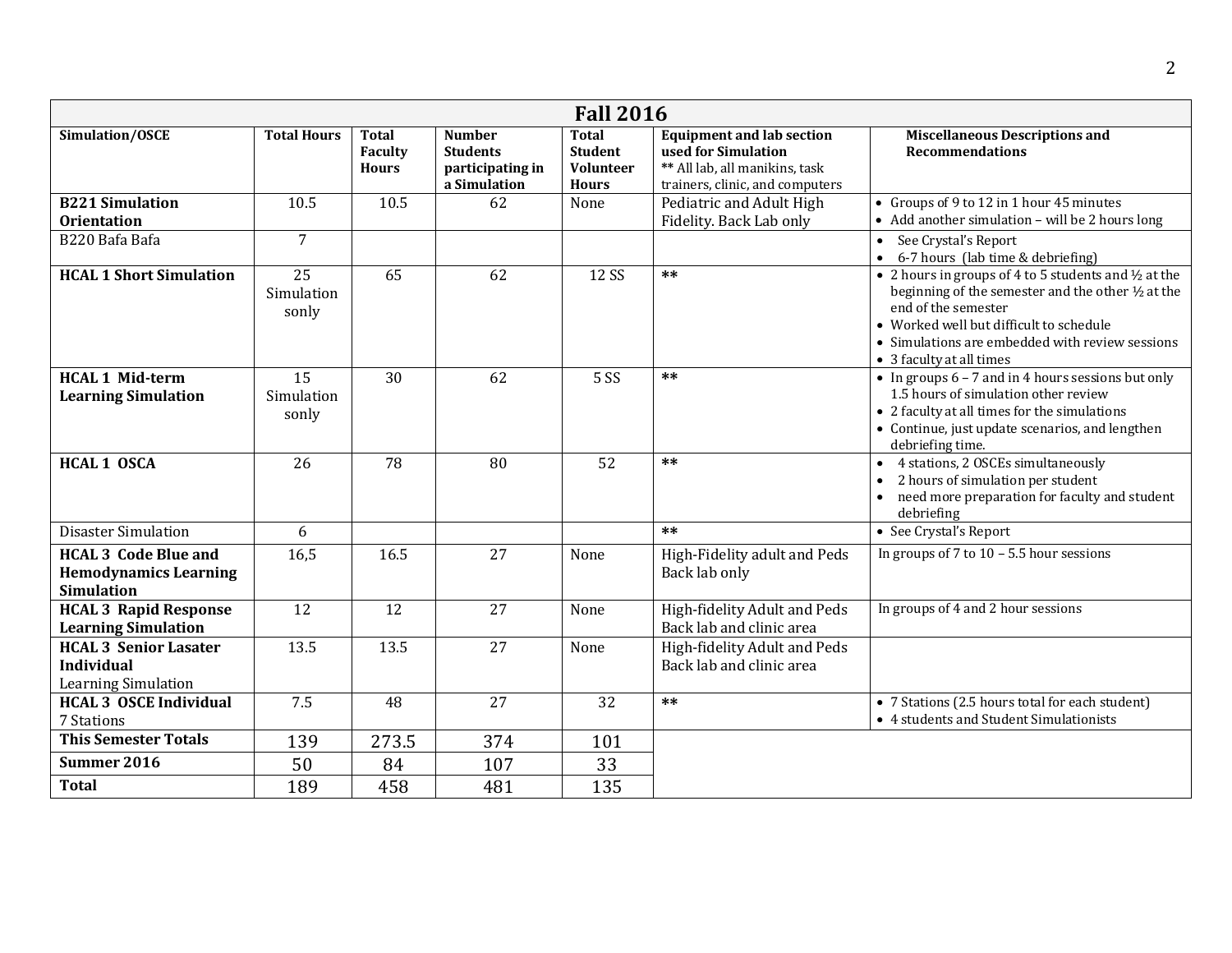| Spring 2017                                                                        |              |                         |                                                                             |                                                    |                                                                                                 |                                                                                                                                                                                                                    |  |
|------------------------------------------------------------------------------------|--------------|-------------------------|-----------------------------------------------------------------------------|----------------------------------------------------|-------------------------------------------------------------------------------------------------|--------------------------------------------------------------------------------------------------------------------------------------------------------------------------------------------------------------------|--|
| Simulation/OSCE                                                                    | <b>Hours</b> | Faculty<br><b>Hours</b> | <b>Number</b><br><b>Students</b><br>participating in a<br><b>Simulation</b> | <b>Student</b><br><b>Volunteer</b><br><b>Hours</b> | <b>Equipment used for</b><br><b>Simulation</b><br>**Use the entire Nursing lab<br>& clinic area | <b>Miscellaneous Descriptions and</b><br><b>Recommendations</b>                                                                                                                                                    |  |
| 249 High Fidelity<br><b>Learning Simulation</b><br><b>Individual</b> 30 minutes    | 30           | 26                      | 61                                                                          | 10 SS                                              | High Fidelity Adult & Peds                                                                      | • SS - Student Simulationists<br>• In dyads, prefer individual<br>• Half an hour each session<br>• Need to schedule early in semester                                                                              |  |
| 249 Lasater Individual<br>Learning Simulation                                      | 30           | 30                      | 61                                                                          | None                                               | High-fidelity Adult and<br>Peds Back lab only                                                   | • 25 -30 minutes for each student<br>• Conducted with $\frac{1}{2}$ of OSCE evaluation<br>• Recommend Lasater before OSCE                                                                                          |  |
| 249 4-Station OSCE                                                                 | 30.5         | 70                      | 61                                                                          | 88                                                 | $***$                                                                                           | • 2 OSCEs Simultaneously<br>• Included Math Station<br>• 3 to 4 students at all times<br>• 2 or 3 Faculty at all times                                                                                             |  |
| <b>HCAL 2 Learning</b><br><b>Simulation</b>                                        | 29           | 79                      | $\overline{67}$                                                             | $\mathbf{0}$                                       | $**$                                                                                            | Groups of 5-6 Students in 4 hour sessions rotating<br>through 4 stations of which 2 are simulations<br><b>Team Management Students</b>                                                                             |  |
| <b>HCAL 2 Five-station</b><br><b>OSCE</b> - Individual                             | 22.5         | 97                      | 67                                                                          | 64                                                 | $**$                                                                                            | 2 OSCEs Simultaneously, except for Saturday 6<br>hours                                                                                                                                                             |  |
| <b>Disaster Simulation</b>                                                         | 6            |                         |                                                                             |                                                    | $**$                                                                                            | * see Crystal's Report                                                                                                                                                                                             |  |
| <b>HCAL 3 Code Blue &amp;</b><br><b>Hemodynamics Learning</b><br><b>Simulation</b> | 11           | 11                      | 23                                                                          | None                                               | High-Fidelity Adult and Peds<br>and back lab only                                               | Groups of 7 to $10 - 5.5$ hour sessions<br>1 Faculty member                                                                                                                                                        |  |
| <b>HCAL 3 Rapid Response</b><br><b>Learning Simulation</b>                         | 12           | 12                      | 23                                                                          | None                                               | High-Fidelity Adult and Peds<br>and back lab only                                               | In groups of 4 and 2 hour sessions<br>1 Faculty member                                                                                                                                                             |  |
| <b>HCAL 3 Senior Lasater</b><br><b>Individual</b>                                  | 11.5         | $\overline{23}$         | $\overline{23}$                                                             | None                                               | High-Fidelity Adult and Peds<br>and back lab only                                               | 2 Lasaters Simultaneously<br>2 Faculty member                                                                                                                                                                      |  |
| <b>HCAL 3 Seven-Station</b><br><b>OSCE</b>                                         | 8.5          | 46                      | 23                                                                          | 49                                                 | All manikins, task trainer,<br>and computers **                                                 |                                                                                                                                                                                                                    |  |
| <b>Clinical Make-up</b><br><b>Learning Simulation</b>                              | 8            | 32                      | 21                                                                          | 8                                                  | All of back lab                                                                                 | • Multi-level, multi-patient - 4 hour sessions<br>• Include 2 Senior Charge Nurses (1 SS 4 hours)<br>• My accommodate a total of 14 students per one<br>session<br>• Only 1 or 2 faculty needed - this was a pilot |  |
| Spring 2017                                                                        | 199          | 426                     | 430                                                                         | 381                                                |                                                                                                 |                                                                                                                                                                                                                    |  |
| <b>Fall 2016</b>                                                                   | 139          | 273.5                   | 374                                                                         | 101                                                |                                                                                                 |                                                                                                                                                                                                                    |  |
| Summer 2016                                                                        | 50           | 84                      | 107                                                                         | 33                                                 |                                                                                                 |                                                                                                                                                                                                                    |  |
| <b>TOTAL</b>                                                                       | 388          | 783.5                   | 911                                                                         | 515                                                |                                                                                                 |                                                                                                                                                                                                                    |  |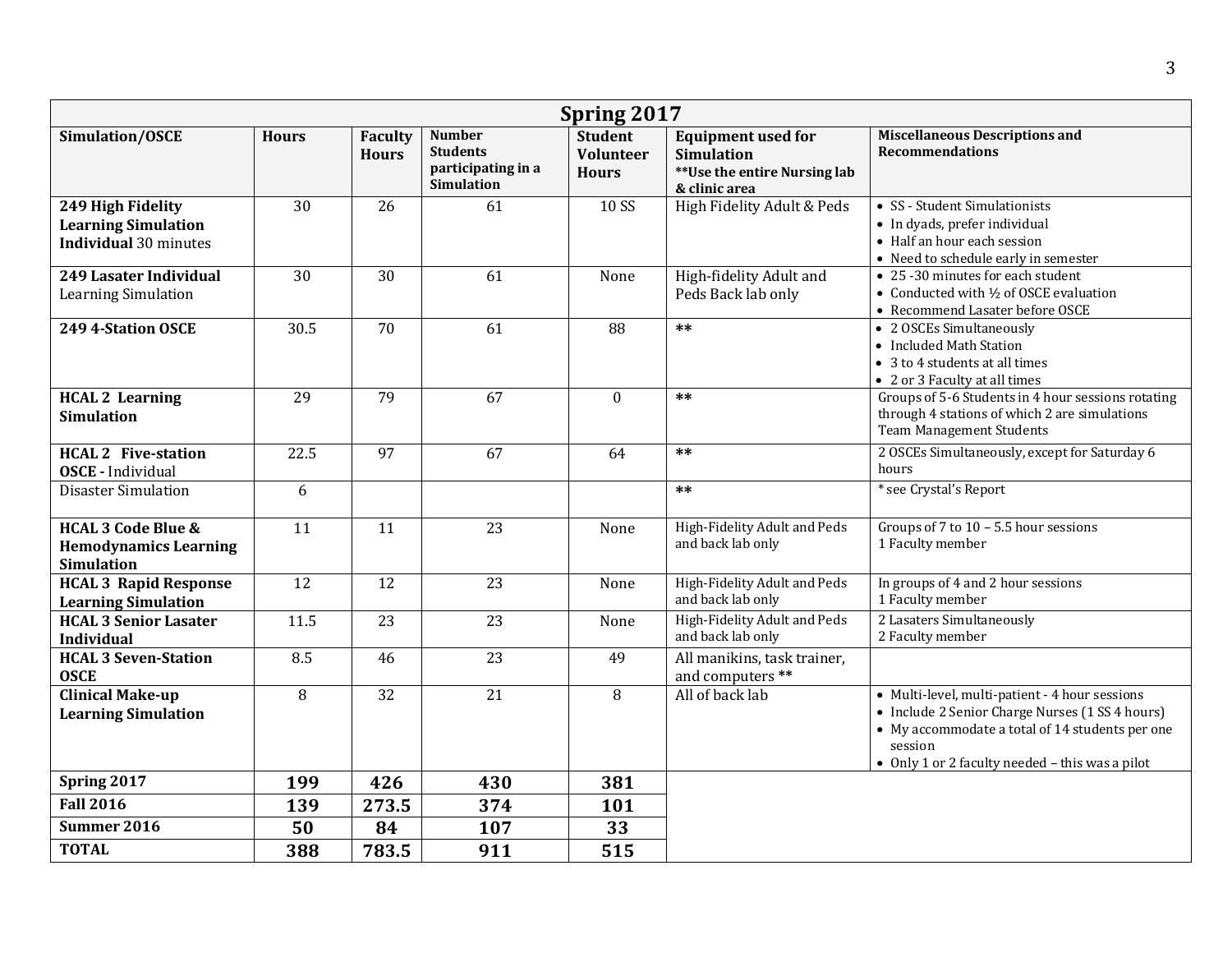| <b>Summer 2017</b>                                                                 |              |                      |                                                                      |                                                    |                                                                                                 |                                                                                   |  |  |
|------------------------------------------------------------------------------------|--------------|----------------------|----------------------------------------------------------------------|----------------------------------------------------|-------------------------------------------------------------------------------------------------|-----------------------------------------------------------------------------------|--|--|
| Simulation/OSCE                                                                    | <b>Hours</b> | <b>Faculty Hours</b> | <b>Number</b><br><b>Students</b><br>participating in<br>a Simulation | <b>Student</b><br><b>Volunteer</b><br><b>Hours</b> | <b>Equipment used for</b><br><b>Simulation</b><br>**Use the entire Nursing lab<br>& clinic area | <b>Miscellaneous Descriptions and</b><br><b>Recommendations</b>                   |  |  |
| <b>B221 Simulation</b><br><b>Orientation</b>                                       | 4            | $\overline{4}$       | 19                                                                   | None                                               | High-Fidelity Adult and Peds<br>and back lab only                                               |                                                                                   |  |  |
| 249 High-Fidelity<br><b>Learning Simulation</b>                                    | 9            | 9                    | 19                                                                   | None                                               | High-Fidelity Adult and Peds<br>and back lab only                                               | In dyads                                                                          |  |  |
| <b>249 Four Station OSCE</b>                                                       | 8            | 18                   | 19                                                                   |                                                    | **                                                                                              |                                                                                   |  |  |
| <b>HCAL 3 Code Blue &amp;</b><br><b>Hemodynamics Learning</b><br><b>Simulation</b> | 6.5          | 6.5                  | 13                                                                   | None                                               | High-Fidelity Adult and Peds<br>and back lab only                                               | Only in summer is it 6.5                                                          |  |  |
| <b>HCAL 3 Rapid Response</b><br><b>Learning Simulation</b>                         | 4            | $\overline{4}$       | 13                                                                   | None                                               | High-Fidelity Adult and Peds<br>and back lab only                                               | Continue with small groups, incorporated increase<br>number of lab interpretation |  |  |
| <b>HCAL 3 Senior Lasater</b><br><b>Individual</b><br><b>Learning Simulation</b>    | 3.5          | $\overline{7}$       | 13                                                                   | None                                               | High-Fidelity Adult and Peds<br>and back lab only                                               | Continue 2 Lasater simultaneously<br>2 Faculty members                            |  |  |
| <b>HCAL 3 Seven-Station</b><br><b>OSCE</b>                                         | 6.5          | 30                   | 13                                                                   | 13                                                 | $***$                                                                                           | 4.5 Faculty members<br>2 students Volunteers<br>Need more help in the summer      |  |  |
| <b>Summer 2017</b>                                                                 | 41.5         | 78.5                 | 109                                                                  | 13                                                 |                                                                                                 |                                                                                   |  |  |
| Spring 2017                                                                        | 199          | 426                  | 430                                                                  | 381                                                |                                                                                                 |                                                                                   |  |  |
| <b>Fall 2016</b>                                                                   | 139          | 273.5                | 374                                                                  | 101                                                |                                                                                                 |                                                                                   |  |  |
| Summer 2016                                                                        | 50           | 84                   | 107                                                                  | 33                                                 |                                                                                                 |                                                                                   |  |  |
| <b>TOTAL</b>                                                                       | 429.5        | 862                  | 1,020                                                                | 528                                                |                                                                                                 |                                                                                   |  |  |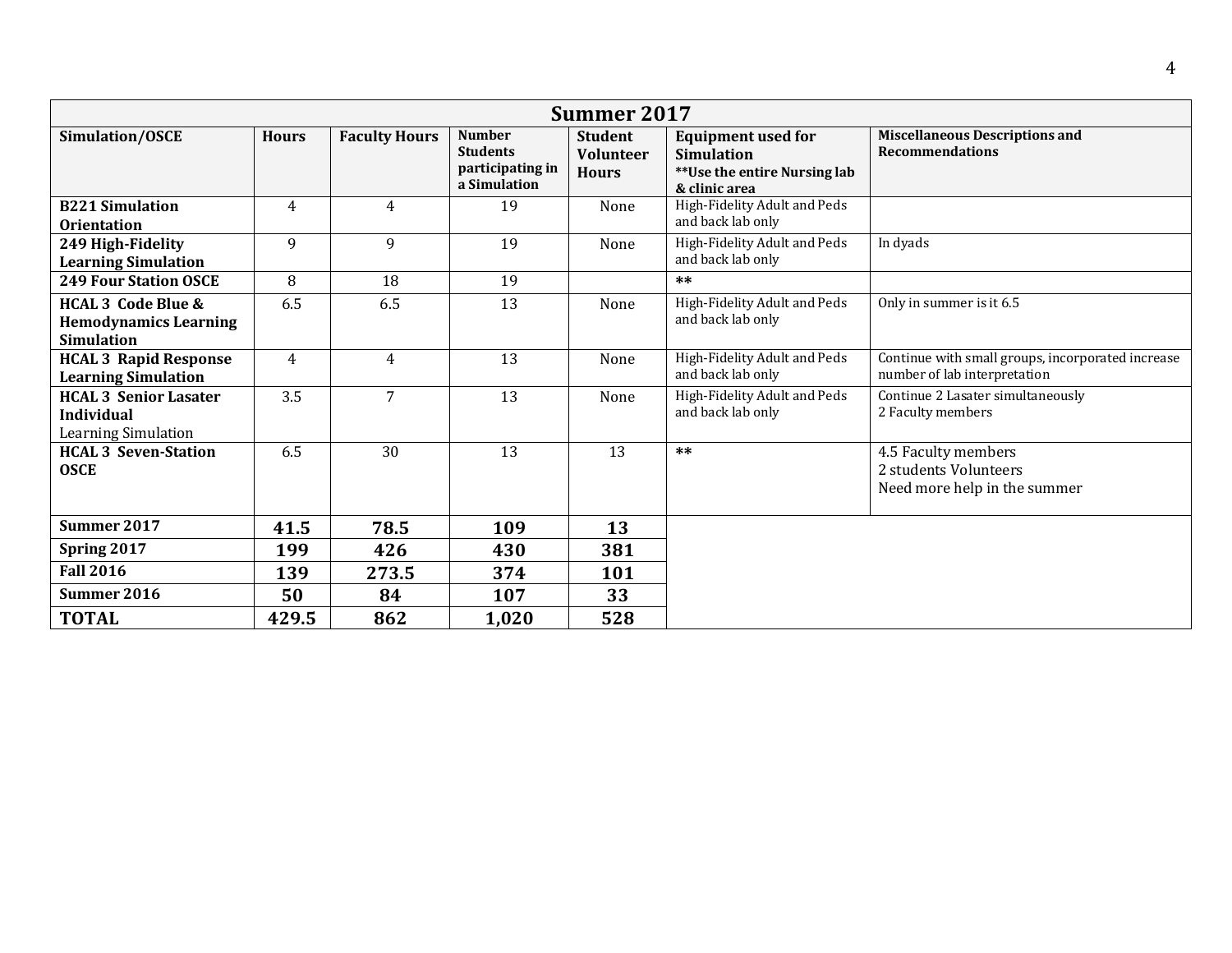| <b>OSCE Statistics</b>                                         |                 |                              |                                |  |  |  |  |
|----------------------------------------------------------------|-----------------|------------------------------|--------------------------------|--|--|--|--|
| <b>Semester and</b>                                            | Number of       | Percent                      | <b>Passed with remediation</b> |  |  |  |  |
| Course                                                         | <b>Students</b> | <b>Passed no remediation</b> |                                |  |  |  |  |
| <b>Summer 2016</b>                                             | 15              | 100%                         |                                |  |  |  |  |
| <b>249 Four-Station OSCE</b>                                   |                 |                              |                                |  |  |  |  |
| (Included Math Station and                                     |                 |                              |                                |  |  |  |  |
| excluded the evaluation station)                               |                 |                              |                                |  |  |  |  |
| Summer 2016                                                    | 15              | 80%                          | 20%                            |  |  |  |  |
| <b>HCAL 3 Ten-Station OSCE</b>                                 |                 | Mean: 79%                    | 1 Foley                        |  |  |  |  |
| (Excluded evaluation station)                                  |                 | Range: 69% - 89.2%           | 4 Suctioning                   |  |  |  |  |
|                                                                |                 |                              | 2 Suctioning                   |  |  |  |  |
| <b>Fall 2016</b>                                               | 27              | 82%                          | 18%                            |  |  |  |  |
| <b>HCAL 3 Ten-Station OSCE</b>                                 |                 | Mean: 83%                    | 2Foley                         |  |  |  |  |
| (Excluding evaluation station)                                 |                 | Range: 66% to 95%            | 3Suctioning                    |  |  |  |  |
|                                                                |                 |                              | 2NGT                           |  |  |  |  |
|                                                                |                 |                              | 2 remediated in more than one  |  |  |  |  |
| Spring 2017                                                    | 61              | 100%                         |                                |  |  |  |  |
| <b>249 Four-Station OSCE</b>                                   |                 |                              |                                |  |  |  |  |
| (Included Math Station and excluded<br>the evaluation station) |                 |                              |                                |  |  |  |  |
| Spring 2017                                                    | 67              | 83.6%                        | 16.4 %                         |  |  |  |  |
| <b>HCAL 2 Four-station OSCE</b>                                |                 | Mean: 96%                    | 2 NGT and 9 DA                 |  |  |  |  |
| (Excluded evaluation station)                                  |                 | Range: 68% - 96%             |                                |  |  |  |  |
|                                                                |                 | 97% scored >73%              |                                |  |  |  |  |
| Spring 2017                                                    | 23              | 82.6%                        | 17.4%                          |  |  |  |  |
| <b>HCAL 3 Seven-Station OSCE</b>                               |                 | Mean: 83%                    | 3 sterile suction              |  |  |  |  |
| (Excluded evaluation station)                                  |                 | Range: 68.5%-90.7%           | 2 NGT                          |  |  |  |  |
|                                                                |                 |                              | 2 Foley                        |  |  |  |  |
|                                                                |                 |                              | 2 remediated in more than one  |  |  |  |  |
| Summer 2017                                                    | 19              | 100%                         |                                |  |  |  |  |
| <b>249 Four-Station OSCE</b>                                   |                 |                              |                                |  |  |  |  |
| Summer 2017                                                    | 13              | 77%                          | 23%                            |  |  |  |  |
| <b>HCAL 3 Seven-Station OSCE</b>                               |                 | Mean: 72%                    | 3 passed with remediation      |  |  |  |  |
|                                                                |                 | Range: 61%-85.8%             | 2 sterile suction, 1 Foley     |  |  |  |  |

5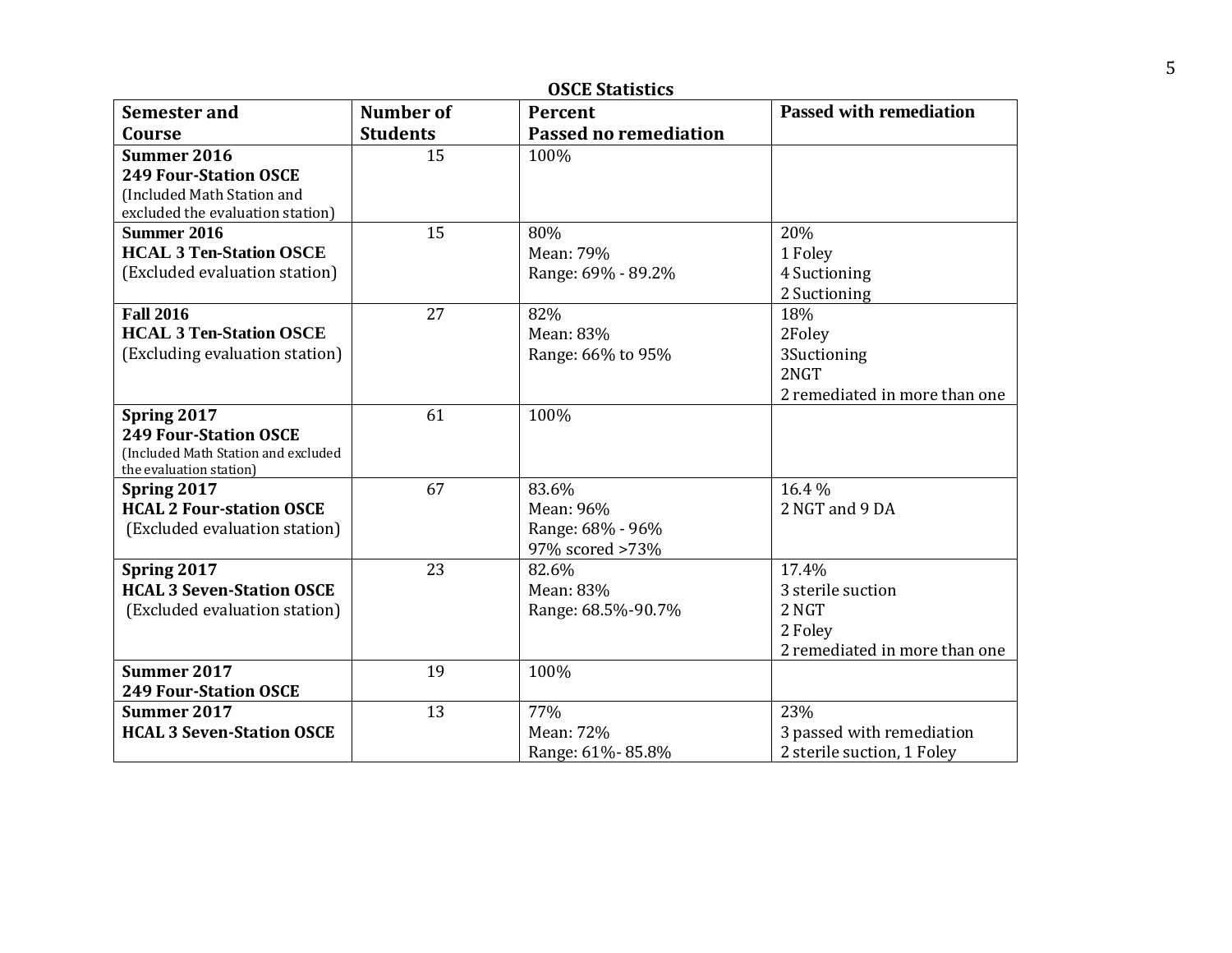| <b>Lasater Scores</b>                              |                       |                      |  |  |  |  |  |  |
|----------------------------------------------------|-----------------------|----------------------|--|--|--|--|--|--|
| <b>Class and Year</b>                              | <b>Student Number</b> | <b>Lasater Score</b> |  |  |  |  |  |  |
| Spring 2017 Sophomores May 2019 Graduates          | 59/61                 | 2.06                 |  |  |  |  |  |  |
| Spring 2017 Juniors May 2018 Graduates             | 55                    | 2.73                 |  |  |  |  |  |  |
| Spring 2017 Juniors December 2017 Graduates        | 13                    | 2.69                 |  |  |  |  |  |  |
| Fall 2016 / Spring 2017 Seniors May 2017 Graduates | 49/50                 | 3.19                 |  |  |  |  |  |  |
| Summer 2017 Seniors Dec 2017 Graduates             | 13                    | 2.64                 |  |  |  |  |  |  |

| Second-degree Student Clinical Judgment Development GRAD: December 2017 |               |               |  |  |
|-------------------------------------------------------------------------|---------------|---------------|--|--|
| <b>Lasater Scores</b>                                                   |               |               |  |  |
| Sophomore                                                               | <b>Junior</b> | <b>Senior</b> |  |  |
| 1.892                                                                   | 2.69166667    | 2.644615385   |  |  |
| <b>HCAL 3 Summer Six Weeks</b>                                          |               |               |  |  |

|                  | Student Lead Quality Improvement Project: Using the PDSA Model to Increase Students Satisfaction and Outcomes at IUN Stimulation                              |  |  |  |  |  |  |
|------------------|---------------------------------------------------------------------------------------------------------------------------------------------------------------|--|--|--|--|--|--|
|                  | Program                                                                                                                                                       |  |  |  |  |  |  |
|                  | <b>A Two Year Project</b>                                                                                                                                     |  |  |  |  |  |  |
|                  | Students researched best practice in simulation pedagogy and in using the Plan Do Study Act Model for quality improvement. The entire project may be viewed   |  |  |  |  |  |  |
|                  | as one PDSA cycle or as four separate PDSA cycles. Students worked individually or in dyads. During the meetings, students shared their work so that students |  |  |  |  |  |  |
|                  | were informed on all aspects of the project.                                                                                                                  |  |  |  |  |  |  |
| <b>Fall 2016</b> | Created survey in compliance with INACSL Best Practice Standards<br>$\bullet$                                                                                 |  |  |  |  |  |  |
|                  | Administered the survey to Juniors and Seniors<br>$\bullet$                                                                                                   |  |  |  |  |  |  |
|                  | Analyzed the surveys - quantitative and qualitative data                                                                                                      |  |  |  |  |  |  |
|                  | Issued Recommendations: Longer and more structured debriefings, clear instructions in the pre-briefings and in reports,                                       |  |  |  |  |  |  |
|                  | learning objectives before the simulation, and stay within schedule                                                                                           |  |  |  |  |  |  |
|                  | Presented results and recommendations with the Faculty Simulation Committee                                                                                   |  |  |  |  |  |  |
| Spring 2017      | Disseminated the Results Sophomore, Junior, and Senior Faculty with interviews<br>$\bullet$                                                                   |  |  |  |  |  |  |
|                  | Began quality improvement by monitoring learning Simulations, focus Sophomores and Senior Faculty                                                             |  |  |  |  |  |  |
|                  | Interrater Reliability with the Senior OSCE (not enough data)                                                                                                 |  |  |  |  |  |  |
|                  | Responded to Student request by creating four scenarios dealing with the care of difficult patients                                                           |  |  |  |  |  |  |
| <b>Fall 2017</b> | QI Focus for Junior learning simulations and for the OSCA using IUN QI Forms                                                                                  |  |  |  |  |  |  |
|                  | Interrater Reliability with Junior OSCA                                                                                                                       |  |  |  |  |  |  |
|                  | <b>Use QI Simulation Forms</b>                                                                                                                                |  |  |  |  |  |  |
|                  | In progress                                                                                                                                                   |  |  |  |  |  |  |
| Spring 2018      | Survey all students                                                                                                                                           |  |  |  |  |  |  |
| Projected        | Compare to initial results                                                                                                                                    |  |  |  |  |  |  |
|                  | To be determined                                                                                                                                              |  |  |  |  |  |  |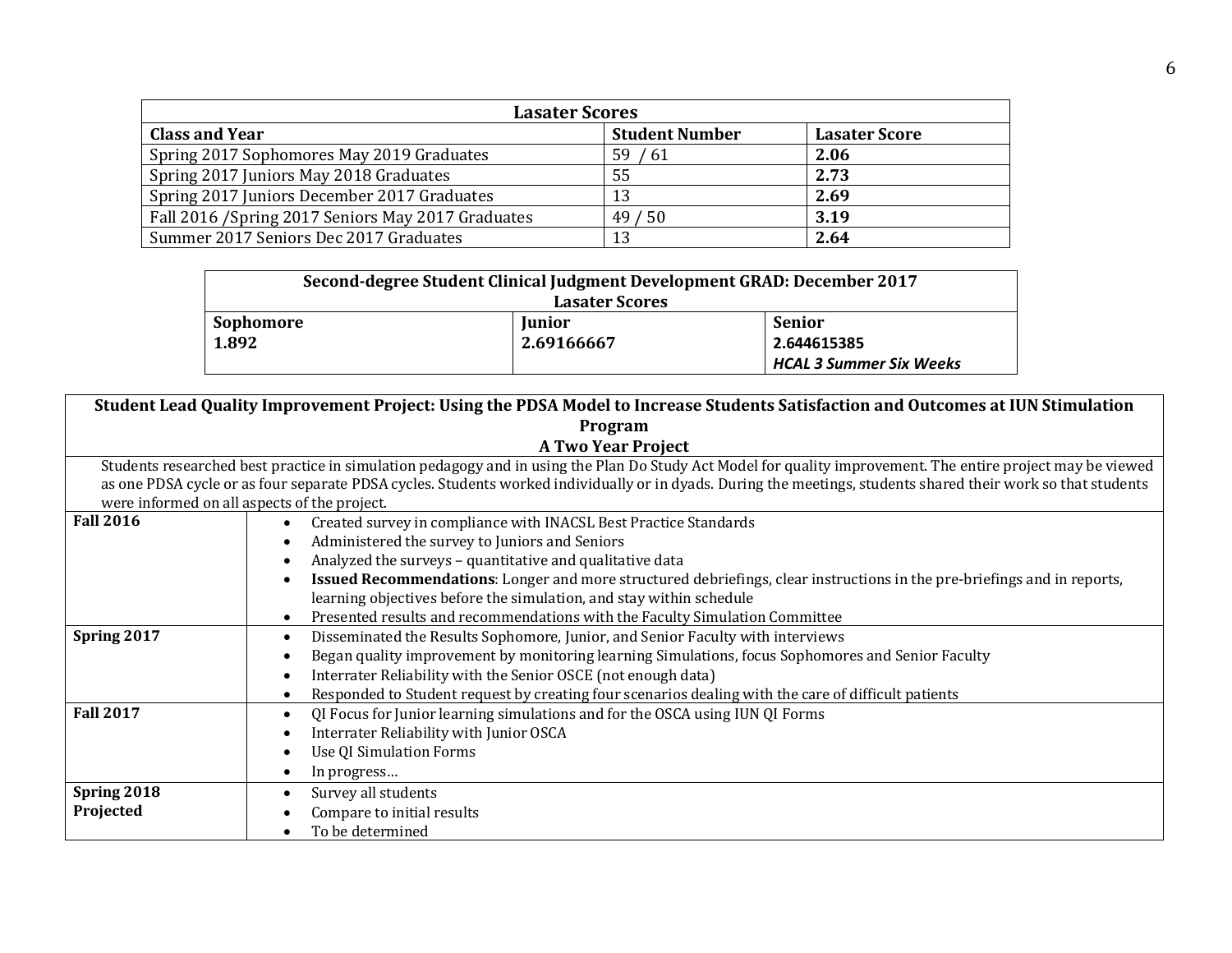| <b>482 Virtual Simulation</b> |                    |                                                |                                                                      |                                                   |                                                                                                                              |                                                                 |
|-------------------------------|--------------------|------------------------------------------------|----------------------------------------------------------------------|---------------------------------------------------|------------------------------------------------------------------------------------------------------------------------------|-----------------------------------------------------------------|
|                               |                    |                                                |                                                                      | <b>Fall 2016</b>                                  |                                                                                                                              |                                                                 |
|                               | <b>Total Hours</b> | <b>Total</b><br><b>Faculty</b><br><b>Hours</b> | <b>Number</b><br><b>Students</b><br>participating in<br>a Simulation | Total<br><b>Student Volunteer</b><br><b>Hours</b> | <b>Equipment and lab section</b><br>used for Simulation<br>** All lab, all manikins, task<br>trainers, clinic, and computers | <b>Miscellaneous Descriptions and</b><br><b>Recommendations</b> |
| 482 Management                | 45                 | 45                                             | $8 - 10$                                                             | 7.5 hours<br><b>Student Simulationist</b>         |                                                                                                                              |                                                                 |
| Spring 2017                   |                    |                                                |                                                                      |                                                   |                                                                                                                              |                                                                 |
| 482 Management                | 45                 | 45                                             | $8 - 10$                                                             | 7.5 hours<br><b>Student Simulationist</b>         |                                                                                                                              |                                                                 |
| <b>TOTAL</b>                  | 90                 | 90                                             | $16 - 20$                                                            | 15                                                |                                                                                                                              |                                                                 |

# **List of Evaluations attached:**

Overall, the student evaluations are positive and faculty members usually respond to simulation specific concerns. We, the QI participants and Faculty Simulation Committee, agree on the following recommendations for improvement: longer debriefings, more structured debriefings, clear pre-briefings, always provide learning objectives before the simulation, and maintain the schedule (more organization).

249 Sophomores High-Fidelity Simulation Spring 2017

HCAL 1 Midterm Learning Simulation Fall 2016

HCAL 1 Post OSCA Evaluation Fall 2016

HCAL1, 2, 3 Multi-patient, Multi-level Patient Simulation May 4, 2017

HCAL 2 Learning Simulation Evaluation Spring 2017

HCAL 2 Post OSCE Evaluation Spring 2017

HCAL 3 Lasater Simulation Student Survey Fall 2016

HCAL 3Learning Simulation Day Student Evaluation Fall 2016

HCAL 3 OSCE Student Evaluation Fall 2016

HCAL 3 OSCE Student Evaluation Spring 2017

HCAL 3 OSCE Student Evaluation Summer 2017

HCAL 3 Post OSCE Faculty Survey – Debriefing Spring 2017

HCAL 3 Rapid Response Student Evaluation Spring 2017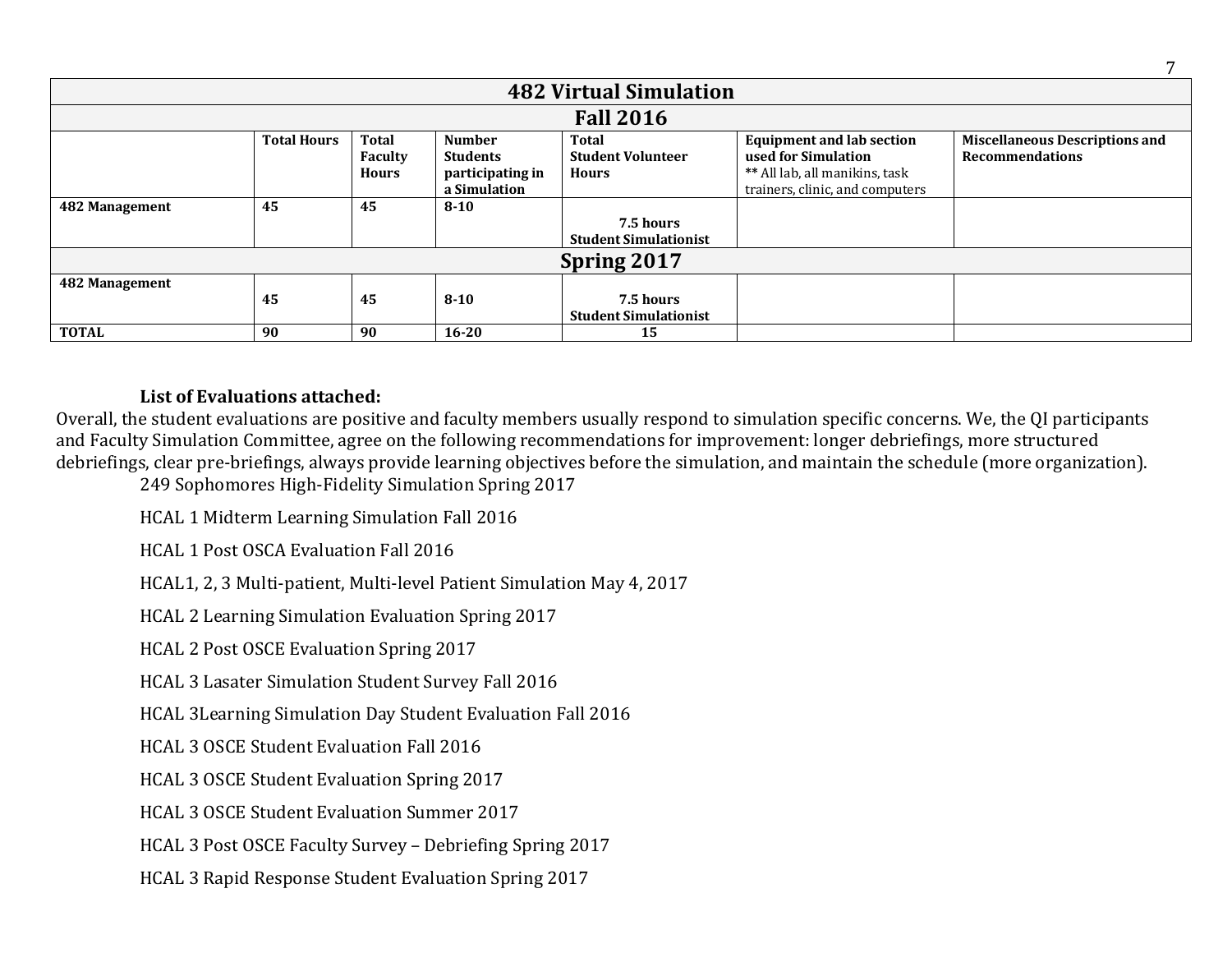#### **Major/Program:\_\_\_\_Radiologic Sciences\_\_\_\_\_\_\_\_\_\_\_\_\_\_\_\_\_\_\_\_\_\_\_\_**

#### **Annual ASSESSMENT of the Major/Program**

#### **Fall 2016-Spring 2017**

#### What are the student learning outcomes in the **major/program**?

Goal 1. Students will demonstrate clinical competence. (SLO 1-6)

Goal 2. Students will demonstrate effective communication skills. (SLO 7-8)

Goal 3. Students will demonstrate critical thinking and problem-solving skills (SLO 9-10)

Goal 4. Students will demonstrate professional values. (SLO 11-12)

Goal 5. Students will be involved in professional continuing education activities to instill a desire for lifelong learning. (SLO 13)

Goal 6. Students will be involved in the community we serve. (SLO 14)

Goal 7. The program will provide the medical community with individuals qualified to perform radiographic procedures. (15-19 Program Effectiveness Measures)

Which outcome(s) did you assess this academic year?

Radiography Program Assessment Committee meets annually to assess all student learning outcomes. Part of this assessment includes Program Effectiveness Measures, which are also updated annually described in our detailed Assessment Plan provided in the Summary of Data section below.

**How did you assess** the learning outcomes this academic year?

We use a variety of measurement tools to assess individual outcomes as described in our Assessment Plan below.

Please **summarize the data** you have collected this academic year.

| Goal 1: Students will demonstrate clinical competence. |                            |                  |                                    |                |                                |  |
|--------------------------------------------------------|----------------------------|------------------|------------------------------------|----------------|--------------------------------|--|
| <b>Student</b><br>Outcome                              | <b>Measurement</b><br>Tool | <b>Benchmark</b> | Timeframe/<br>Responsible<br>Party | <b>Results</b> | <b>Analysis/Action</b><br>Plan |  |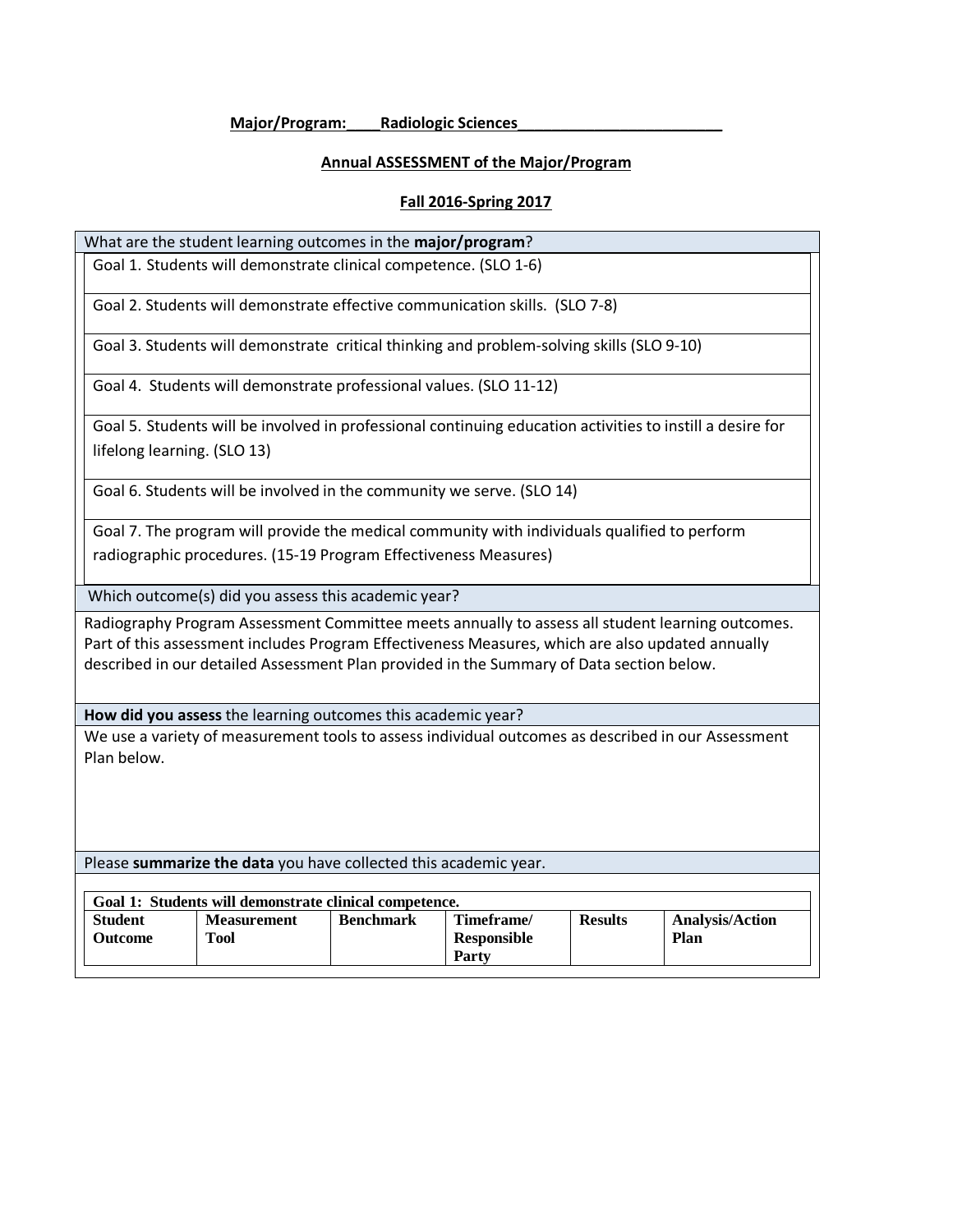| Students will<br>demonstrate<br>proper<br>positioning<br>skills.                     | R101 and R201<br>Lab Competency<br>Evaluations                                        | Overall class<br>average will<br>exceed 90%<br>$(45/50 \text{ points})$                                                                                                                                            | $1st Year - Fall$<br>and Spring<br>Semester<br>Lab Faculty<br>Fall 2016 n= 34<br>Spr $2017$ n= 33 | $2017=$<br>45.09<br>(R201)<br>$2016=$<br>45.24<br>(R101)<br>$2016 =$<br>44.32<br>(R201)<br>$2015 =$<br>45.00<br>(R101)<br>$2015 =$<br>46.62<br>(R201)<br>$2014 =$<br>45.14<br>(R101) | Benchmark met for<br>R101 and R201. The<br>lab competencies<br>are a good tool for<br>early assessment of<br>positioning skills.<br>Poor performers<br>were required to<br>practice with<br>instructor as well as<br>repeat until<br>successful. |
|--------------------------------------------------------------------------------------|---------------------------------------------------------------------------------------|--------------------------------------------------------------------------------------------------------------------------------------------------------------------------------------------------------------------|---------------------------------------------------------------------------------------------------|--------------------------------------------------------------------------------------------------------------------------------------------------------------------------------------|--------------------------------------------------------------------------------------------------------------------------------------------------------------------------------------------------------------------------------------------------|
|                                                                                      | R <sub>290</sub> – Specific<br>Competency<br><b>Evaluation Form</b><br>Section D 1-14 | 100% of<br>graduates will<br>pass the<br>required<br>number of<br>specific<br>competency<br>evaluations<br>with an overall<br>class average<br>that exceeds<br>85% in the<br><b>Final Clinical</b><br>course-R290. | $2nd$ Year -Spring<br>Semester<br><b>Clinical Faculty</b><br>$2017 n = 27$                        | $2017=$<br>89.13%<br>$2016 =$<br>91.73%<br>$2015 =$<br>89.26%<br>$2014 =$<br>87.86%<br>$2013 =$<br>89.78%                                                                            | Benchmark met.<br>The completion of<br>all specific<br>competencies is<br>required to graduate<br>from the program.<br>Overall course<br>average continues to<br>be strong.                                                                      |
| Students will<br>demonstrate<br>continued<br>competence in<br>positioning<br>skills. | R <sub>290</sub> General<br>Competency<br><b>Evaluation Forms</b><br>Section D 1-14   | $100\%$ of<br>graduates will<br>pass the<br>required<br>number of<br>general<br>competency<br>with and<br>overall class<br>average that<br>exceeds 85% in<br>the Final<br>Clinical<br>course-R290.                 | $2nd$ Year -Spring<br>Semester<br><b>Clinical Faculty</b><br>$2017 n = 27$                        | $2017=$<br>89.13%<br>$2016 =$<br>91.73%<br>$2015 =$<br>89.26%<br>$2014 =$<br>87.86%<br>$2013 =$<br>89.78%                                                                            | Benchmark met.<br>The completion of<br>all general<br>competencies is<br>required to graduate<br>from the program.                                                                                                                               |
|                                                                                      | R281 technique<br>quizzes (spine and<br>chest)                                        | Overall class<br>average will<br>exceed 90%<br>(13.5/15)<br>points)                                                                                                                                                | $1st$ year – Spring<br>Semester<br><b>Clinical Faculty</b><br>$2016 n = 33$                       | $2017=$<br>13.91<br>$2016 =$<br>13.88                                                                                                                                                | Benchmark met,<br>This new tool seems<br>to be an appropriate<br>way to evaluate 1 <sup>st</sup><br>year skills.                                                                                                                                 |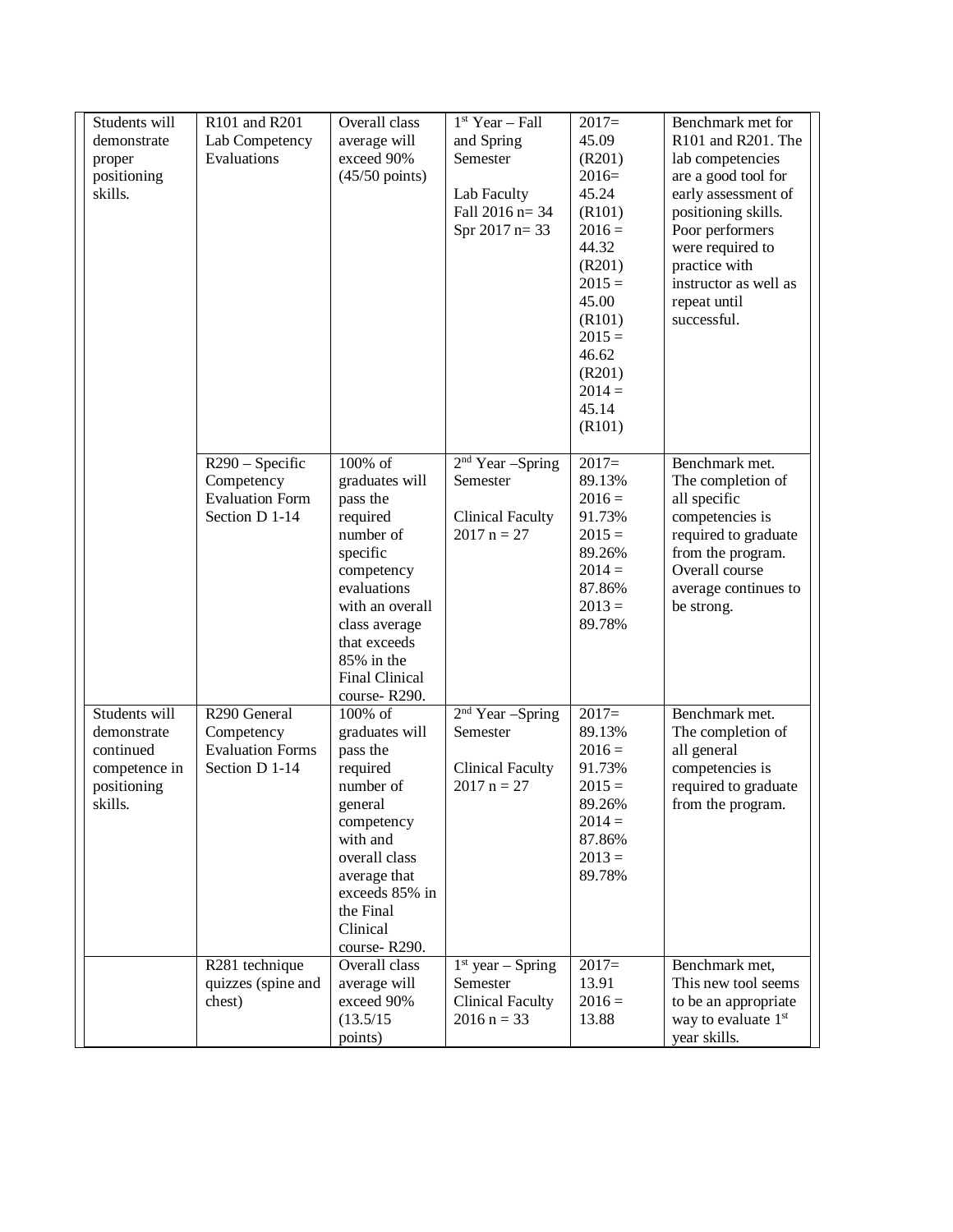|                                                                                                                 | $R290 - Specific$<br>Competency<br><b>Evaluation Form</b><br>Section F 1-3           | 100% of<br>graduates will<br>pass the<br>required<br>number of<br>specific<br>competency<br>evaluations<br>with an overall<br>class average<br>that exceeds<br>85% in the<br><b>Final Clinical</b><br>course-R290. | $2nd$ Year -Spring<br>Semester<br><b>Clinical Faculty</b><br>$2017$ n = 27           | $2017=$<br>89.13%<br>$2016 =$<br>91.73%<br>$2015 =$<br>89.26%<br>$2014 =$<br>87.86%<br>$2013 =$<br>89.78% | Benchmark met.<br>The completion of<br>all specific<br>competencies is<br>required to graduate<br>from the program.<br>Overall course<br>average continues to<br>be strong.                                                         |
|-----------------------------------------------------------------------------------------------------------------|--------------------------------------------------------------------------------------|--------------------------------------------------------------------------------------------------------------------------------------------------------------------------------------------------------------------|--------------------------------------------------------------------------------------|-----------------------------------------------------------------------------------------------------------|-------------------------------------------------------------------------------------------------------------------------------------------------------------------------------------------------------------------------------------|
| Students will<br>demonstrate<br>continued<br>competence in<br>selecting<br>appropriate<br>technical<br>factors. | R290-General<br>Competency<br><b>Evaluation Form</b><br>Section F 1-3                | 100% of<br>graduates will<br>pass the<br>required<br>number of<br>general<br>competency<br>with and<br>overall class<br>average that<br>exceeds 85% in<br>the Final<br>Clinical<br>course-R290                     | $2nd$ Year $-$<br><b>Spring Semester</b><br><b>Clinical Faculty</b><br>$2017 n = 27$ | $2017=$<br>89.13%<br>$2016 =$<br>91.73%<br>$2015 =$<br>89.26%<br>$2014 =$<br>87.86%<br>$2013 =$<br>89.78% | Benchmark met.<br>The completion of<br>all general<br>competencies is<br>required to graduate<br>from the program.<br>Overall course<br>average continues to<br>be strong.                                                          |
| Students will<br>evaluate<br>radiographic<br>images and<br>procedures.                                          | $R290 -$<br>Comprehensive<br><b>Final Written</b><br>Exam                            | Overall class<br>average will<br>exceed 85% on<br>the first<br>attempt.                                                                                                                                            | 2 <sup>nd</sup> Year Spring<br>semester<br>Course Instructor<br>$2017 n = 27$        | $2017=$<br>85.52%<br>$2016 =$<br>89.37%<br>$2015 =$<br>87.13%<br>$2014 =$<br>86.07%<br>$2013 =$<br>87.34% | Benchmark met.<br>Students continue to<br>do well on the<br>comprehensive final<br>exam, which<br>emphasizes image<br>critique.<br>Preparation for this<br>exam involves<br>semester long<br>reviews as a part of<br>clinical labs. |
|                                                                                                                 | <b>RAD 260</b><br><b>Radiation Biology</b><br>and Protection<br>Final Exam<br>Grades | Average score<br>of 85% or<br>higher                                                                                                                                                                               | $2nd$ Year –<br><b>Spring Semester</b><br>Course Instructor<br>$2017 n = 28$         | $2017=$<br>88.65%<br>$2016 =$<br>91.60%<br>$2015 =$<br>90.05%<br>$2014 =$<br>93.10%<br>$2013 =$<br>90.97% | Benchmark met.<br>While this is a<br>cognitive tool, the<br>faculties believe it is<br>the foundation for<br>safe practice.                                                                                                         |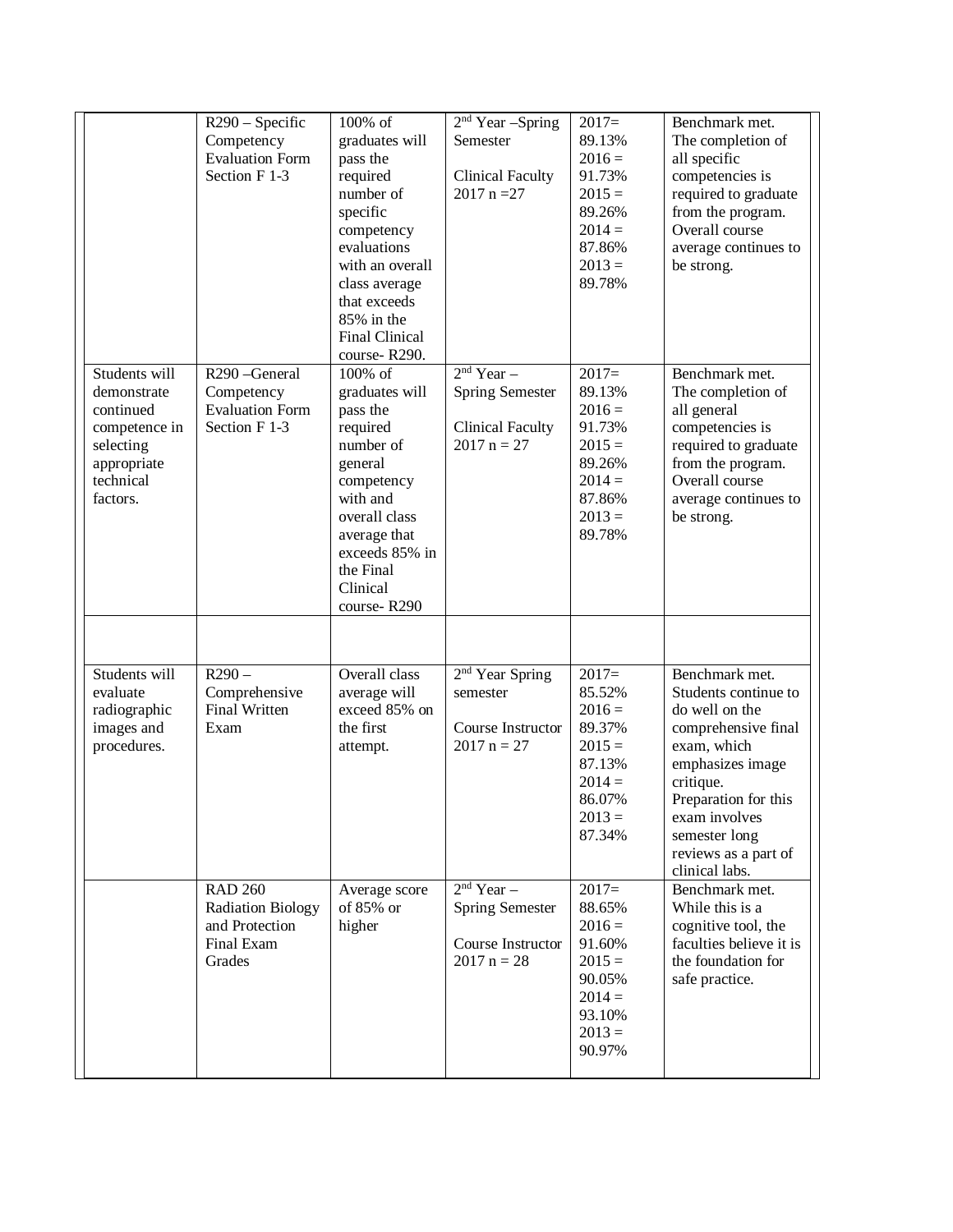| R <sub>290</sub> - Specific | $100\%$ of            | $2nd Year -$           | $2017=$  | Benchmark met.       |
|-----------------------------|-----------------------|------------------------|----------|----------------------|
| Competency                  | graduates will        | <b>Spring Semester</b> | 89.13%   | Clinical faculties   |
| <b>Evaluation Form</b>      | pass the              |                        | $2016 =$ | regularly emphasize  |
| E 1-2                       | required              | Clinical               | 91.73%   | the importance of    |
|                             | number of             | Instructor             | $2015 =$ | safe radiation       |
|                             | specific              | $2017 n = 27$          | 89.26%   | protection practices |
|                             | competency            |                        | $2014 =$ | and students are     |
|                             | evaluations           |                        | 87.86%   | expected to          |
|                             | with an overall       |                        | $2013 =$ | demonstrate these    |
|                             | class average         |                        | 89.78%   | skills on each       |
|                             | that exceeds          |                        |          | competency           |
|                             | $85\%$ in the         |                        |          | evaluation. Exam     |
|                             | <b>Final Clinical</b> |                        |          | competencies are     |
|                             | course-R290.          |                        |          | revoked if safe      |
|                             |                       |                        |          | practices are not    |
|                             |                       |                        |          | followed. The        |
|                             |                       |                        |          | completion of all    |
|                             |                       |                        |          | competencies is      |
|                             |                       |                        |          | required to graduate |
|                             |                       |                        |          | from the program.    |

|                | Goal 2: Students will demonstrate effective communication skills.            |                                                                                               |                                                                                |                                                                                                           |                                                                                                                                                                                                                 |  |  |
|----------------|------------------------------------------------------------------------------|-----------------------------------------------------------------------------------------------|--------------------------------------------------------------------------------|-----------------------------------------------------------------------------------------------------------|-----------------------------------------------------------------------------------------------------------------------------------------------------------------------------------------------------------------|--|--|
| <b>Outcome</b> | <b>Measurement</b><br><b>Tool</b>                                            | <b>Benchmark</b>                                                                              | Timeframe/<br><b>Responsible</b><br>Party                                      | <b>Results</b>                                                                                            | <b>Analysis/Action</b><br>Plan                                                                                                                                                                                  |  |  |
|                | R <sub>202</sub> Case<br>Study evaluating<br>a poor<br>radiographic<br>image | Overall class<br>average on the<br>case study will<br>exceed 85%<br>(85/100)<br>points).      | $1st$ Year –<br><b>Spring Semester</b><br>Course<br>Instructor<br>$2017$ n= 33 | $2017=$<br>87.21%<br>$2016 =$<br>86.68%<br>$2015 =$<br>88.26%<br>$2014 =$<br>85.42%<br>$2013 =$<br>86.13% | Benchmark met.<br>This tool seems to be.<br>a good measure of<br>the students' writing<br>ability. The case<br>study is 8-10 pages<br>and is the longest of<br>the writing<br>assignments in the<br>curriculum. |  |  |
|                | R <sub>205</sub> Best<br>Image<br>Assignment                                 | Overall class<br>average on this<br>assignment will<br>exceed 85%<br>$(30/35 \text{ points})$ | $2nd Year - Fall$<br>Semester<br>Course<br>Instructor<br>$2016$ n= 28          | $2016=$<br>93.66%                                                                                         | Benchmark met this<br>year. This is a new<br>tool that replaced the<br>Pamphlet project.                                                                                                                        |  |  |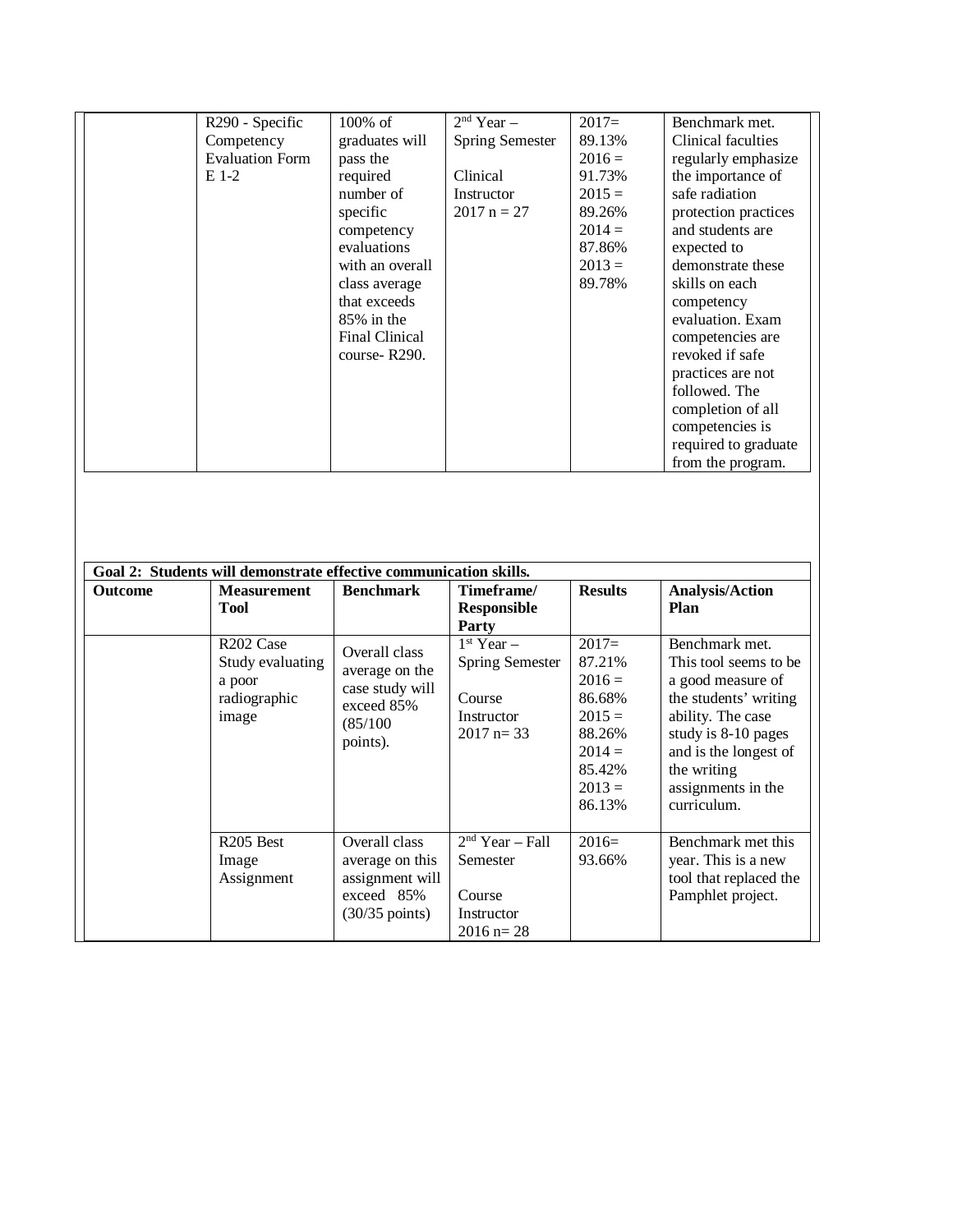| R <sub>260</sub> Research<br>Paper                                                        | Overall class<br>average will<br>exceed 90%<br>$(45/50 \text{ points})$  | $\sqrt{2^{nd} y}$ ear –<br><b>Spring Semester</b><br>$2017 n = 28$                | $2017=$<br>83.36%<br>$2016 =$<br>86.7%                                                                   | Benchmark was not<br>met. This is a new<br>measurement tool<br>evaluated in the 2 <sup>nd</sup><br>year of the program.<br>Unintentional<br>plagiarism was<br>found to be driving<br>the scores down.<br>Action plan is to<br>provide more<br>resources that help<br>students avoid<br>plagiarism. |
|-------------------------------------------------------------------------------------------|--------------------------------------------------------------------------|-----------------------------------------------------------------------------------|----------------------------------------------------------------------------------------------------------|----------------------------------------------------------------------------------------------------------------------------------------------------------------------------------------------------------------------------------------------------------------------------------------------------|
| R281<br>Professional<br><b>Skills</b><br>Development<br><b>Evaluation</b> Item<br>$3$ a-e | Class average<br>of 85%                                                  | $1st$ Year -<br><b>Spring Semester</b><br><b>Clinical Faculty</b><br>$2017$ n= 33 | $2017=$<br>87.45%<br>2016<br>$= 87.43%$<br>$2015 =$<br>88.28%<br>$2014 =$<br>88.0%<br>$2013 =$<br>87.31% | Benchmark met.<br>This measurement<br>seems to be a good<br>measure of the<br>students' oral<br>communication<br>abilities.                                                                                                                                                                        |
| R <sub>202</sub> Lab<br>Report                                                            | Overall class<br>average will<br>exceed 90%<br>$(9/10 \text{ points})$   | $1st$ Year -<br><b>Spring Semester</b><br>$2017 n = 33$                           | $2017=$<br>96.1%<br>$2016 =$<br>97.9%<br>$2015 =$<br>98%                                                 | Benchmark met.<br>This is a newer<br>measurement tool<br>that seems to be<br>appropriate for<br>evaluating students'<br>skills in the 1 <sup>st</sup> year<br>of the program.                                                                                                                      |
| R <sub>205</sub> Oral<br>presentation of<br>the Best Image                                | Overall class<br>average will<br>exceed 90%<br>$(4.5/5 \text{ points}).$ | $2nd Year - Fall$<br>Semester<br>Course<br>instructor<br>$2016$ n= 28             | $2016 =$<br>98.4%                                                                                        | Benchmark met.<br>This is a new tool<br>that replaced the<br>Pamphlet project<br>presentation. The<br>requirements are the<br>same as the previous<br>tool, which proved to<br>be useful in<br>evaluating students'<br>skills in the second<br>year of the program.                                |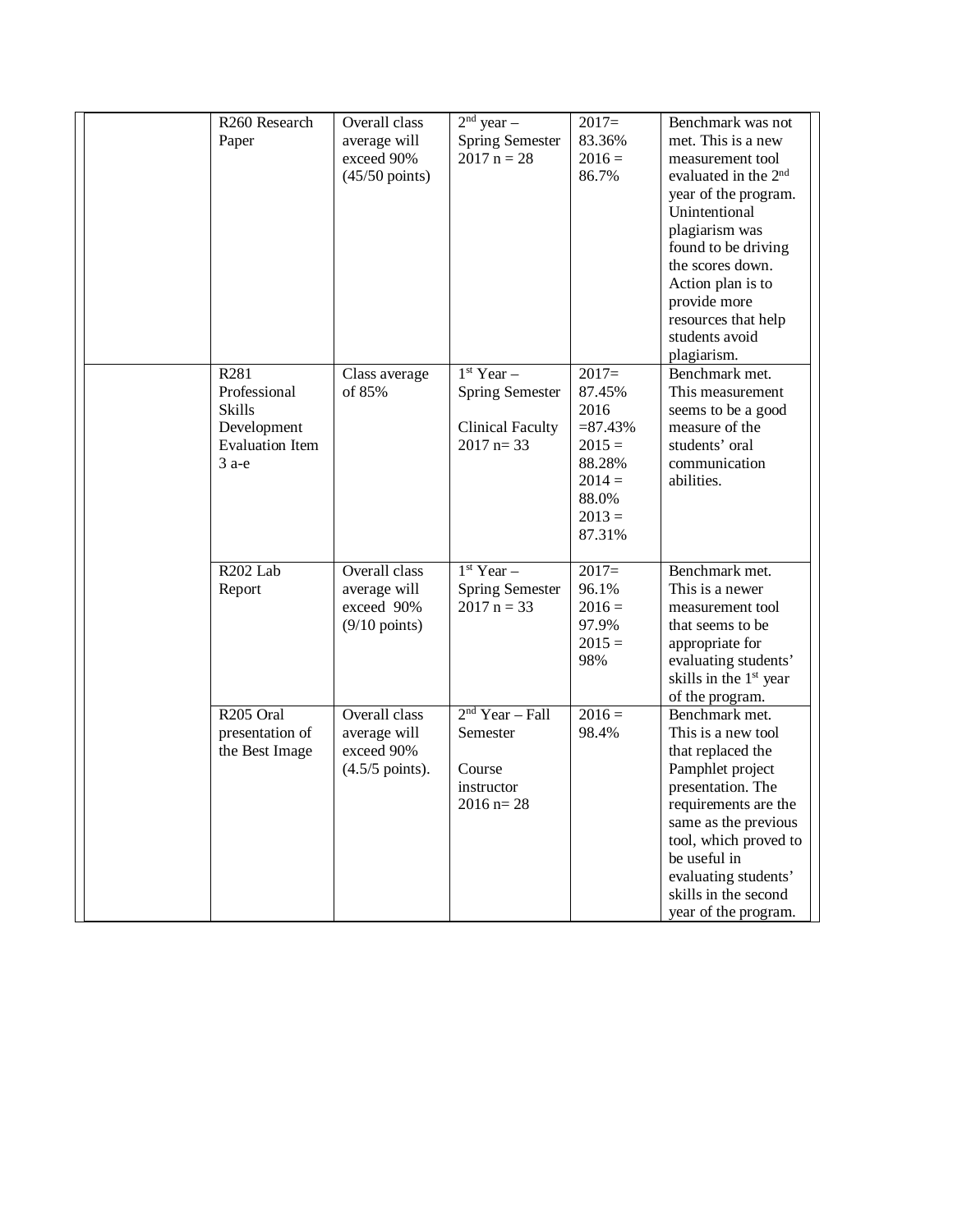| R <sub>290</sub>       | Class average | $2nd$ Year $-$          | $2017=$  | Benchmark met.        |
|------------------------|---------------|-------------------------|----------|-----------------------|
| Professional           | of 85%        | <b>Spring Semester</b>  | 91.19%   | This measurement      |
| Skills                 |               |                         | $2016 =$ | seems to be a good    |
| Development            |               | <b>Clinical Faculty</b> | 92.40%   | indicator of the      |
| <b>Evaluation Item</b> |               | $2017 n = 27$           | $2015 =$ | students' oral        |
| $3$ a-e                |               |                         | 91.27%   | communication         |
|                        |               |                         | $2014 =$ | abilities. When       |
|                        |               |                         | 90.9%    | comparing first-year  |
|                        |               |                         | $2013 =$ | to second-year        |
|                        |               |                         | 91.63%   | students, there seems |
|                        |               |                         |          | to be some            |
|                        |               |                         |          | improvement.          |

|                | Goal 3: Students will demonstrate critical thinking and problem-solving skills |                           |                    |                |                             |
|----------------|--------------------------------------------------------------------------------|---------------------------|--------------------|----------------|-----------------------------|
| <b>Outcome</b> | <b>Measurement</b>                                                             | <b>Benchmark</b>          | Timeframe/         | <b>Results</b> | <b>Analysis/Action Plan</b> |
|                | <b>Tool</b>                                                                    |                           | <b>Responsible</b> |                |                             |
|                |                                                                                |                           | Party              |                |                             |
|                | R <sub>290</sub> Critical                                                      | Overall class             | $2nd$ Year –       | $2017=$        | Benchmark not met.          |
|                | Thinking scenario                                                              | average on the            | Spring             | 83.52%         | Benchmark at 85%            |
|                | on a trauma                                                                    | R <sub>290</sub> critical | Semester           | $2016 =$       | seemed appropriate for      |
|                | patient                                                                        | thinking                  |                    | 88.77%         | this too. Clinical          |
|                |                                                                                | scenario will             | Clinical           | $2015 =$       | faculty explanation         |
|                |                                                                                | exceed 85%.               | <b>Instructors</b> | 88.63%         | Possible action plan is     |
|                |                                                                                |                           | $2017 n = 27$      | $2014 =$       | to teach the critical       |
|                |                                                                                |                           |                    | 83.79%         | thinking process in         |
|                |                                                                                |                           |                    | $2013 =$       | steps using Patient         |
|                |                                                                                |                           |                    | 89.28%         | Care book chapter.          |
|                | R <sub>205</sub> Trauma                                                        | Overall class             | $2nd Year - Fall$  | $2016=$        | Benchmark met. Plan         |
|                | Group                                                                          | average will              | Semester           | 88.55%         | to make this a graded       |
|                | Assignment                                                                     | exceed 85%                | $2016 n = 28$      | $2015 =$       | forum discussion in         |
|                |                                                                                | $(17/20 \text{ points})$  |                    | 92.7%          | 2017 so all students        |
|                |                                                                                |                           |                    | $2014 =$       | benefit from reading        |
|                |                                                                                |                           |                    | 86.85%         | each of the groups          |
|                |                                                                                |                           |                    |                | work.                       |
| Students will  | R 290                                                                          | Class average             | $2nd$ Year –       | $2017=$        | Benchmark met.              |
| evaluate the   | Comprehensive                                                                  | will exceed               | Spring             | 85.52%         | Students spend the          |
| quality of     | <b>Final Written</b>                                                           | 85% on first              | Semester           | $2016 =$       | spring semester             |
| radiographic   | Clinical Exam                                                                  | attempt.                  |                    | 89.37%         | preparing for this          |
| images and     |                                                                                |                           | Course             | $2015 =$       | comprehensive image         |
| procedures.    |                                                                                |                           | <b>Instructors</b> | 87.13%         | critique exam but           |
|                |                                                                                |                           | $2017$ n= 27       | $2014 =$       | know that they can          |
|                |                                                                                |                           |                    | 86.07%         | retake the exam if they     |
|                |                                                                                |                           |                    | $2013 =$       | do not pass on first        |
|                |                                                                                |                           |                    | 87.34%         | attempt. Continue to        |
|                |                                                                                |                           |                    |                | monitor.                    |
|                |                                                                                |                           |                    |                |                             |

**Please describe any programmatic changes you have made or are planning to make based on the data**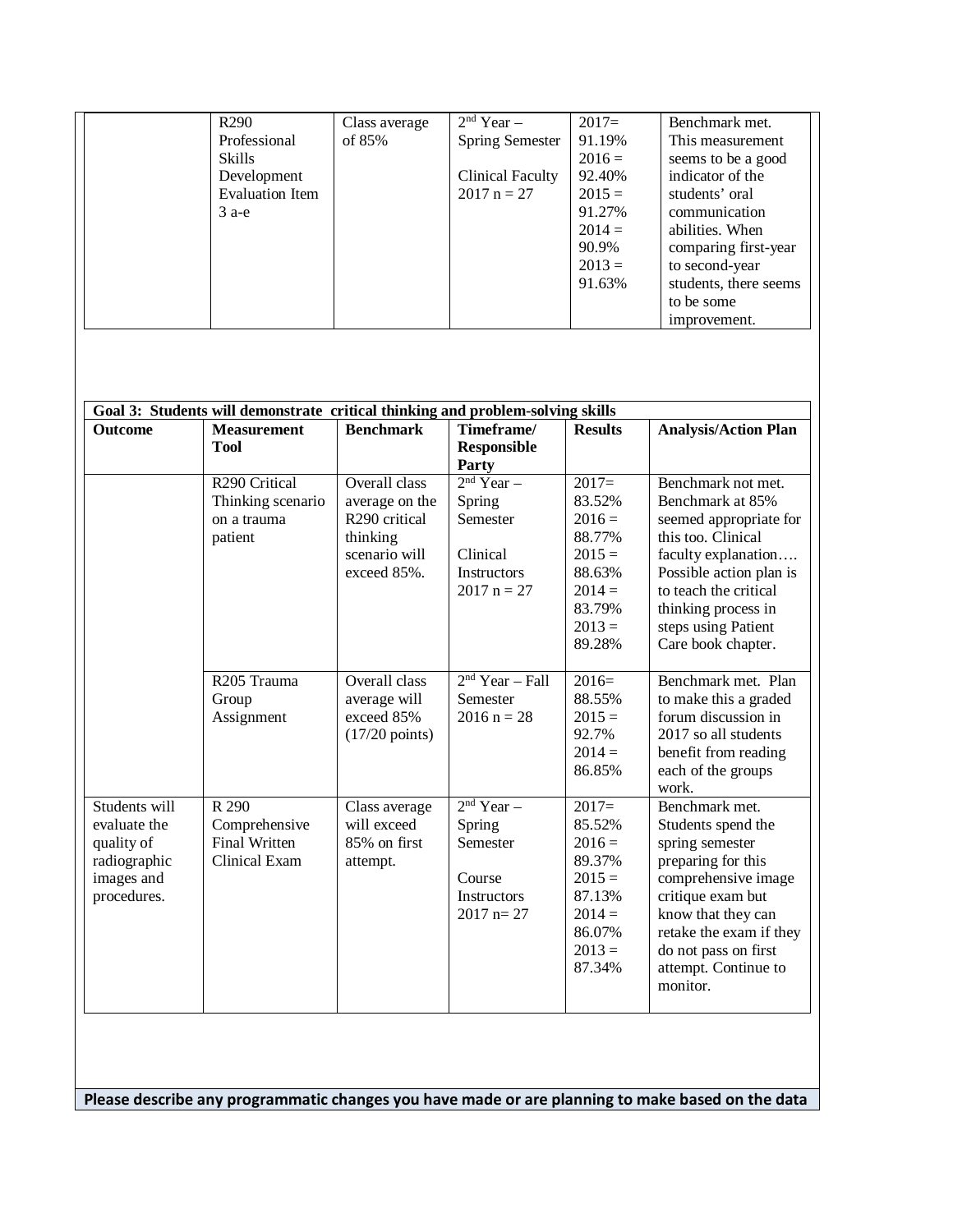#### **you have collected (action steps).**

process.

The Action/Analysis Section of the Plan described in the above section details programmatic changes based on the data when appropriate. Some of the changes include modifying assignments to further support student learning outcomes, such as adding discussions, reflections, and repeating assignments later in the program to assess growth from first to second year.

Please report on the progress of your **action steps** reported in 2015-2016. See <http://www.iun.edu/campus-assessment/assessment-results/index.htm> for your previous unit reports. Action steps reported in 2015-2016 were implemented and improvements have been noted during the first implementation. Monitoring of the implemented changes will continue as assessment is an ongoing

\*\***Note:** Please use this template to provide the responses to the prompts above.\*\*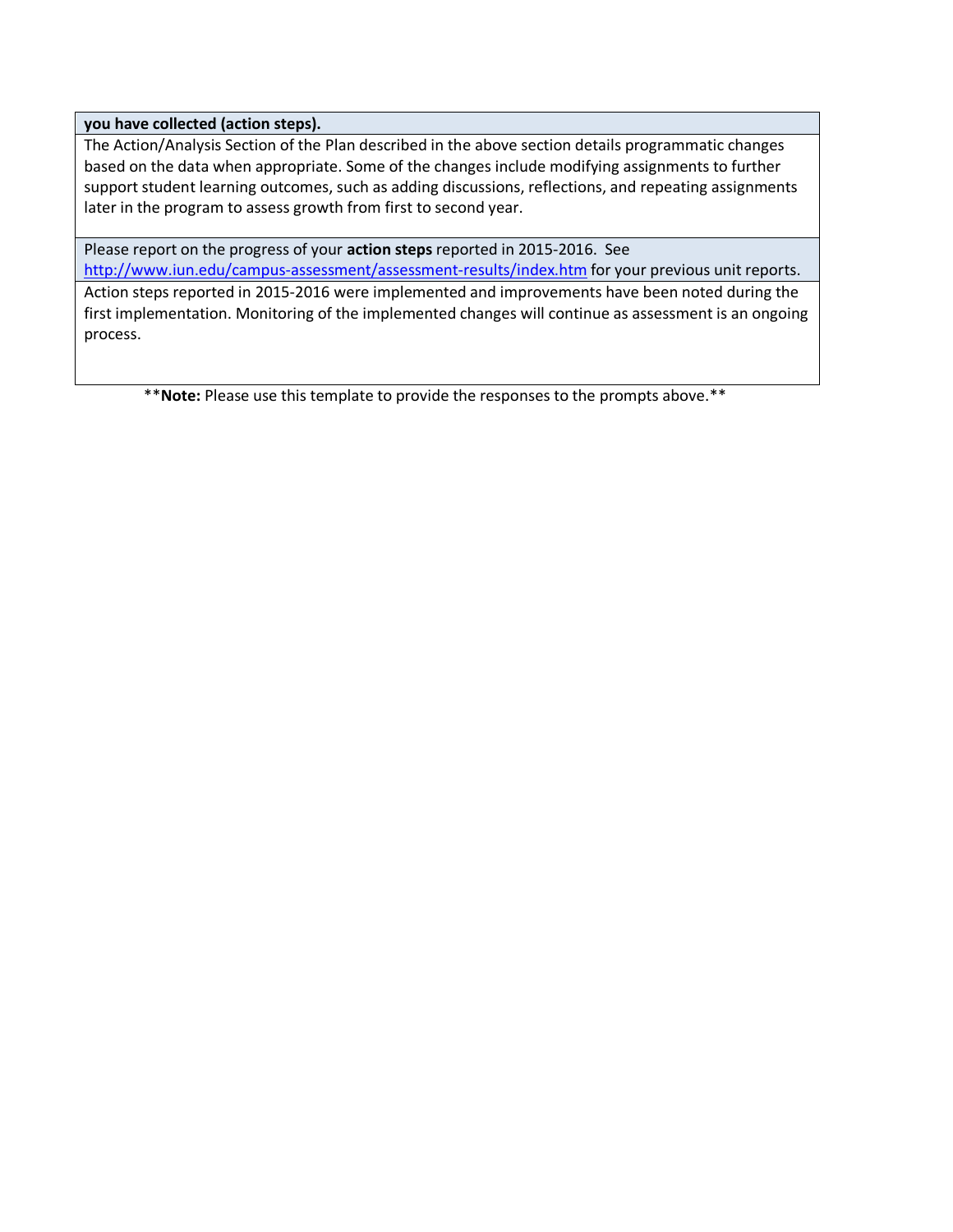## **Major/Program:\_ Social Work\_**

## **Annual ASSESSMENT of the Major/Program**

## **Fall 2016-Spring 2017**

What are the student learning outcomes in the **major/program**?

Council on Social Work Education Competencies **Competency 1 Demonstrate Ethical and Professional Behavior Competency 2 Engage Diversity and Difference in Practice Competency 3 Advance Human Rights and Social, Economic and Environmental Justice Competency 4 Engage in Practice-informed Research and Research-informed Practice Competency 5 Engage in Policy Practice Competency 6 Engage with individuals, families, groups, organizations and communities Competency 7 Assess individuals, families, groups, organizations and communities Competency 8 Intervene with individuals, families, groups, organizations and communities Competency 9 Evaluate practice with individuals, families, groups, organizations and communities** Which outcome(s) did you assess this academic year? 1- Students make ethical decisions by applying the standards of the NASW Code of Ethics, relevant laws and regulations, models for ethical decision-making, ethical conduct of research, and additional codes of ethics as appropriate to context; 2- Students use reflection and self-regulation to manage personal values and maintain professionalism in practice situations; 3- Students demonstrate professional demeanor in behavior; appearance; and oral, written, and electronic communication; 4- Students use technology ethically and appropriately to facilitate practice outcomes; 5- Students use supervision and consultation to guide professional judgment and behavior. 6- Students apply and communicate understanding of the importance of diversity and difference in shaping life experiences in practice at the micro, mezzo, and macro levels; 7- Students present themselves as learners and engage clients and constituencies as experts of their own experiences; 8- Students apply self-awareness and self-regulation to manage the influence of personal biases and values in working with diverse clients and constituencies. 9. Students apply their understanding of social, economic, and environmental justice to advocate for human rights at the individual and system levels; 10. Students engage in practices that advance social, economic, and environmental justice. 11- Students apply critical thinking to engage in analysis of quantitative and qualitative research methods and research findings; 12- Students use and translate research evidence to inform and improve practice, policy, and service delivery 13- Students Identify social policy at the local, state, and federal level that impacts well-being, service delivery, and access to social services;

- 14- Students assess how social welfare and economic policies impact the delivery of and access to social services;
- 15- Students apply critical thinking to analyze, formulate, and advocate for policies that advance human rights and social, economic, and environmental justice.
- 16- Students collaborate with colleagues and clients to develop and advocate for policies that advance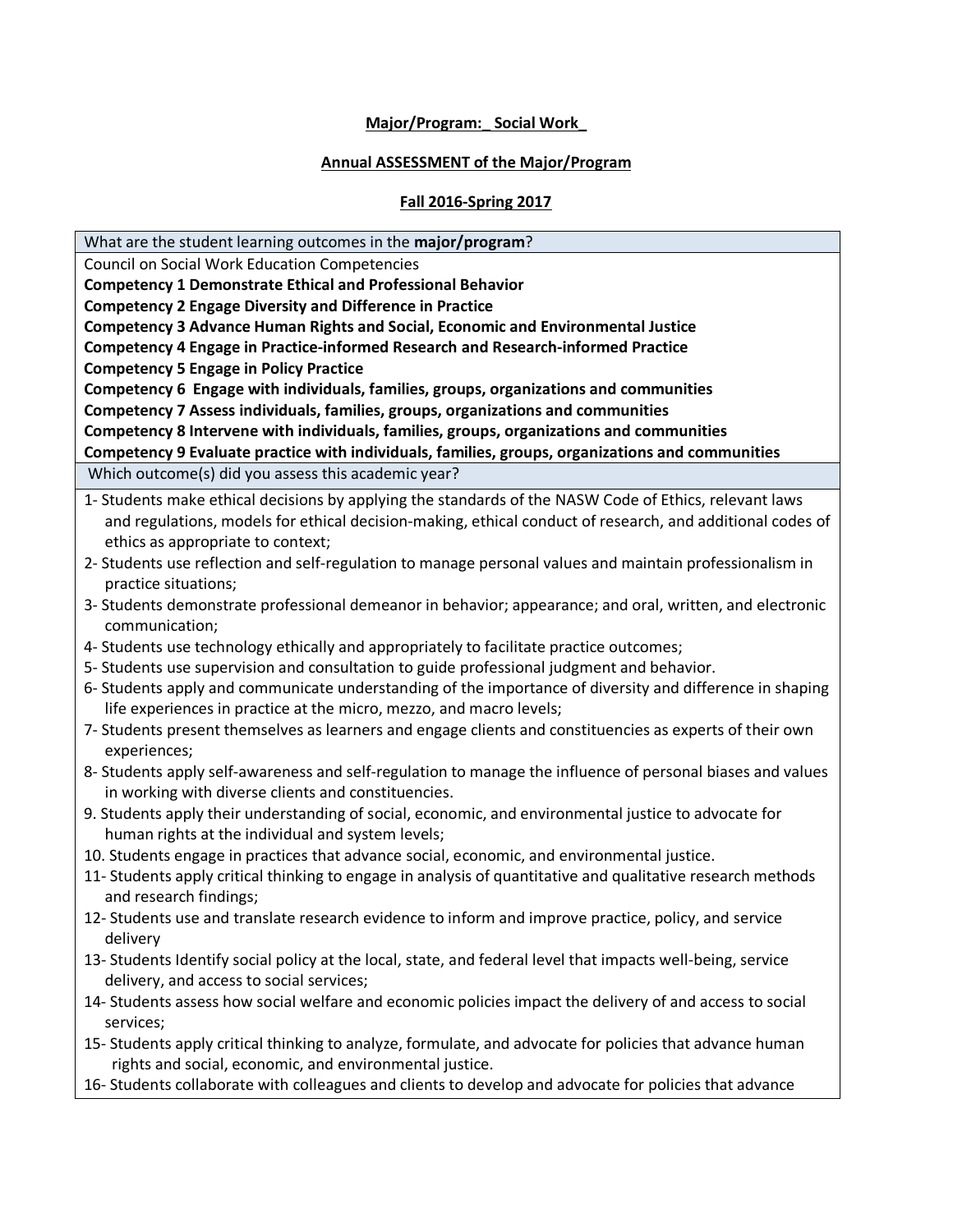social well-being.

- 17- Students apply knowledge of human behavior and the social environment, person-in-environment, and other multidisciplinary theoretical frameworks to engage with clients and constituencies;
- 18- Students use empathy, reflection, and interpersonal skills to effectively engage diverse clients and constituencies.
- 19- Students collect and organize data, and apply critical thinking to interpret information from clients and constituencies;
- 20- Students apply knowledge of human behavior and the social environment, person-in-environment, and other multidisciplinary theoretical frameworks in the analysis of assessment data from clients and constituencies;
- 21- Students develop mutually agreed-on intervention goals and objectives based on the critical assessment of strengths, needs, and challenges within clients and constituencies;
- 22- Students select appropriate intervention strategies based on the assessment, research knowledge, and values and preferences of clients and constituencies.
- 23- Students critically choose and implement interventions to achieve practice goals and enhance capacities of clients and constituencies;
- 24- Students apply knowledge of human behavior and the social environment, person-in-environment, and other multidisciplinary theoretical frameworks in interventions with clients and constituencies;
- 25- Students use inter-professional collaboration as appropriate to achieve beneficial practice outcomes;
- 26- Students negotiate, mediate, and advocate with and on behalf of diverse clients and constituencies;
- 27- Students facilitate effective transitions and endings that advance mutually agreed-on goals.
- 28- Students select and use appropriate methods for evaluation of outcomes;
- 29- Students apply knowledge of human behavior and the social environment, person-in-environment, and other multidisciplinary theoretical frameworks in the evaluation of outcomes;
- 30- Students critically analyze, monitor, and evaluate intervention and program processes and outcomes;
- 31- Students apply evaluation findings to improve practice effectiveness at the micro, mezzo, and macro levels.

**How did you assess** the learning outcomes this academic year?

Learning Evaluation Tool SWK S481 Field Practicum I and S482 Field Practicum II. Also, a case presentation in SWK S482 seminar

1. The benchmark was 5 on a scale of 1 - 7.

1= complete inability 3= beginning-level 5= new BSW graduate 7= seasoned, highly experienced practitioner

| Please summarize the data you have collected this academic year, combined measure 1 and 2.          |      |  |  |  |  |
|-----------------------------------------------------------------------------------------------------|------|--|--|--|--|
| All students met the benchmarks established for the combined measures used to assess the Council on |      |  |  |  |  |
| Social Work Education's competencies.                                                               |      |  |  |  |  |
| Competency 1 Demonstrate Ethical and Professional Behavior                                          | 100% |  |  |  |  |
| Competency 2 Engage Diversity and Difference in Practice                                            | 100% |  |  |  |  |
| Competency 3 Advance Human Rights and Social, Economic and Environmental Justice                    | 100% |  |  |  |  |
| Competency 4 Engage in Practice-informed Research and Research-informed Practice                    | 100% |  |  |  |  |
| Competency 5 Engage in Policy Practice                                                              | 100% |  |  |  |  |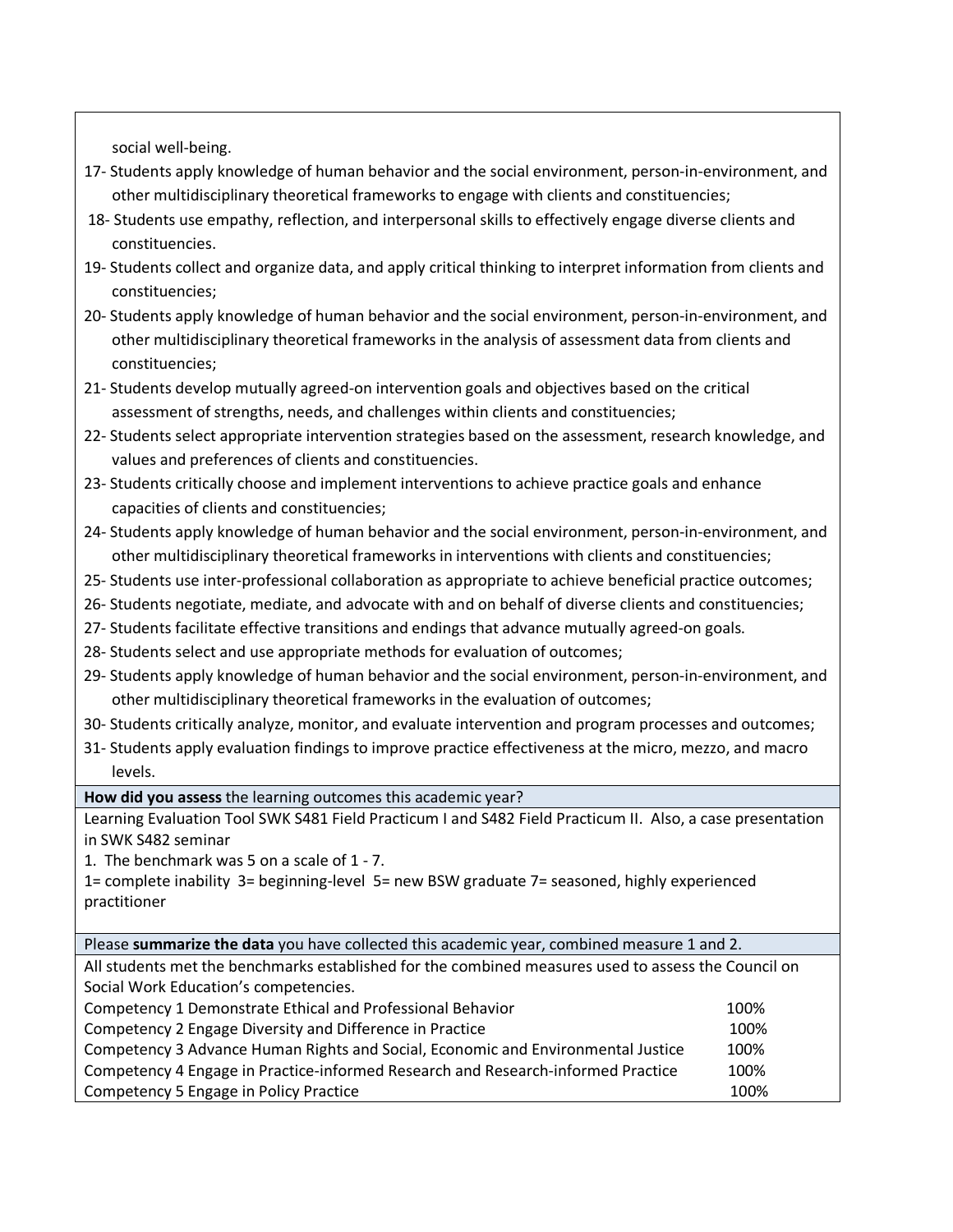Competency 6 Engage with individuals, families, groups, organizations and communities 100% Competency 7 Assess individuals, families, groups, organizations and communities 100% Competency 8 Intervene with individuals, families, groups, organizations and communities 100% Competency 9 Evaluate practice with individuals, families, groups, organizations and communities 100% **Please describe any programmatic changes you have made or are planning to make based on the data you have collected (action steps).** 

- Revise all BSW social work syllabi connecting the course objectives more directly with the CSWE accreditation competencies by Fall, 2017.
- Develop a uniform rubric for all signature assignments in required social work courses.
- Have BSW syllabi and the MSW student handbook comply with Electronic Information Technology (EIT) accessibility guidelines by spring, 2018.
- Increase the number of field placement sites to accommodate the 2018 expected larger senior class size.
- Simplify the electronic application process. The admissions committee found the electronic application itself confusing and difficult to use making the admissions process cumbersome for applicants and labor intensive for faculty reviewers.

Please report on the progress of your **action steps** reported in 2016-2017. See <http://www.iun.edu/campus-assessment/assessment-results/index.htm> for your previous unit reports.

- Signature assignments tied to the new competencies for all required social work courses were developed during the spring of 2017 and will be implemented beginning Fall, 2017.
- A revised rubric for the case presentations was developed and used during the spring, 2017 term. More explicit instructions and guidance was provided based on earlier experiences.
- Five additional BSW field sites were added to the list of affiliated internship sites.
- A 200 level research/writing course syllabus was developed, but an instructor has yet to be found.

\*\***Note:** Please use this template to provide the responses to the prompts above.\*\*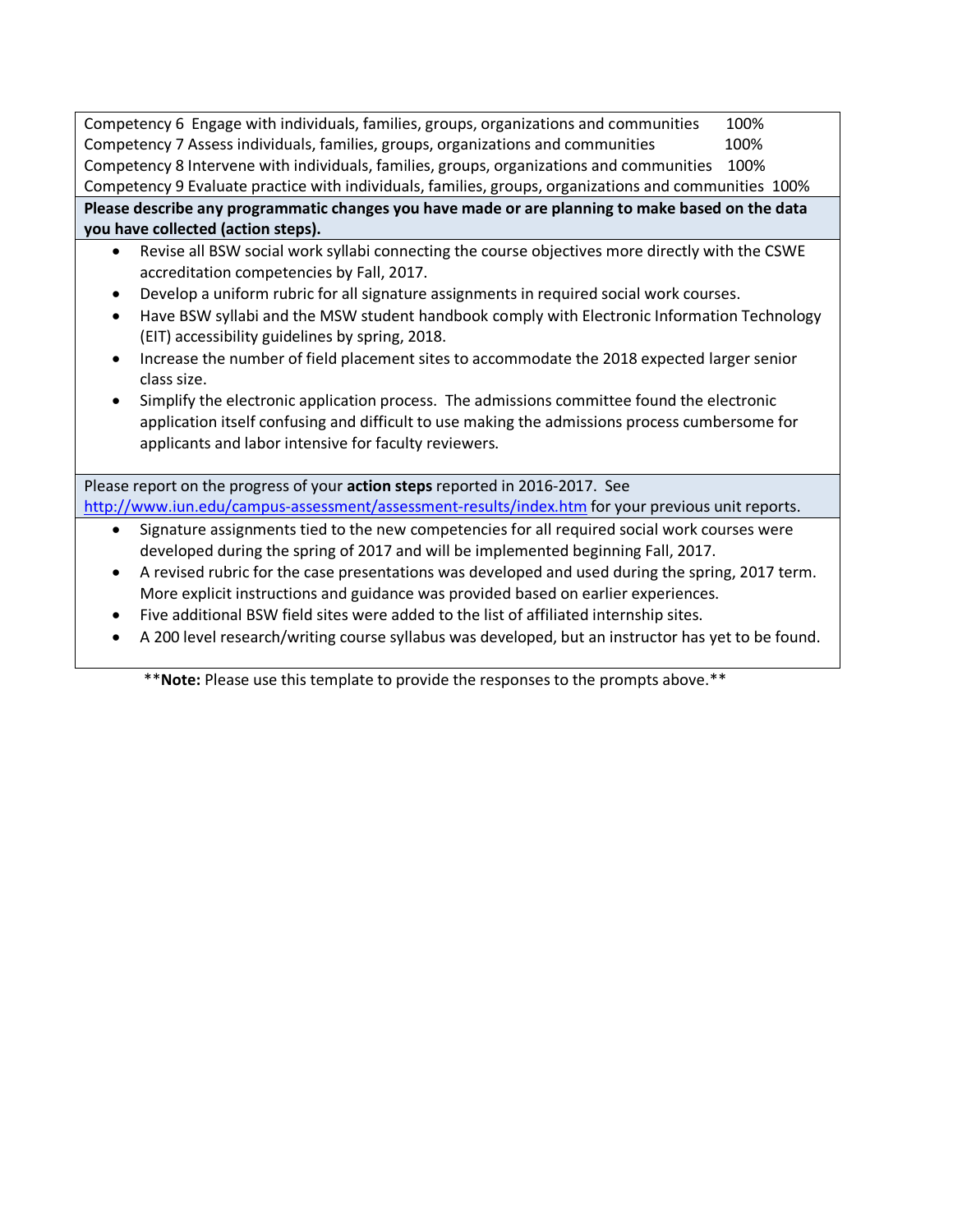# **Major/Program:\_\_\_SPEA\_\_\_\_\_\_\_\_\_\_\_\_\_\_\_\_\_\_\_\_\_\_\_\_\_**

# **Annual ASSESSMENT of the Major/Program**

# **Fall 2016-Spring 2017**

# What are the student learning outcomes in the **major/program**?

*Primary NASPAA Competencies that guided student learning outcomes:* 

- 1. To analyze, synthesize, think critically, solve problems and make decisions
- 2. To articulate and apply a public service perspective
- 3. To lead and manage in public governance

Which outcome(s) did you assess this academic year?

The V600 Capstone course was employed for assessing outcomes during this academic year. The use of this course for evaluation allowed our school to assess our students' ability to apply skills and knowledge gleaned from all of our core competency classes. The outcomes are listed as follows:

- To integrate concepts learned from SPEA MPA core courses with real world decisions made by policy makers to show an understanding of how to manage in public governance
- To propose a way to study a real public policy problem using statistical methods and data analysis to show student's ability to analyze information and solve problems
- To evaluate the role of government authority that requires quick yet ethical decision making to show an ability to think critically about public leadership
- To develop a public policy for a certain segment of society based upon the values of social equity and diversity in order to show an ability to communicate and interact with a diverse citizenry
- To develop solid communication and presentation skills to deliver information in a clear and concise way

Four scoring criteria were used: excellent, very good, satisfactory, and unsatisfactory

**How did you assess** the learning outcomes this academic year?

A rubric was used to assess student learning outcomes based on the final project (group-based term paper & presentation) from the V600 spring courses. The class was quite small (with 10 students) and there were only five final papers. One faculty member was asked to assess five papers and presentation PowerPoint slides. The papers/PPTs were given to the faculty without any identifiers and graded on the basis of the following checklist. Scores and grades provided by the assessor were compared to the grades given by the instructor.

[*Check List*]

The key areas and questions that needed to be covered for this final project are detailed as follows:

- 1. Introduction
	- Clearly and concisely states the paper's purpose (problems and questions to be resolved), which is engaging, and thought provoking
- 2. Literature Review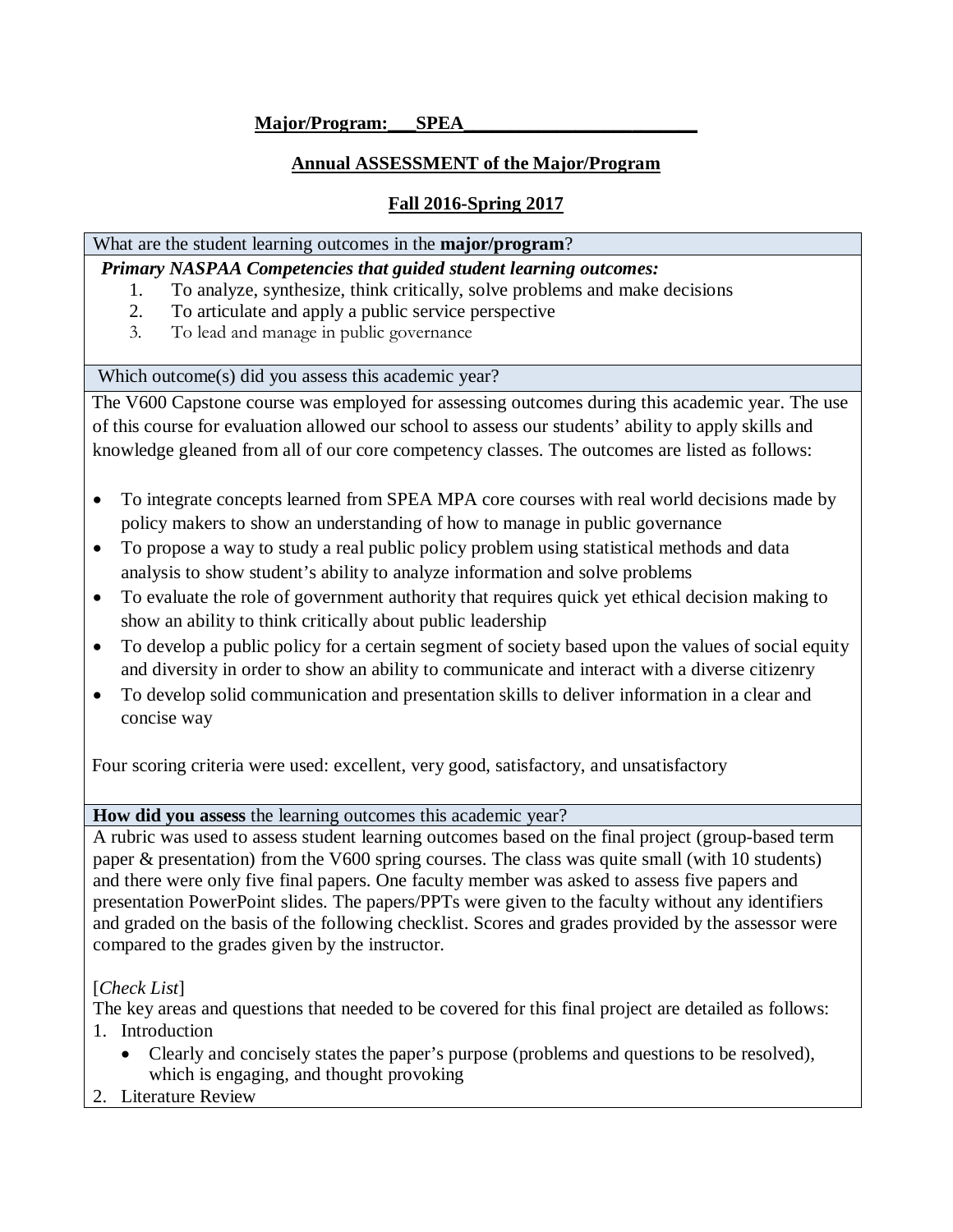- Provide background research into the topic and summarize important findings from the review of the literature.
- 3. Data & Methodology
	- Provide appropriate data management to address research agenda
	- Provide detailed information regarding descriptive statistics and the logic of model specification using logic model
- 4. Result
	- Provide appropriate interpretation on the coefficients and p-value which statistical software program (e.g., SPSS) produced
	- Provide appropriate inference and demonstrate statistical significance and substantial significance
- 5. Discussion & conclusion
	- Provide practical implication related with the analysis
	- Apply pertinent theory and information from relevant SPEA MPA core courses in explaining and interpreting analysis outcome
	- Demonstrate an awareness of limitation (such as validity issue) and potential ethical issues associated with sound statistical practice
	- Propose policy or management decision alternatives considering pubic values and public service perspective
- 6. Presentation
	- Provide well-organized oral presentation, providing support for main points with reasons, discussion of alternatives, explanations, and examples as appropriate
	- Speak clearly at an understandable pace within the time limit of the presentation and use an appropriate technical level for the intended audience
	- Prepare informative, well-designed, and consistent visual aids (e.g. PowerPoint slides)
- 7. Mechanics
	- No errors in grammar & structure and word usage
	- Citation: All cited works, both text and visual, are done in the correct format with no errors
	- Reference: Correct format (APA style) with no errors

Please **summarize the data** you have collected this academic year.

1. Application and Integration of SPEA MPA core knowledge with real world problem (Checklist #1, #2, & #5)

Satisfactory: 20%, Very Good 60%, Excellent 20%, 80% Very Good or Excellent

- 2. Synthesis of information and evidence-based decision making (Checklist #2, #3, & #4) Unsatisfactory: 20%, Satisfactory:40%, Very Good 20%, Excellent 20% 40% Very Good or Excellent
- 3. Critical thinking in evaluating the current issue and creating policy and management alternatives (Checklist #1  $&$  #5) Satisfactory:40%, Very Good 40%, Excellent 20% 60% Very Good or Excellent